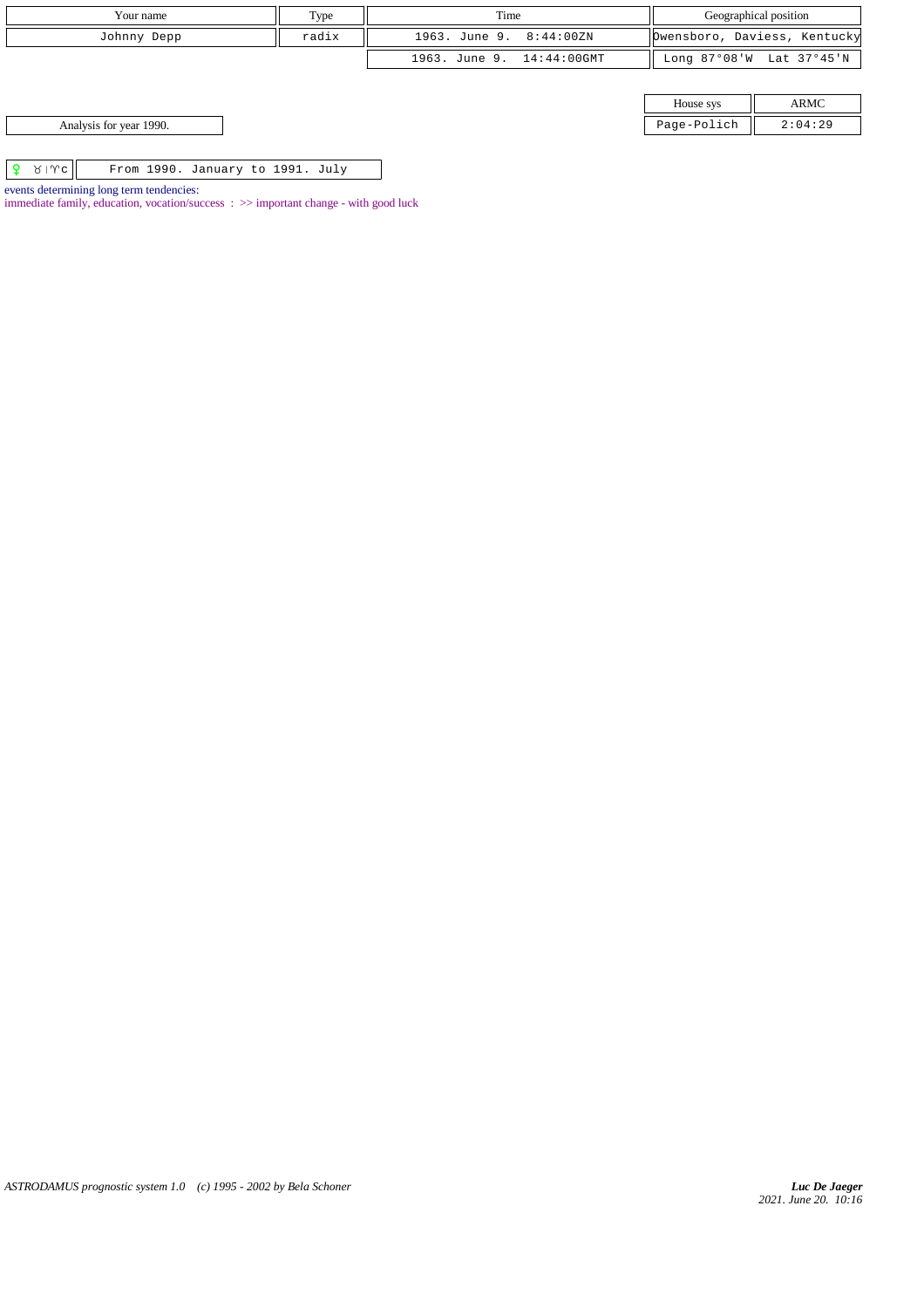| Your name                                                                                                                                                            | Type  | Time                            |             | Geographical position        |
|----------------------------------------------------------------------------------------------------------------------------------------------------------------------|-------|---------------------------------|-------------|------------------------------|
| Johnny Depp                                                                                                                                                          | radix | 1963. June 9.<br>8:44:00ZN      |             | Owensboro, Daviess, Kentucky |
|                                                                                                                                                                      |       | $14:44:00$ GMT<br>1963. June 9. |             | Long 87°08'W Lat 37°45'N     |
|                                                                                                                                                                      |       |                                 |             |                              |
|                                                                                                                                                                      |       |                                 | House sys   | <b>ARMC</b>                  |
| Analysis for year 1991.                                                                                                                                              |       |                                 | Page-Polich | 2:04:29                      |
|                                                                                                                                                                      |       |                                 |             |                              |
| $m \mid \Delta d$<br>From 1990. September to 1992. March<br>ರ                                                                                                        |       |                                 |             |                              |
| events determining long term tendencies:                                                                                                                             |       |                                 |             |                              |
| real-estate, immediate family, foreign countries, law: >> important change - with dynamics                                                                           |       |                                 |             |                              |
|                                                                                                                                                                      |       |                                 |             |                              |
| $12 \times P d$<br>From 1991. February to 1992. June                                                                                                                 |       |                                 |             |                              |
| health problems, (possible hospitalization); unfavorable change with job<br>illness, work : $\gg$ unfavorable change - in the extreme - connected with death/divorce |       |                                 |             |                              |
| problems; health problems, (possible hospitalization)                                                                                                                |       |                                 |             |                              |
| surgery, $death/divorce : >> change - in the extreme - connected with immediate family$                                                                              |       |                                 |             |                              |
|                                                                                                                                                                      |       |                                 |             |                              |
| 2 $\times$ 8 d<br>From 1991. May to 1992. May                                                                                                                        |       |                                 |             |                              |
| end of love, divorce;                                                                                                                                                |       |                                 |             |                              |
| illness, sex/rarely childbirth $\therefore$ $\Rightarrow$ unfavorable change - unexpectedly - connected with work                                                    |       |                                 |             |                              |
| financial decline, incidental expenses                                                                                                                               |       |                                 |             |                              |
| finances : $\gg$ change - unexpectedly - connected with work                                                                                                         |       |                                 |             |                              |
|                                                                                                                                                                      |       |                                 |             |                              |

favorable change related to self

real-estate, immediate family, finances :  $\gg$  important change - in the extreme - connected with illness sex/rarely child<br>birth, love  $\;\;$   $\;\;$   $>>$  important change - in the extreme - connected with illness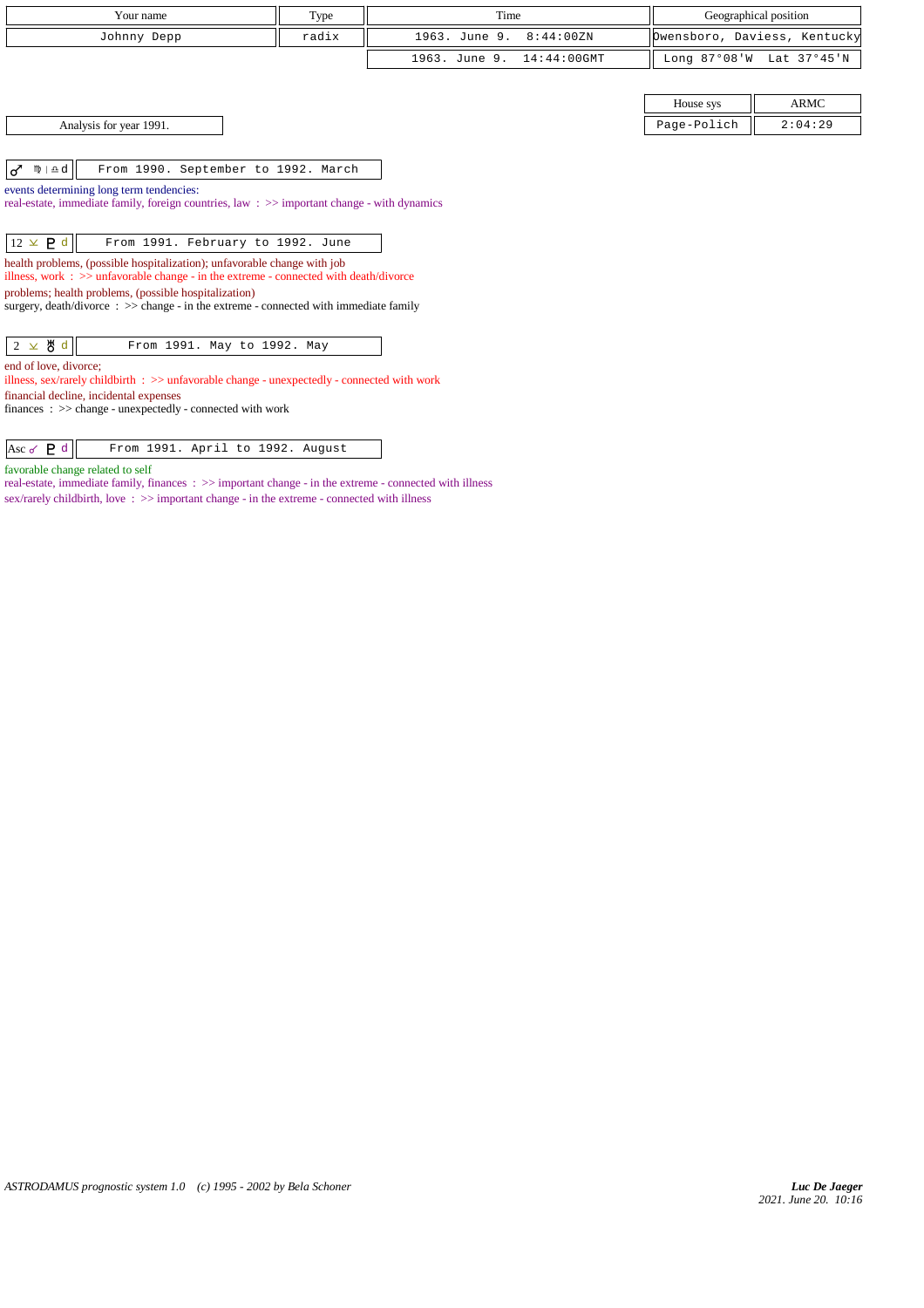|               | Your name                             | Type  | Time                      | Geographical position |                              |
|---------------|---------------------------------------|-------|---------------------------|-----------------------|------------------------------|
|               | Johnny Depp                           | radix | 1963. June 9. 8:44:00ZN   |                       | Dwensboro, Daviess, Kentucky |
|               |                                       |       | 1963. June 9. 14:44:00GMT |                       | Long 87°08'W Lat 37°45'N     |
|               |                                       |       |                           |                       |                              |
|               |                                       |       |                           | House sys             | ARMC                         |
|               | Analysis for year 1992.               |       |                           | Page-Polich           | 2:04:29                      |
|               |                                       |       |                           |                       |                              |
| $3 \times 7c$ | From 1992. February to 1993. February |       |                           |                       |                              |

joy with sibling; domestic travel or examination; favorable communication

immediate family, communication :  $\gg$  important change - with dynamics - connected with death/divorce

authority, law  $\, : \, >>$  important change - with dynamics - connected with death/divorce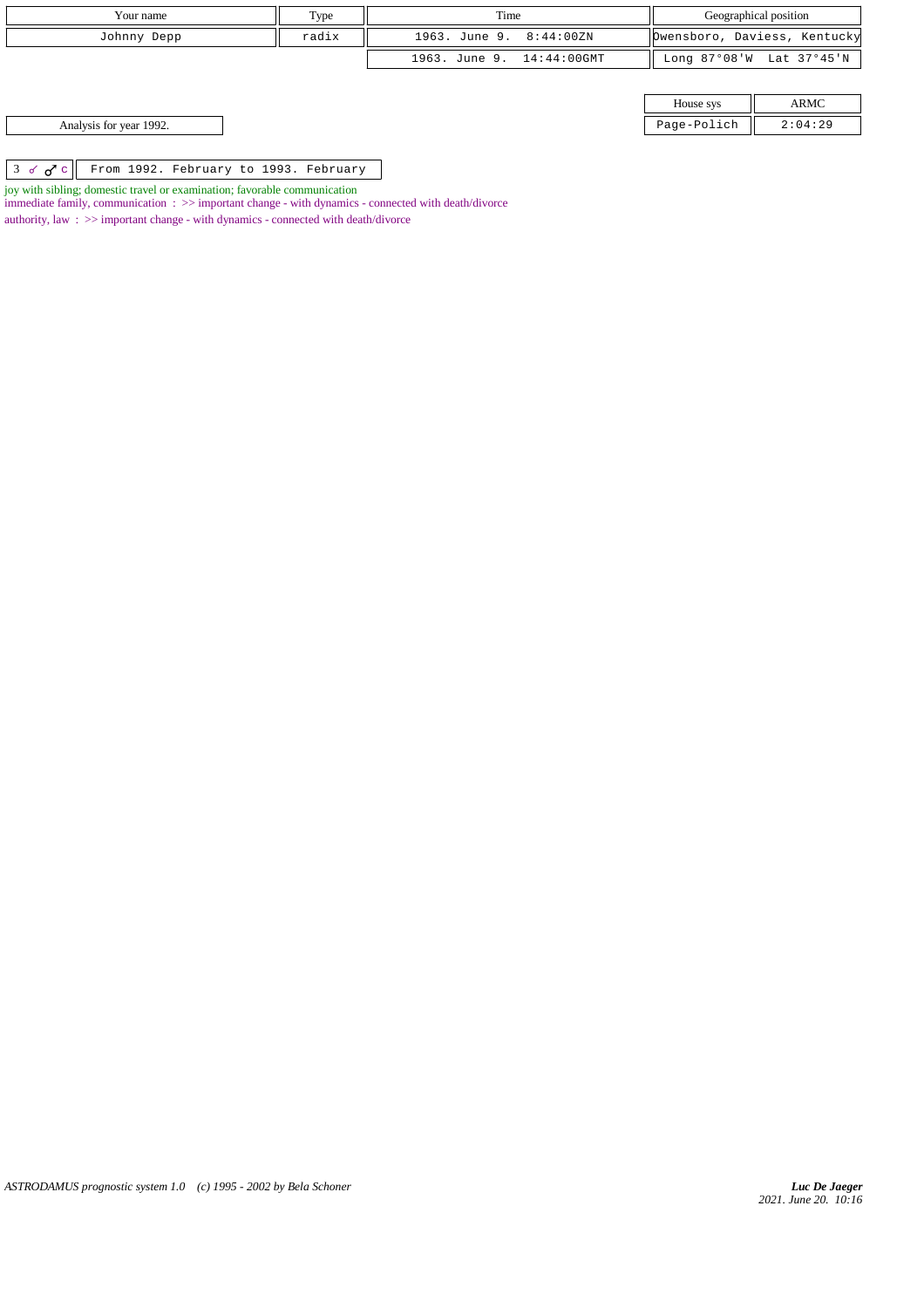| Your name                                                                                                                                                                                                                            | Type  | Time                            |             | Geographical position        |
|--------------------------------------------------------------------------------------------------------------------------------------------------------------------------------------------------------------------------------------|-------|---------------------------------|-------------|------------------------------|
| Johnny Depp                                                                                                                                                                                                                          | radix | 1963. June 9.<br>8:44:00ZN      |             | Owensboro, Daviess, Kentucky |
|                                                                                                                                                                                                                                      |       | 1963. June 9.<br>$14:44:00$ GMT |             | Long 87°08'W Lat 37°45'N     |
|                                                                                                                                                                                                                                      |       |                                 |             |                              |
|                                                                                                                                                                                                                                      |       |                                 | House sys   | <b>ARMC</b>                  |
| Analysis for year 1993.                                                                                                                                                                                                              |       |                                 | Page-Polich | 2:04:29                      |
|                                                                                                                                                                                                                                      |       |                                 |             |                              |
| MC□ 5d<br>From 1992. July to 1993. July                                                                                                                                                                                              |       |                                 |             |                              |
| (public) assault affecting life style; end of job; illness of parents<br>vocation/success, immediate family: $\gg$ unfavorable change - unexpectedly - connected with work                                                           |       |                                 |             |                              |
| unfavorable real-estate transaction or move; losses; problem with family                                                                                                                                                             |       |                                 |             |                              |
| real-estate, immediate family : >> unfavorable change - unexpectedly - connected with work                                                                                                                                           |       |                                 |             |                              |
| ზ<br>nny∣ ≘ d<br>From 1992. June to 1993. December                                                                                                                                                                                   |       |                                 |             |                              |
| events determining long term tendencies:                                                                                                                                                                                             |       |                                 |             |                              |
| partner/spouse, external environment, important life events : >> important change - unexpectedly                                                                                                                                     |       |                                 |             |                              |
|                                                                                                                                                                                                                                      |       |                                 |             |                              |
| Asc $\Box$ 4 c<br>From 1992. September to 1993. September                                                                                                                                                                            |       |                                 |             |                              |
| health problems; risk of accident or surgery, death/separation/divorce in immediate environment: (scale: 4)<br>love, child, accident/damage, surgery, death/divorce: $\gg$ unfavorable change - with great luck - connected with law |       |                                 |             |                              |
| risk of divorce, end of love; health problem of partner (scale: 4)                                                                                                                                                                   |       |                                 |             |                              |
| law, sex/rarely childbirth : >> unfavorable change - with great luck - connected with accident/damage                                                                                                                                |       |                                 |             |                              |
| Asc $\sqrt{2}$ C<br>From 1992. August to 1994. February                                                                                                                                                                              |       |                                 |             |                              |
| favorable change with marriage or partnership                                                                                                                                                                                        |       |                                 |             |                              |
| partner/spouse, publicity : >> important change - repeatedly - connected with illness                                                                                                                                                |       |                                 |             |                              |
| isolation, secret, work, illness : >> important change - repeatedly - connected with distant relatives                                                                                                                               |       |                                 |             |                              |
| $12 \times 1$ c<br>From 1992. December to 1993. December                                                                                                                                                                             |       |                                 |             |                              |
| favorable change with job or illness                                                                                                                                                                                                 |       |                                 |             |                              |
| illness, work $\Rightarrow$ Savorable change - with great luck - connected with law<br>beginning of secret love (or attempt); resolution of problems                                                                                 |       |                                 |             |                              |
| distant relatives, isolation $\Rightarrow$ 5 favorable change - with great luck - connected with law                                                                                                                                 |       |                                 |             |                              |
|                                                                                                                                                                                                                                      |       |                                 |             |                              |
| $12 \times$ D c<br>From 1992. November to 1994. May                                                                                                                                                                                  |       |                                 |             |                              |
| problems; health problems, (possible hospitalization)<br>distant relatives, $death/divorce : >> unfavorable change - repeatedly - connected with illness$                                                                            |       |                                 |             |                              |
| health problems, (possible hospitalization); unfavorable change with job                                                                                                                                                             |       |                                 |             |                              |
| illness, work $\Rightarrow$ > $\Rightarrow$ change - repeatedly - connected with distant relatives                                                                                                                                   |       |                                 |             |                              |
| $2 \times d^d$<br>From 1993. February to 1994. February                                                                                                                                                                              |       |                                 |             |                              |
| end of love, divorce; risk of accident or surgery, death/separation/divorce in immediate environment: (scale: 6)                                                                                                                     |       |                                 |             |                              |
| death/divorce, surgery : >> unfavorable change - with dynamics - connected with authority                                                                                                                                            |       |                                 |             |                              |
| financial decline, incidental expenses<br>$finances : \gg change - with dynamics - connected with death/divorce$                                                                                                                     |       |                                 |             |                              |
|                                                                                                                                                                                                                                      |       |                                 |             |                              |
| Asc $\Delta \Psi c$<br>From 1993. March to 1994. July                                                                                                                                                                                |       |                                 |             |                              |
| favorable change related to self                                                                                                                                                                                                     |       |                                 |             |                              |
| real-estate, immediate family : >> favorable change - with irregularity - connected with sex/rarely childbirth<br>favorable change with marriage or partnership                                                                      |       |                                 |             |                              |
| sex/rarely childbirth, love $\Rightarrow$ favorable change - with irregularity - connected with passion                                                                                                                              |       |                                 |             |                              |
|                                                                                                                                                                                                                                      |       |                                 |             |                              |
| $11 \triangle P c$<br>From 1993. April to 1994. August                                                                                                                                                                               |       |                                 |             |                              |
| beginning of new friendship; desire(s), pleasantness<br>desire, friend(s) : $\gg$ favorable change - in the extreme - connected with illness                                                                                         |       |                                 |             |                              |
| beginning of love; joy with child; pleasantness<br>sex/rarely childbirth, love: >> favorable change - in the extreme - connected with illness                                                                                        |       |                                 |             |                              |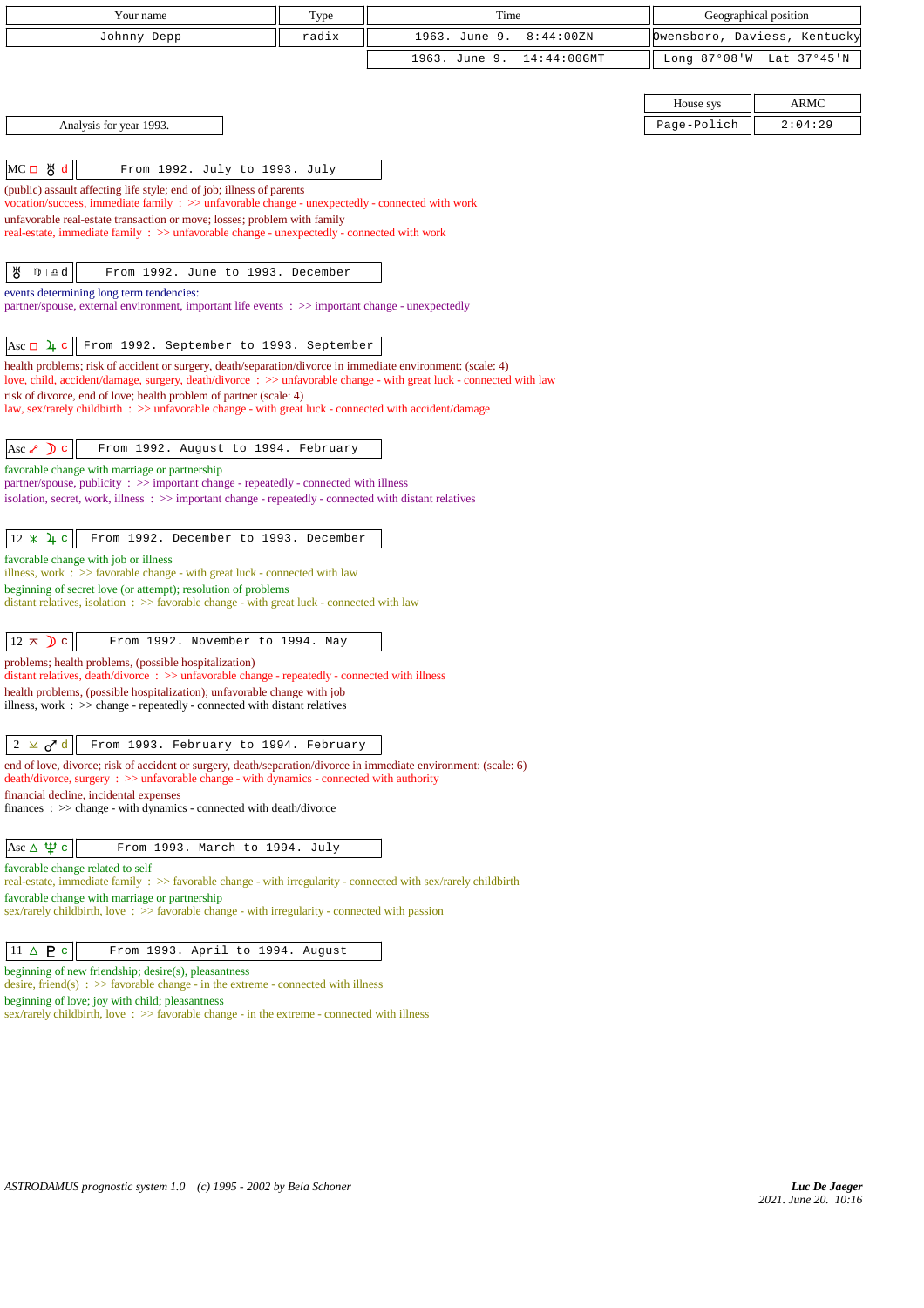| Your name                                                                                                                                                                                                                                                                                                                                                                                                                                                                                                                                                                                                                                                                                                                                                                                                                                                                                                                                                                                                                                                                                                                                                             | Type  | Time                            |              | Geographical position        |
|-----------------------------------------------------------------------------------------------------------------------------------------------------------------------------------------------------------------------------------------------------------------------------------------------------------------------------------------------------------------------------------------------------------------------------------------------------------------------------------------------------------------------------------------------------------------------------------------------------------------------------------------------------------------------------------------------------------------------------------------------------------------------------------------------------------------------------------------------------------------------------------------------------------------------------------------------------------------------------------------------------------------------------------------------------------------------------------------------------------------------------------------------------------------------|-------|---------------------------------|--------------|------------------------------|
| Johnny Depp                                                                                                                                                                                                                                                                                                                                                                                                                                                                                                                                                                                                                                                                                                                                                                                                                                                                                                                                                                                                                                                                                                                                                           | radix | 1963. June 9.<br>8:44:00ZN      |              | Dwensboro, Daviess, Kentucky |
|                                                                                                                                                                                                                                                                                                                                                                                                                                                                                                                                                                                                                                                                                                                                                                                                                                                                                                                                                                                                                                                                                                                                                                       |       | 1963. June 9.<br>$14:44:00$ GMT | Long 87°08'W | Lat 37°45'N                  |
|                                                                                                                                                                                                                                                                                                                                                                                                                                                                                                                                                                                                                                                                                                                                                                                                                                                                                                                                                                                                                                                                                                                                                                       |       |                                 |              |                              |
|                                                                                                                                                                                                                                                                                                                                                                                                                                                                                                                                                                                                                                                                                                                                                                                                                                                                                                                                                                                                                                                                                                                                                                       |       |                                 | House sys    | <b>ARMC</b>                  |
| Analysis for year 1994.                                                                                                                                                                                                                                                                                                                                                                                                                                                                                                                                                                                                                                                                                                                                                                                                                                                                                                                                                                                                                                                                                                                                               |       |                                 | Page-Polich  | 2:04:29                      |
| $12 \times \Psi$ c<br>From 1993. June to 1994. October<br>problems; health problems, (possible hospitalization)<br>$death/divorce, accident/damage : >> unfavorable change - with irregularity - connected with immediate family$<br>health problems, (possible hospitalization); unfavorable change with job<br>illness, work : $\gg$ change - with irregularity - connected with death/divorce<br>$3$ of $8$ c<br>From 1993. November to 1994. November<br>joy with sibling; domestic travel or examination; favorable communication<br>communication, transportation $\Rightarrow$ important change - unexpectedly - connected with work<br>law, foreign countries $\Rightarrow$ important change - unexpectedly - connected with work<br>$MC \Box \sigma^d$ d<br>From 1994. April to 1995. April<br>(public) assault affecting life style; end of job; illness of parents<br>authority, immediate family $\Rightarrow$ unfavorable change - with dynamics - connected with death/divorce<br>unfavorable real-estate transaction or move; losses; problem with family<br>death/divorce, surgery : >> unfavorable change - with dynamics - connected with authority |       |                                 |              |                              |

(public) assault affecting life style; end of job; illness of parents

authority, immediate family : >> unfavorable change - with dynamics - connected with death/divorce

unfavorable real-estate transaction or move; losses; problem with family death/divorce, surgery : >> change - with dynamics - connected with authority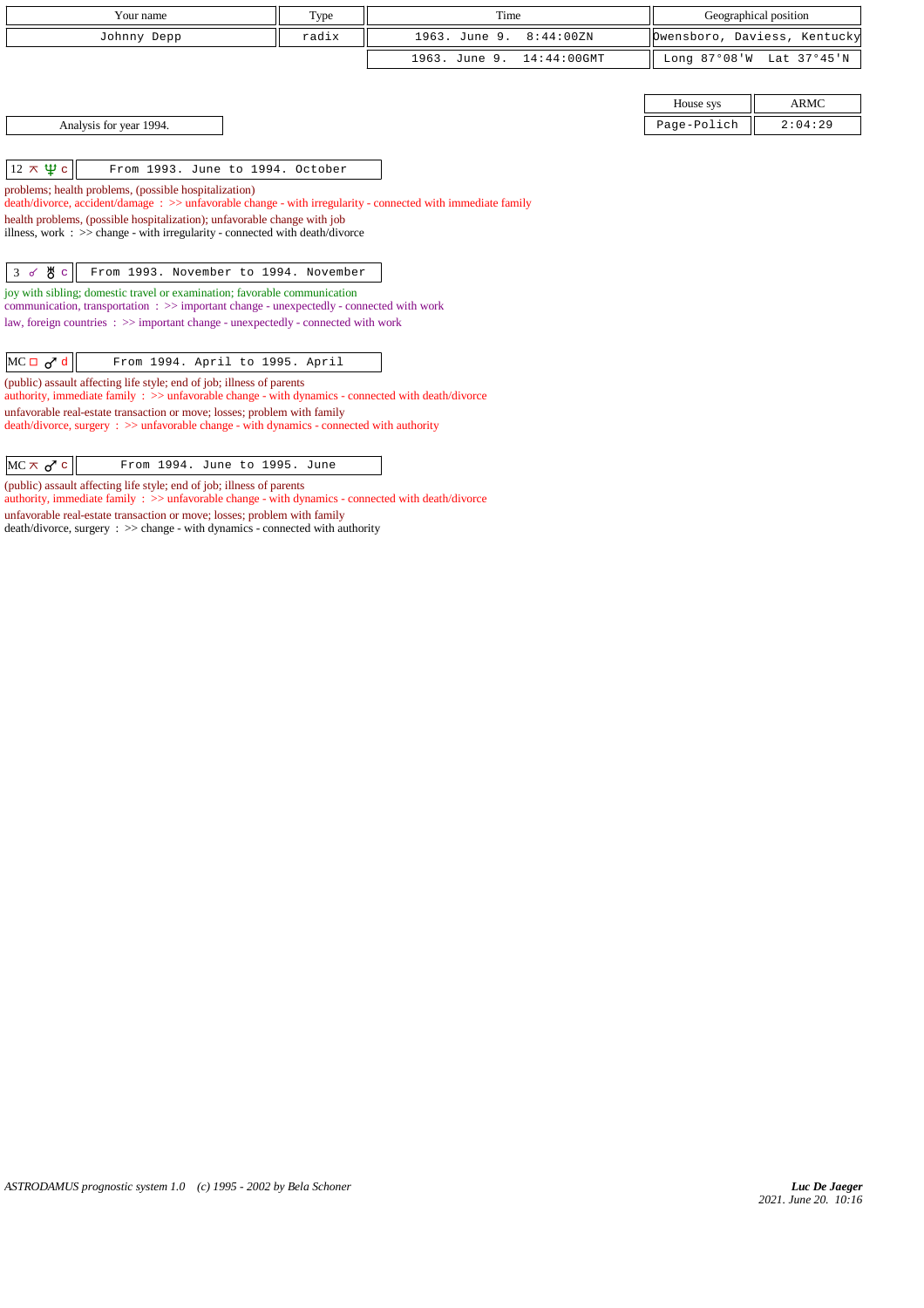| Your name                                                                                                                                                            | Type  | Time                            |             | Geographical position        |  |
|----------------------------------------------------------------------------------------------------------------------------------------------------------------------|-------|---------------------------------|-------------|------------------------------|--|
| Johnny Depp                                                                                                                                                          | radix | 1963. June 9.<br>8:44:00ZN      |             | Owensboro, Daviess, Kentucky |  |
|                                                                                                                                                                      |       |                                 |             |                              |  |
|                                                                                                                                                                      |       | 1963. June 9.<br>$14:44:00$ GMT |             | Long 87°08'W Lat 37°45'N     |  |
|                                                                                                                                                                      |       |                                 |             |                              |  |
|                                                                                                                                                                      |       |                                 | House sys   | <b>ARMC</b>                  |  |
| Analysis for year 1995.                                                                                                                                              |       |                                 | Page-Polich | 2:04:29                      |  |
|                                                                                                                                                                      |       |                                 |             |                              |  |
| $3 * 8d$<br>From 1994. November to 1995. November                                                                                                                    |       |                                 |             |                              |  |
| foreign travel; favorable law procedure                                                                                                                              |       |                                 |             |                              |  |
| law, foreign countries $\Rightarrow$ 5 > 5 avorable change - unexpectedly - connected with work                                                                      |       |                                 |             |                              |  |
| joy with sibling; domestic travel or examination; favorable communication                                                                                            |       |                                 |             |                              |  |
| communication, transportation $\Rightarrow$ Savorable change - unexpectedly - connected with work                                                                    |       |                                 |             |                              |  |
|                                                                                                                                                                      |       |                                 |             |                              |  |
| $12 \Box \Psi d$<br>From 1995. March to 1996. July                                                                                                                   |       |                                 |             |                              |  |
| problems; health problems, (possible hospitalization)<br>death/divorce, accident/damage: >> unfavorable change - with irregularity - connected with immediate family |       |                                 |             |                              |  |
| health problems, (possible hospitalization); unfavorable change with job                                                                                             |       |                                 |             |                              |  |
| illness, work : $\gg$ unfavorable change - with irregularity - connected with death/divorce                                                                          |       |                                 |             |                              |  |
|                                                                                                                                                                      |       |                                 |             |                              |  |
| $11 \times P d$<br>From 1995. February to 1996. June                                                                                                                 |       |                                 |             |                              |  |
| beginning of love; joy with child; pleasantness                                                                                                                      |       |                                 |             |                              |  |
| sex/rarely childbirth, love: $\gg$ favorable change - in the extreme - connected with illness                                                                        |       |                                 |             |                              |  |
| beginning of new friendship; desire(s), pleasantness<br>desire, friend(s) : $\gg$ favorable change - in the extreme - connected with illness                         |       |                                 |             |                              |  |
|                                                                                                                                                                      |       |                                 |             |                              |  |
| $\text{Asc} \times \Psi d$<br>From 1995. May to 1996. September                                                                                                      |       |                                 |             |                              |  |
| favorable change with marriage or partnership                                                                                                                        |       |                                 |             |                              |  |

sex/rarely childbirth, love :  $\gg$  favorable change - with irregularity - connected with passion

favorable change related to self

real-estate, immediate family : >> favorable change - with irregularity - connected with sex/rarely childbirth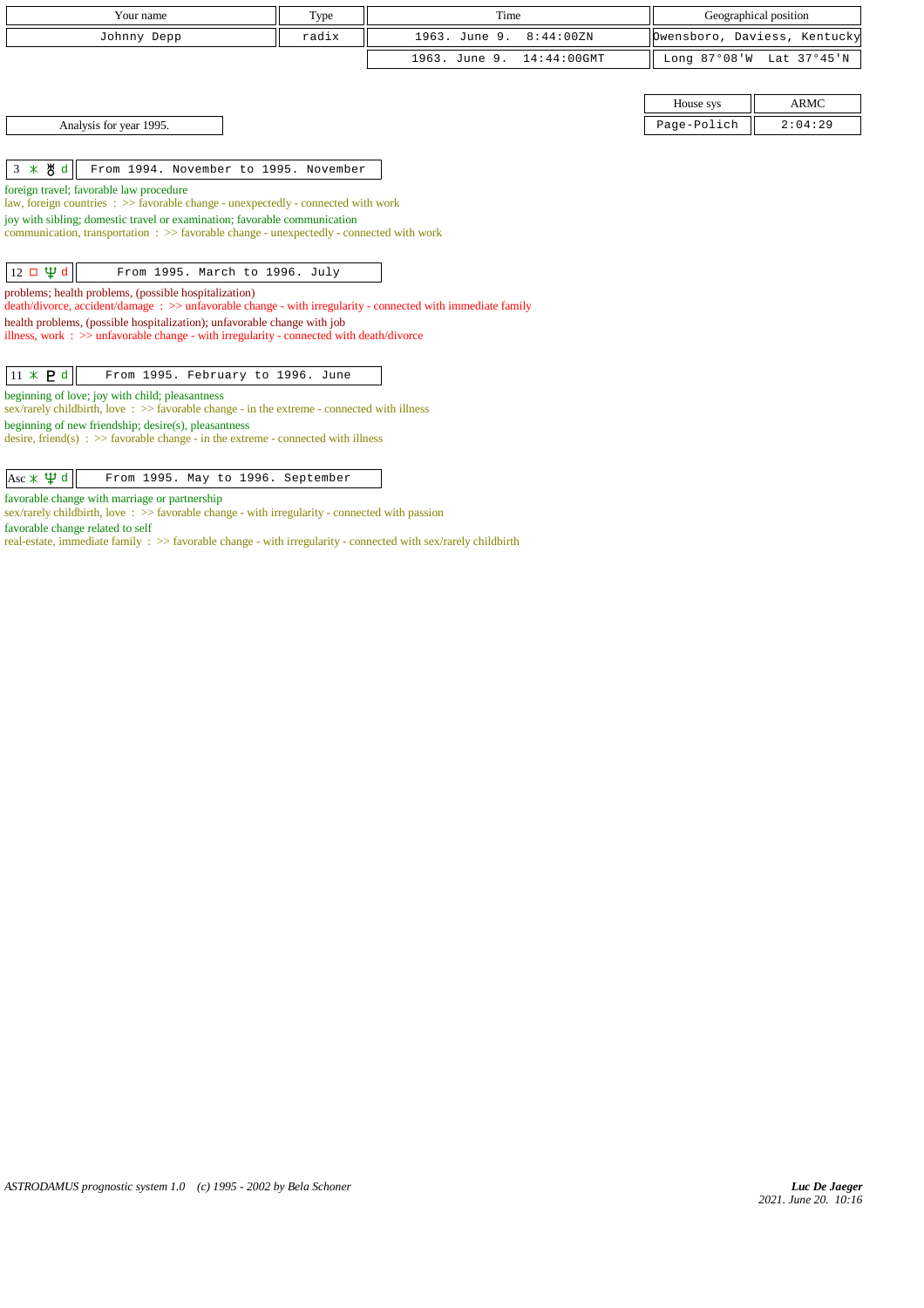| Your name                                                                                                                                                                                                                                                                                                                                                   | Type                                                          | Time                         |             | Geographical position        |  |  |
|-------------------------------------------------------------------------------------------------------------------------------------------------------------------------------------------------------------------------------------------------------------------------------------------------------------------------------------------------------------|---------------------------------------------------------------|------------------------------|-------------|------------------------------|--|--|
| Johnny Depp                                                                                                                                                                                                                                                                                                                                                 | radix                                                         | 1963. June 9.<br>8:44:00ZN   |             | Owensboro, Daviess, Kentucky |  |  |
|                                                                                                                                                                                                                                                                                                                                                             |                                                               | 1963. June 9.<br>14:44:00GMT |             | Long 87°08'W Lat 37°45'N     |  |  |
|                                                                                                                                                                                                                                                                                                                                                             |                                                               |                              |             |                              |  |  |
|                                                                                                                                                                                                                                                                                                                                                             |                                                               |                              | House sys   | <b>ARMC</b>                  |  |  |
| Analysis for year 1996.                                                                                                                                                                                                                                                                                                                                     |                                                               |                              | Page-Polich | 2:04:29                      |  |  |
|                                                                                                                                                                                                                                                                                                                                                             |                                                               |                              |             |                              |  |  |
| $2 \times d$ c<br>From 1995. August to 1996. August                                                                                                                                                                                                                                                                                                         |                                                               |                              |             |                              |  |  |
| end of love, divorce; risk of accident or surgery, death/separation/divorce in immediate environment: (scale: 6)<br>death/divorce, surgery : >> unfavorable change - with dynamics - connected with authority                                                                                                                                               |                                                               |                              |             |                              |  |  |
| financial decline, incidental expenses                                                                                                                                                                                                                                                                                                                      |                                                               |                              |             |                              |  |  |
| $finances : \gg change - with dynamics - connected with death/divorce$                                                                                                                                                                                                                                                                                      |                                                               |                              |             |                              |  |  |
|                                                                                                                                                                                                                                                                                                                                                             |                                                               |                              |             |                              |  |  |
| $12 \times$ d<br>From 1995. June to 1996. December                                                                                                                                                                                                                                                                                                          |                                                               |                              |             |                              |  |  |
| problems; health problems, (possible hospitalization)<br>distant relatives, death/divorce : >> unfavorable change - repeatedly - connected with illness                                                                                                                                                                                                     |                                                               |                              |             |                              |  |  |
| health problems, (possible hospitalization); unfavorable change with job                                                                                                                                                                                                                                                                                    |                                                               |                              |             |                              |  |  |
| illness, work $\Rightarrow$ > $\Rightarrow$ change - repeatedly - connected with distant relatives                                                                                                                                                                                                                                                          |                                                               |                              |             |                              |  |  |
| From 1995. November to 1996. November<br>$12 \Delta \mu d$                                                                                                                                                                                                                                                                                                  |                                                               |                              |             |                              |  |  |
| distant relatives, isolation $\Rightarrow$ Solution $\Rightarrow$ Solution $\Rightarrow$ Solution $\Rightarrow$ Solution $\Rightarrow$ Solution $\Rightarrow$ Solution $\Rightarrow$ Solution $\Rightarrow$ Solution $\Rightarrow$ Solution $\Rightarrow$ Solution $\Rightarrow$ Solution $\Rightarrow$ Solution $\Rightarrow$ Solution $\Rightarrow$ Solut | beginning of secret love (or attempt); resolution of problems |                              |             |                              |  |  |
| favorable change with job or illness                                                                                                                                                                                                                                                                                                                        |                                                               |                              |             |                              |  |  |
| illness, work $\Rightarrow$ s favorable change - with great luck - connected with law                                                                                                                                                                                                                                                                       |                                                               |                              |             |                              |  |  |
| From 1995. August to 1997. February<br>Asc $\triangle$ <b>D</b> d                                                                                                                                                                                                                                                                                           |                                                               |                              |             |                              |  |  |
| favorable change related to self                                                                                                                                                                                                                                                                                                                            |                                                               |                              |             |                              |  |  |
| isolation, secret, work, illness $\Rightarrow$ favorable change - repeatedly - connected with distant relatives<br>favorable change with marriage or partnership                                                                                                                                                                                            |                                                               |                              |             |                              |  |  |
| $partner$ /spouse, publicity : $\gg$ favorable change - repeatedly - connected with illness                                                                                                                                                                                                                                                                 |                                                               |                              |             |                              |  |  |
|                                                                                                                                                                                                                                                                                                                                                             |                                                               |                              |             |                              |  |  |
| From 1996. January to 1997. January<br>Asc $\pi$ 4 d                                                                                                                                                                                                                                                                                                        |                                                               |                              |             |                              |  |  |
| health problems; risk of accident or surgery, death/separation/divorce in immediate environment: (scale: 4)<br>love, child, accident/damage, surgery, death/divorce: $\gg$ unfavorable change - with great luck - connected with law                                                                                                                        |                                                               |                              |             |                              |  |  |
| risk of divorce, end of love; health problem of partner (scale: 4)                                                                                                                                                                                                                                                                                          |                                                               |                              |             |                              |  |  |
| law, sex/rarely childbirth : >> change - with great luck - connected with accident/damage                                                                                                                                                                                                                                                                   |                                                               |                              |             |                              |  |  |
| ₩<br>$Q \mid \mathfrak{D} C$<br>From 1995. October to 1997. April                                                                                                                                                                                                                                                                                           |                                                               |                              |             |                              |  |  |
| events determining long term tendencies:                                                                                                                                                                                                                                                                                                                    |                                                               |                              |             |                              |  |  |
| partner/spouse, external environment, important life events : >> important change - unexpectedly                                                                                                                                                                                                                                                            |                                                               |                              |             |                              |  |  |
|                                                                                                                                                                                                                                                                                                                                                             |                                                               |                              |             |                              |  |  |
| $MC \times$ 8 $c$<br>From 1996. March to 1997. March                                                                                                                                                                                                                                                                                                        |                                                               |                              |             |                              |  |  |

(public) assault affecting life style; end of job; illness of parents

vocation/success, immediate family : >> unfavorable change - unexpectedly - connected with work unfavorable real-estate transaction or move; losses; problem with family real-estate, immediate family :  $\gg$  change - unexpectedly - connected with work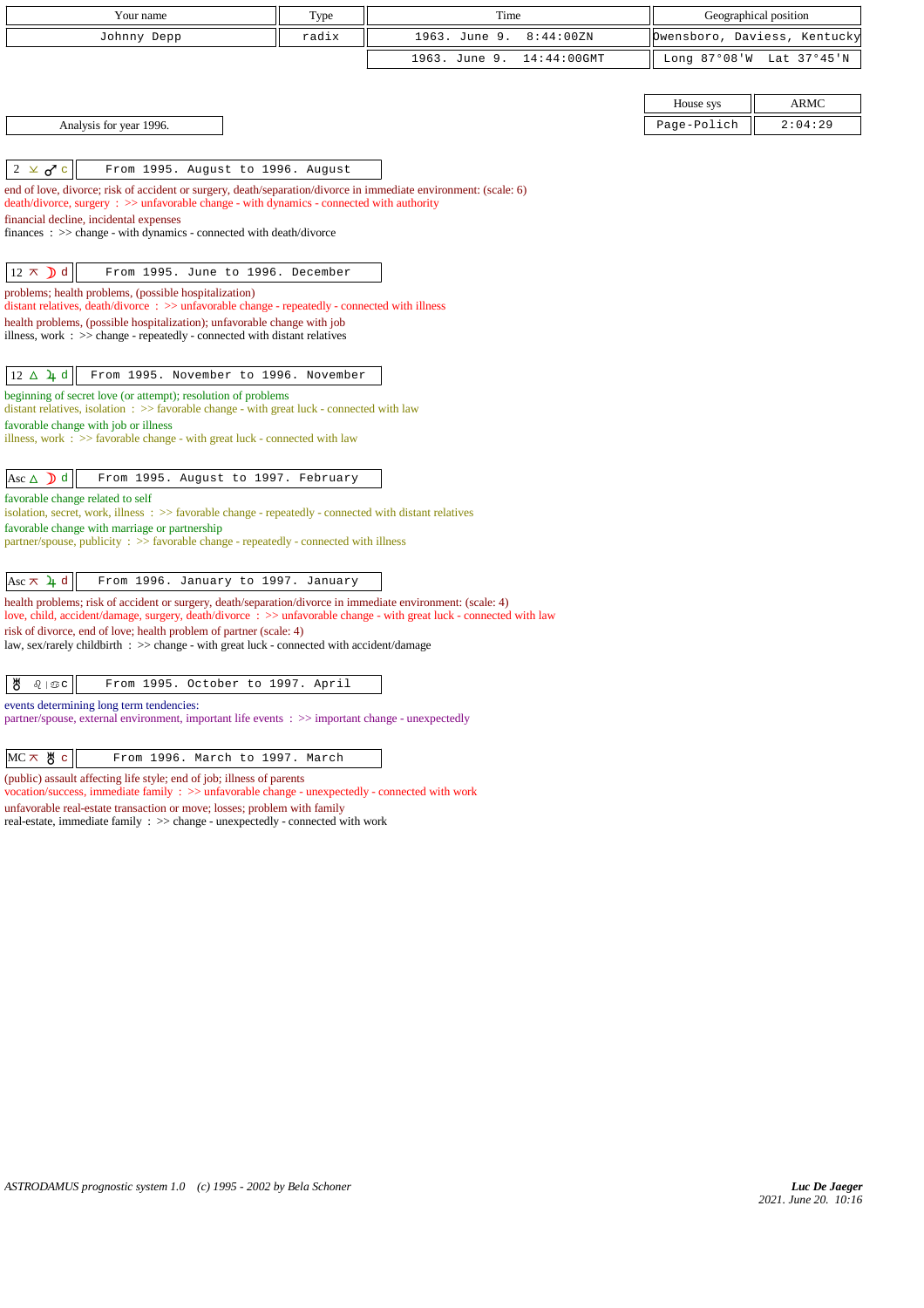| Your name                                                                                                                                                                           | Type  | Time                            |             | Geographical position        |
|-------------------------------------------------------------------------------------------------------------------------------------------------------------------------------------|-------|---------------------------------|-------------|------------------------------|
| Johnny Depp                                                                                                                                                                         | radix | 1963. June 9.<br>8:44:00ZN      |             | Owensboro, Daviess, Kentucky |
|                                                                                                                                                                                     |       | $14:44:00$ GMT<br>1963. June 9. |             | Long 87°08'W Lat 37°45'N     |
|                                                                                                                                                                                     |       |                                 |             |                              |
|                                                                                                                                                                                     |       |                                 | House sys   | <b>ARMC</b>                  |
| Analysis for year 1997.                                                                                                                                                             |       |                                 | Page-Polich | 2:04:29                      |
|                                                                                                                                                                                     |       |                                 |             |                              |
| $3 * d$<br>From 1996. August to 1997. August                                                                                                                                        |       |                                 |             |                              |
| foreign travel; favorable law procedure<br>authority, law: $\gg$ favorable change - with dynamics - connected with work                                                             |       |                                 |             |                              |
| joy with sibling; domestic travel or examination; favorable communication<br>immediate family, communication $\Rightarrow$ > favorable change - with dynamics - connected with work |       |                                 |             |                              |
|                                                                                                                                                                                     |       |                                 |             |                              |
| Asc $*$ <b>P</b> c<br>From 1997. February to 1998. June                                                                                                                             |       |                                 |             |                              |
| favorable change with marriage or partnership<br>sex/rarely childbirth, love $\Rightarrow$ Savorable change - in the extreme - connected with illness                               |       |                                 |             |                              |
| favorable change related to self                                                                                                                                                    |       |                                 |             |                              |
| real-estate, immediate family, finances : >> favorable change - in the extreme - connected with illness                                                                             |       |                                 |             |                              |
|                                                                                                                                                                                     |       |                                 |             |                              |
| $2 \times 8$ c<br>From 1997. May to 1998. May                                                                                                                                       |       |                                 |             |                              |
| end of love, divorce:<br>illness, sex/rarely childbirth $\Rightarrow$ unfavorable change - unexpectedly - connected with work                                                       |       |                                 |             |                              |
| financial decline, incidental expenses                                                                                                                                              |       |                                 |             |                              |
| finances : $\gg$ change - unexpectedly - connected with work                                                                                                                        |       |                                 |             |                              |
|                                                                                                                                                                                     |       |                                 |             |                              |
| $12 \Box P c$<br>From 1997. April to 1998. August                                                                                                                                   |       |                                 |             |                              |

problems; health problems, (possible hospitalization)

surgery, death/divorce :  $\gg$  unfavorable change - in the extreme - connected with immediate family health problems, (possible hospitalization); unfavorable change with job

illness, work : >> unfavorable change - in the extreme - connected with death/divorce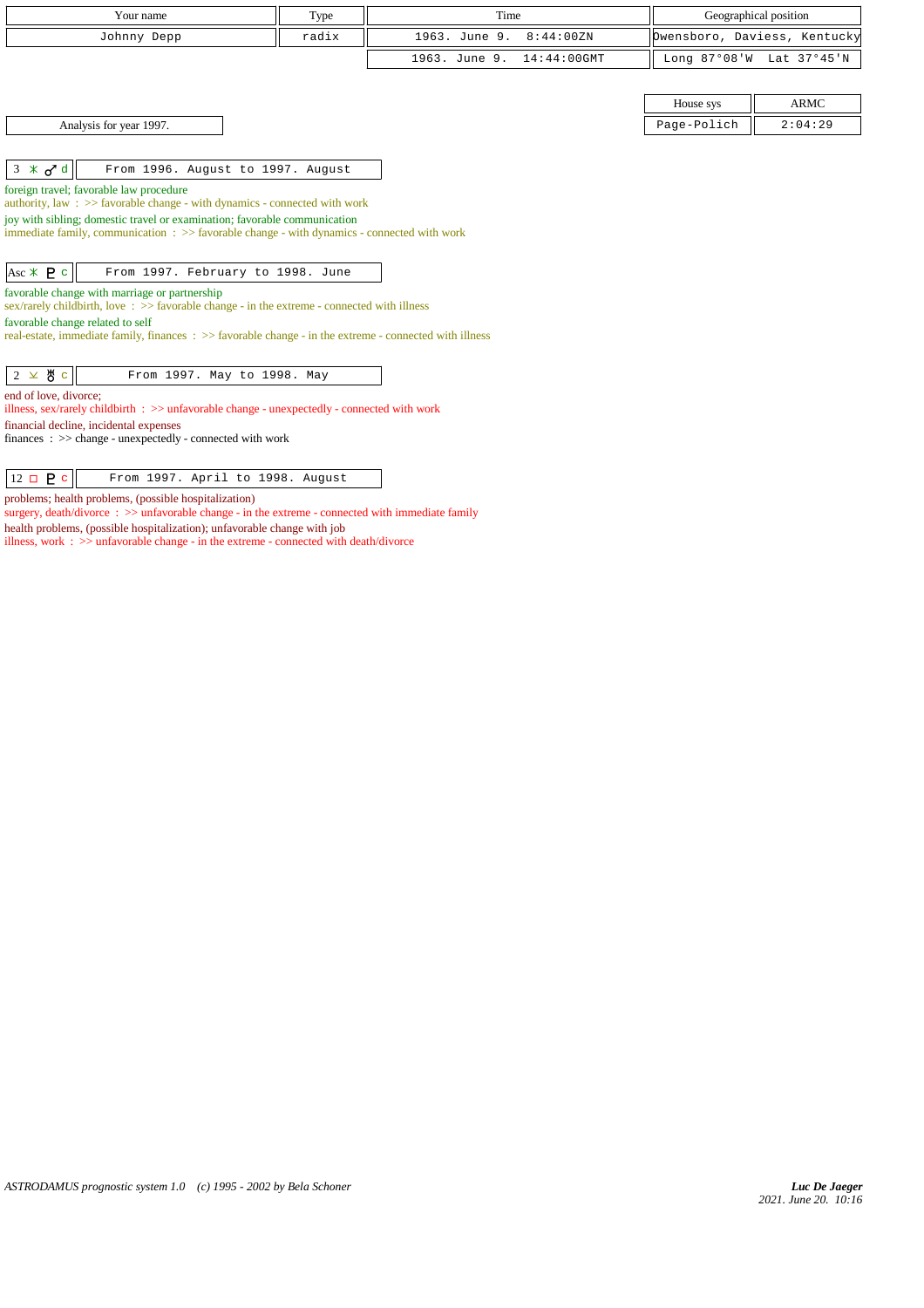| Your name   | Type  | Time                      | Geographical position        |
|-------------|-------|---------------------------|------------------------------|
| Johnny Depp | radix | 1963. June 9. 8:44:00ZN   | Dwensboro, Daviess, Kentucky |
|             |       | 1963. June 9. 14:44:00GMT | Long 87°08'W Lat 37°45'N     |

| House sys  |                          |  |
|------------|--------------------------|--|
| age-Polich | $\overline{\phantom{a}}$ |  |

Analysis for year 1998. Page-Polich 2:04:29 Page-Polich 2:04:29 Page-Polich 2:04:29 Page-Polich 2:04:29 Page-Polich 2:04:29 Page-Polich 2:04:29 Page-Polich 2:04:29 Page-Polich 2:04:29 Page-Polich 2:04:29 Page - Polich 2:04

| $\overline{X}$ $\Omega$ is clients. |  |  | From 1997. July to 1999. January |
|-------------------------------------|--|--|----------------------------------|
|                                     |  |  |                                  |

events determining long term tendencies:

real-estate, immediate family, foreign countries, law :  $\gg$  important change - with dynamics

|  |  |  |  |  |  |  | $\boxed{9}$ I $\boxed{\circ$ d $\boxed{\circ}$ From 1998. March to 1999. September |
|--|--|--|--|--|--|--|------------------------------------------------------------------------------------|
|--|--|--|--|--|--|--|------------------------------------------------------------------------------------|

events determining long term tendencies:

immediate family, education, vocation/success : >> important change - with good luck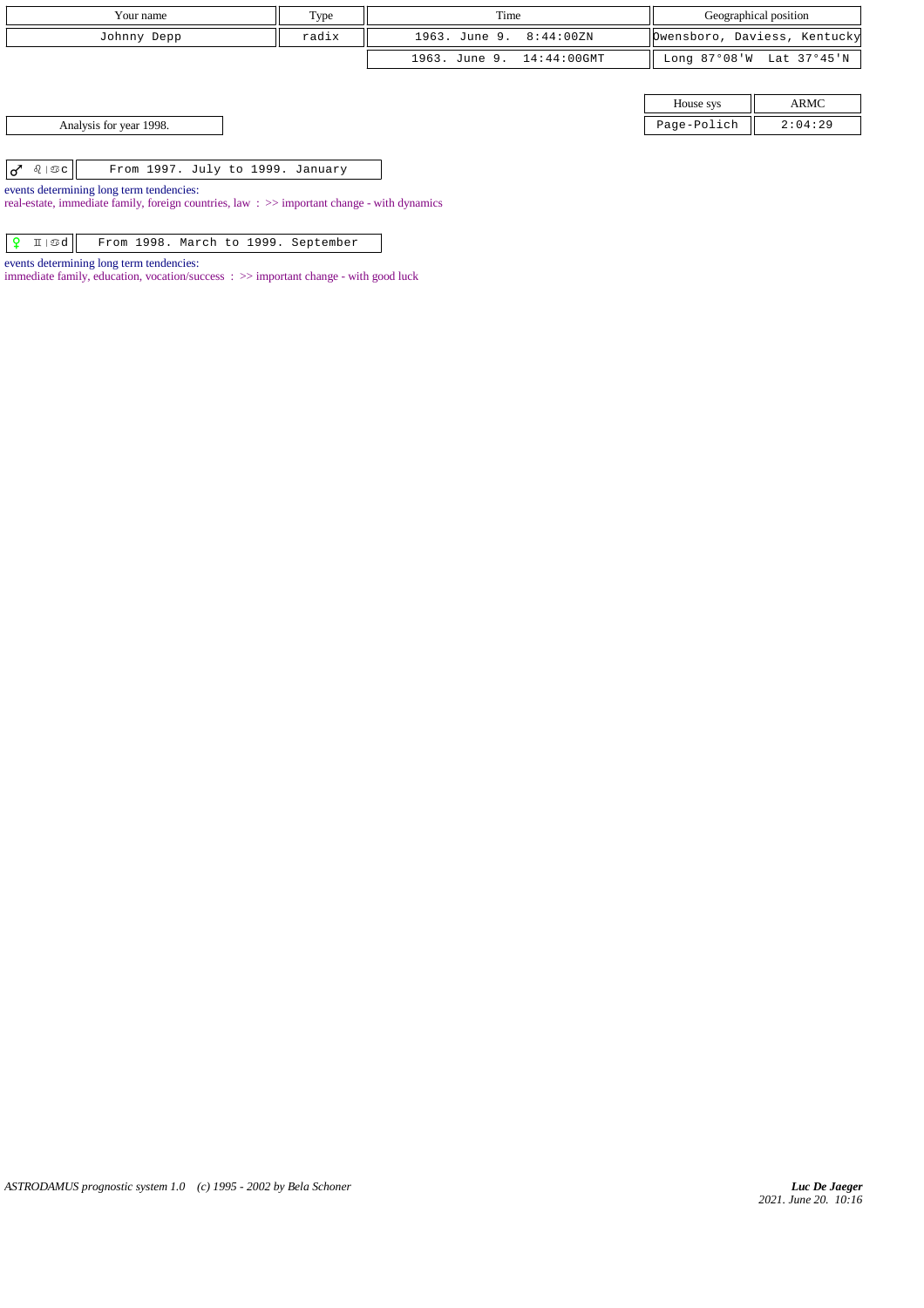| Your name                                                                                                                                                                                                                                                                                                            | Type  | Time                       |             | Geographical position        |
|----------------------------------------------------------------------------------------------------------------------------------------------------------------------------------------------------------------------------------------------------------------------------------------------------------------------|-------|----------------------------|-------------|------------------------------|
| Johnny Depp                                                                                                                                                                                                                                                                                                          | radix | 8:44:00ZN<br>1963. June 9. |             | Dwensboro, Daviess, Kentucky |
|                                                                                                                                                                                                                                                                                                                      |       | 1963. June 9. 14:44:00GMT  |             | Long 87°08'W Lat 37°45'N     |
|                                                                                                                                                                                                                                                                                                                      |       |                            |             |                              |
|                                                                                                                                                                                                                                                                                                                      |       |                            | House sys   | ARMC                         |
| Analysis for year 1999.                                                                                                                                                                                                                                                                                              |       |                            | Page-Polich | 2:04:29                      |
|                                                                                                                                                                                                                                                                                                                      |       |                            |             |                              |
| $11 \triangle \Psi d$<br>From 1999. March to 2000. July                                                                                                                                                                                                                                                              |       |                            |             |                              |
| beginning of new friendship; desire(s), pleasantness<br>desire, friend(s) : $\gg$ favorable change - with irregularity - connected with sex/rarely childbirth<br>beginning of love; joy with child; pleasantness<br>sex/rarely childbirth, love: $\gg$ favorable change - with irregularity - connected with passion |       |                            |             |                              |

 $\boxed{\mathbf{\Sigma} \times \mathbb{Z}}$   $\boxed{\mathbf{\Sigma} \times \mathbf{C}}$  From 1999. January to 2000. July

finances, desire, friend(s) :  $\gg$  important change - with tension

events determining long term tendencies: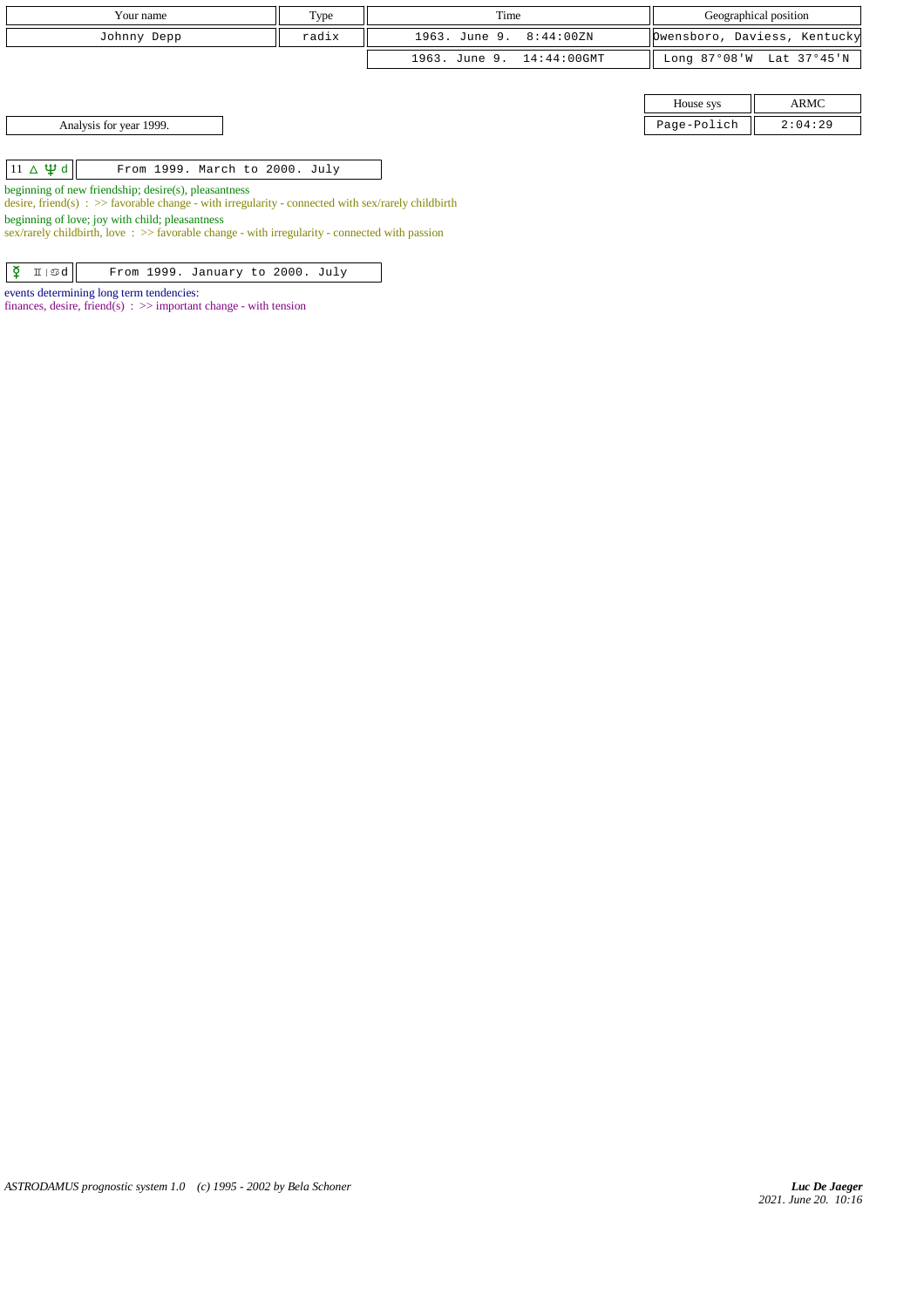| Your name                                                                                                                                                                                    | Type  | Time                            |             | Geographical position        |
|----------------------------------------------------------------------------------------------------------------------------------------------------------------------------------------------|-------|---------------------------------|-------------|------------------------------|
| Johnny Depp                                                                                                                                                                                  | radix | 1963. June 9.<br>8:44:00ZN      |             | Owensboro, Daviess, Kentucky |
|                                                                                                                                                                                              |       | 1963. June 9.<br>$14:44:00$ GMT |             | Long 87°08'W Lat 37°45'N     |
|                                                                                                                                                                                              |       |                                 |             |                              |
|                                                                                                                                                                                              |       |                                 | House sys   | <b>ARMC</b>                  |
| Analysis for year 2000.                                                                                                                                                                      |       |                                 | Page-Polich | 2:04:29                      |
|                                                                                                                                                                                              |       |                                 |             |                              |
| $\mathbf{P}$<br>$3\Box$<br>$\mathbf c$<br>From 1999. August to 2000. August                                                                                                                  |       |                                 |             |                              |
| problem with sibling; unfavorable travel; poor school test result; unfavorable communication<br>immediate family, education : >> important change - with good luck - connected with finances |       |                                 |             |                              |
| problem with law; unfavorable foreign travel; poor school test results                                                                                                                       |       |                                 |             |                              |
| law, authority : $\gg$ important change - with good luck - connected with immediate family                                                                                                   |       |                                 |             |                              |
| $11 \times D d$<br>From 1999. June to 2000. December                                                                                                                                         |       |                                 |             |                              |
| beginning of love; joy with child; pleasantness                                                                                                                                              |       |                                 |             |                              |
| child, love $\Rightarrow$ important change - repeatedly - connected with illness                                                                                                             |       |                                 |             |                              |
| desire, friend(s) : $\gg$ important change - repeatedly - connected with illness                                                                                                             |       |                                 |             |                              |
| $2 \times P d$<br>From 1999. September to 2001. January                                                                                                                                      |       |                                 |             |                              |
| end of love, divorce; risk of accident or surgery, death/separation/divorce in immediate environment: (scale: 5)                                                                             |       |                                 |             |                              |
| death/divorce, illness: >> unfavorable change - in the extreme - connected with immediate family<br>financial decline, incidental expenses                                                   |       |                                 |             |                              |
| finances : $\gg$ change - in the extreme - connected with death/divorce                                                                                                                      |       |                                 |             |                              |
| $11 \square \square 4$ d<br>From 1999. November to 2000. November                                                                                                                            |       |                                 |             |                              |
| separation from friends; desires are fulfilled with great difficulties                                                                                                                       |       |                                 |             |                              |
| friend(s), desire : >> unfavorable change - with great luck - connected with accident/damage                                                                                                 |       |                                 |             |                              |
| gynecology problem; end of love; problem with child; unpleasantness<br>child, sex/rarely childbirth : >> unfavorable change - with great luck - connected with accident/damage               |       |                                 |             |                              |
|                                                                                                                                                                                              |       |                                 |             |                              |
| $12 \times ① d$<br>From 1999. November to 2001. May                                                                                                                                          |       |                                 |             |                              |
| favorable change with job or illness<br>work, illness $\Rightarrow$ 5 favorable change - with positive final result - connected with immediate family                                        |       |                                 |             |                              |
| resolution of problems                                                                                                                                                                       |       |                                 |             |                              |
| secret, distant relatives $\therefore$ > favorable change - with positive final result - connected with self                                                                                 |       |                                 |             |                              |
| $11 \triangle \sigma^{\prime}$ c<br>From 2000. March to 2001. March                                                                                                                          |       |                                 |             |                              |
| beginning of new friendship; desire(s), pleasantness                                                                                                                                         |       |                                 |             |                              |
| desire, friend(s) : $\gg$ favorable change - with dynamics - connected with work                                                                                                             |       |                                 |             |                              |
| beginning of love; joy with child; pleasantness<br>love, sex/rarely childbirth : >> favorable change - with dynamics - connected with work                                                   |       |                                 |             |                              |
|                                                                                                                                                                                              |       |                                 |             |                              |
| Asc $\Box$ $\odot$ d<br>From 2000. January to 2001. July                                                                                                                                     |       |                                 |             |                              |
| health problems;<br>important life events, desire, friend(s) $\Rightarrow$ > important change - with positive final result - connected with immediate family                                 |       |                                 |             |                              |
| risk of divorce, end of love; health problem of partner (scale: 0)                                                                                                                           |       |                                 |             |                              |
| education, love: >> important change - with positive final result - connected with immediate family                                                                                          |       |                                 |             |                              |
| $3 \square$ $\overline{2}$<br>From 2000. June to 2001. June<br>$\mathbf C$                                                                                                                   |       |                                 |             |                              |
|                                                                                                                                                                                              |       |                                 |             |                              |

problem with sibling; unfavorable travel; poor school test result; unfavorable communication immediate family, communication :  $\gg$  unfavorable change - with tension - connected with finances

problem with law; unfavorable foreign travel; poor school test results

foreign countries, law :  $\gg$  unfavorable change - with tension - connected with finances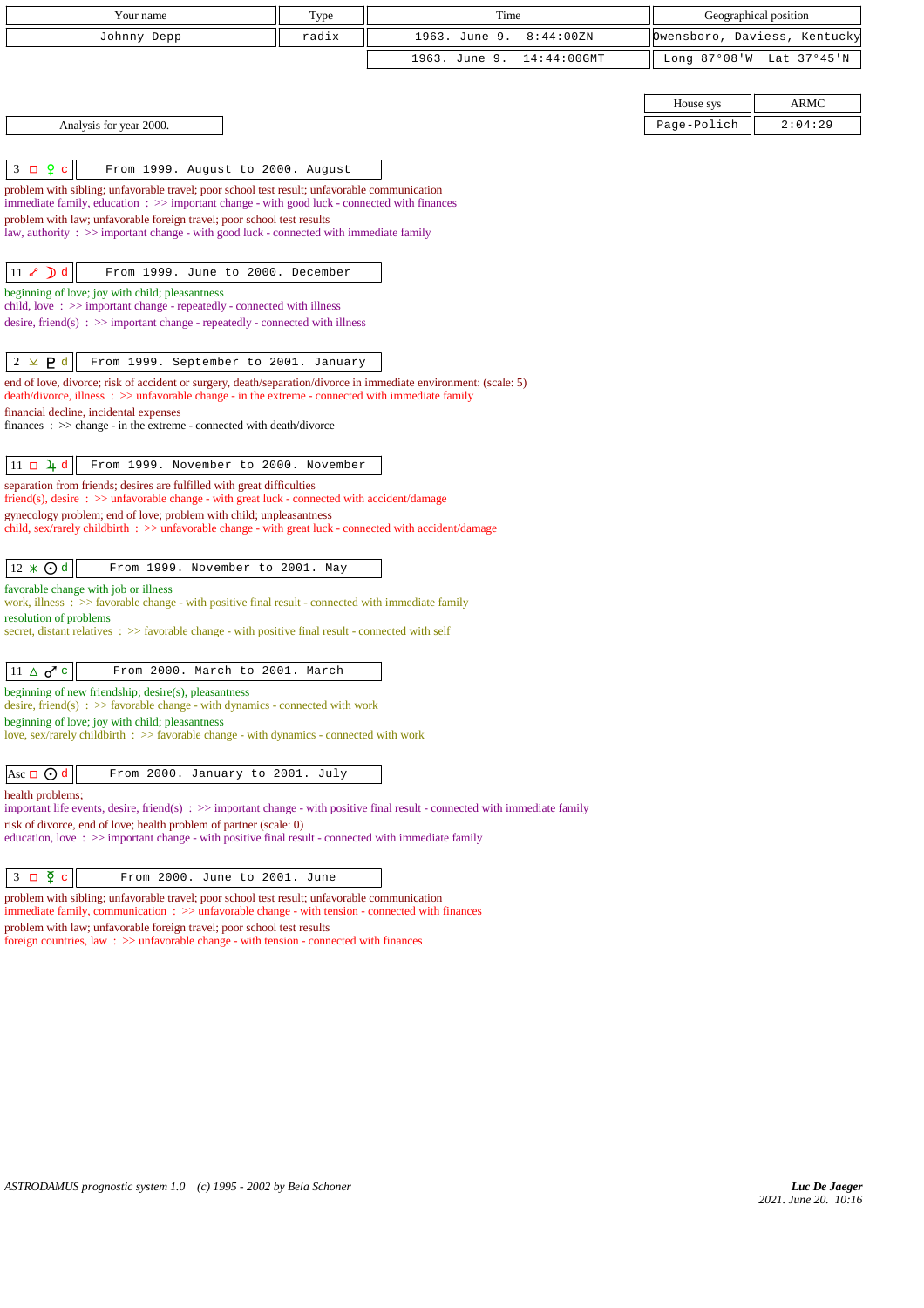| Your name                                                             | Type  | Time                      |             | Geographical position        |
|-----------------------------------------------------------------------|-------|---------------------------|-------------|------------------------------|
| Johnny Depp                                                           | radix | 1963. June 9. 8:44:00ZN   |             | Dwensboro, Daviess, Kentucky |
|                                                                       |       | 1963. June 9. 14:44:00GMT |             | Long 87°08'W Lat 37°45'N     |
|                                                                       |       |                           |             |                              |
|                                                                       |       |                           | House sys   | ARMC                         |
| Analysis for year 2001.                                               |       |                           | Page-Polich | 2:04:29                      |
|                                                                       |       |                           |             |                              |
| $MC \Box$ $P d$<br>From 2000. October to 2002. February               |       |                           |             |                              |
| (public) assault affecting life style; end of job; illness of parents |       |                           |             |                              |

immediate family, vocation/success : >> unfavorable change - in the extreme - connected with death/divorce

death/divorce, surgery : >> unfavorable change - in the extreme - connected with immediate family

unfavorable real-estate transaction or move; losses; problem with family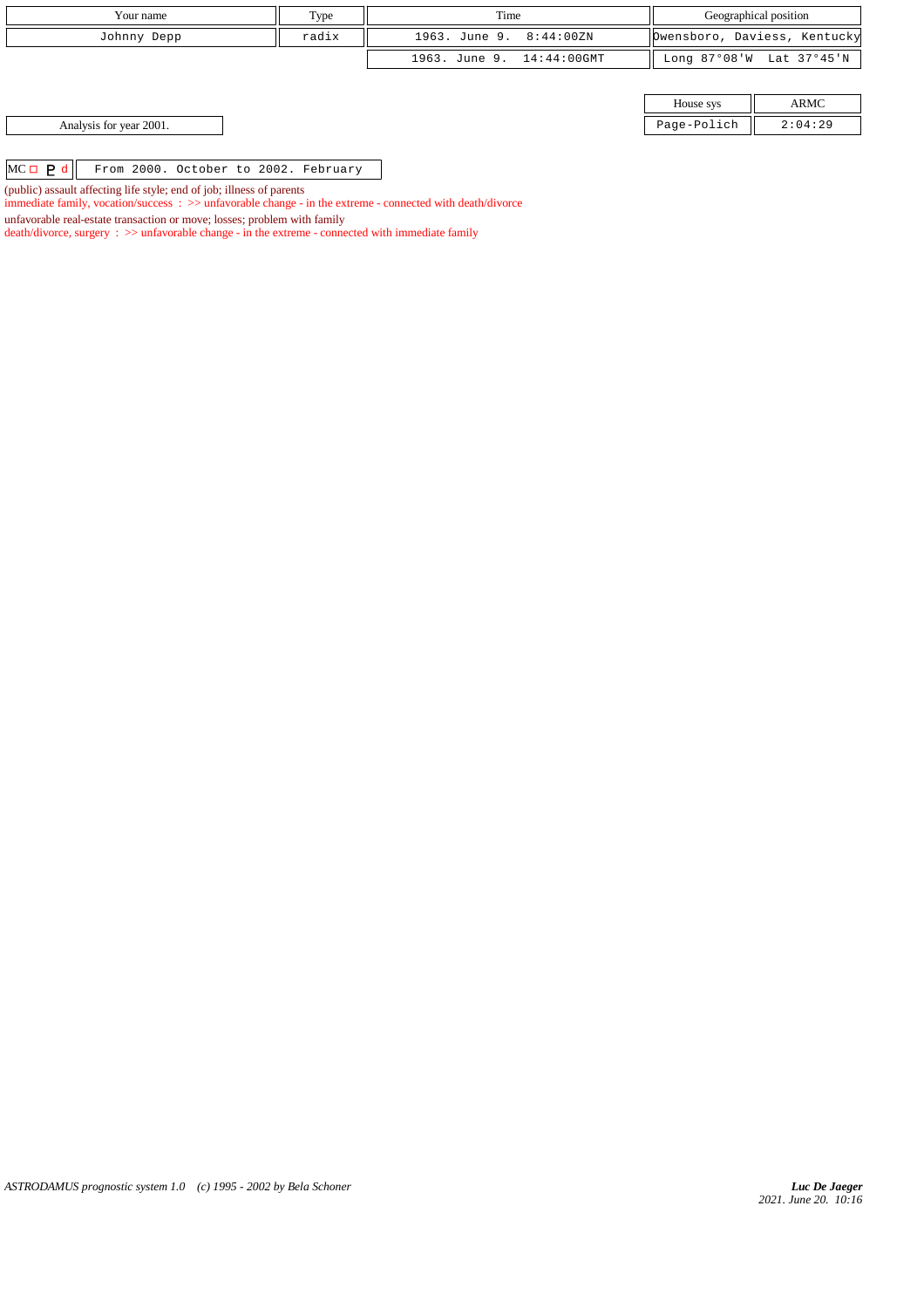| Your name                                                                                                                                     | Type  | Time          |                |                | Geographical position        |
|-----------------------------------------------------------------------------------------------------------------------------------------------|-------|---------------|----------------|----------------|------------------------------|
| Johnny Depp                                                                                                                                   | radix | 1963. June 9. | 8:44:00ZN      |                | Dwensboro, Daviess, Kentucky |
|                                                                                                                                               |       | 1963. June 9. | $14:44:00$ GMT | Long $87°08'W$ | Lat 37°45'N                  |
|                                                                                                                                               |       |               |                |                |                              |
|                                                                                                                                               |       |               |                | House sys      | ARMC                         |
| Analysis for year 2002.                                                                                                                       |       |               |                | Page-Polich    | 2:04:29                      |
|                                                                                                                                               |       |               |                |                |                              |
| ち<br>⊣ γd∥<br>From 2001. May to 2002. November                                                                                                |       |               |                |                |                              |
| events determining long term tendencies:                                                                                                      |       |               |                |                |                              |
| work, illness, partner/spouse, external environment : >> important change - with obstacles                                                    |       |               |                |                |                              |
|                                                                                                                                               |       |               |                |                |                              |
| $11 \triangle \mathcal{B}$ c<br>From 2001. November to 2002. November                                                                         |       |               |                |                |                              |
| beginning of new friendship; desire(s), pleasantness<br>friend(s), desire $\Rightarrow$ Savorable change - unexpectedly - connected with work |       |               |                |                |                              |
| beginning of love; joy with child; pleasantness<br>love, sex/rarely childbirth : $\gg$ favorable change - unexpectedly - connected with work  |       |               |                |                |                              |

 $MC \times$   $Q \text{ c}$  From 2001. December to 2002. December

favorable real-estate transaction or move; joy with family

 $\;$  immediate family, real-estate  $\;$  :  $>>$  favorable change - with good luck - connected with finances improvement in life style; favorable change with job

immediate family, vocation/success : >> favorable change - with good luck - connected with finances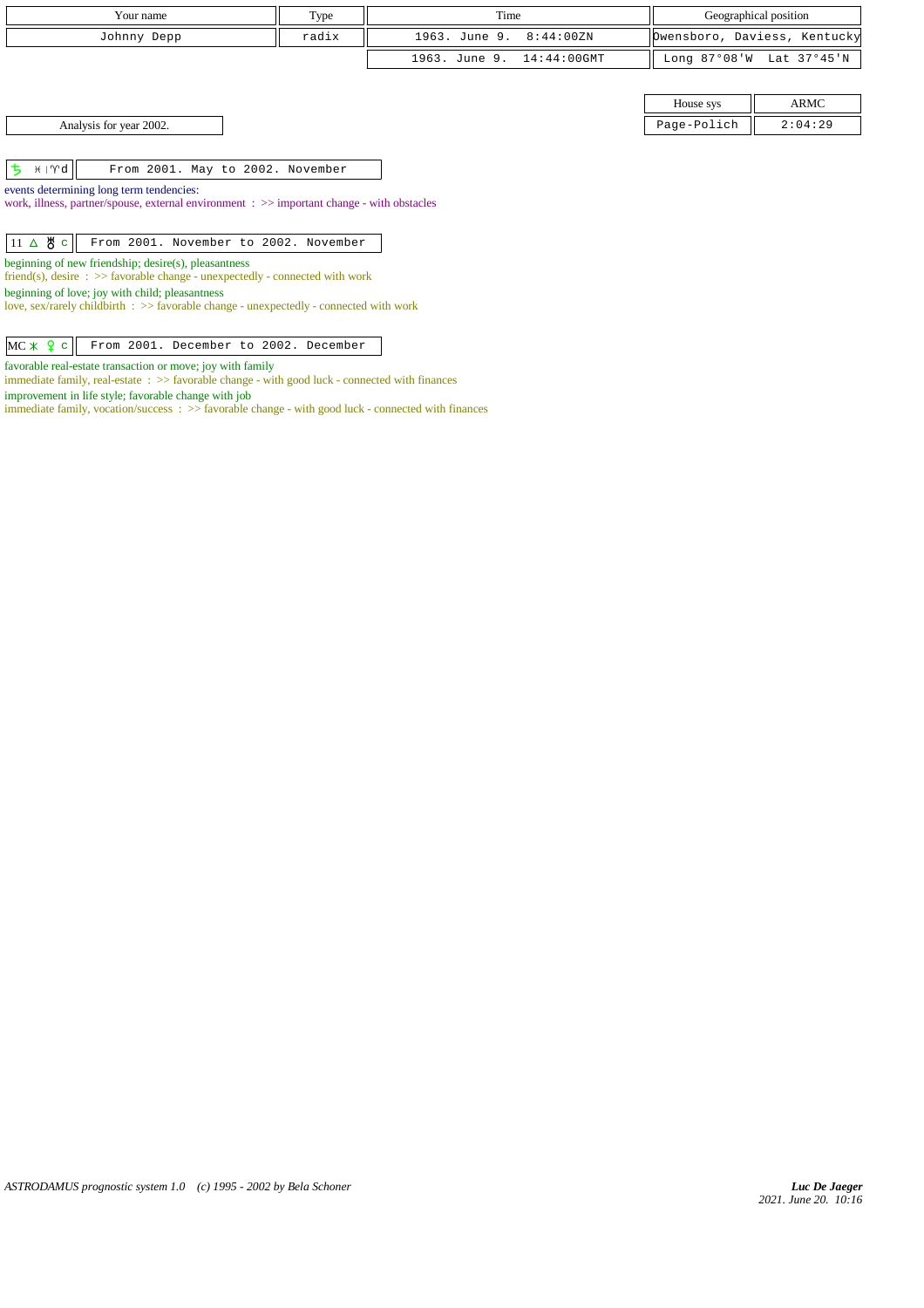| Your name                                                                                                                                                                                             | Type  | Time                            |             | Geographical position        |
|-------------------------------------------------------------------------------------------------------------------------------------------------------------------------------------------------------|-------|---------------------------------|-------------|------------------------------|
| Johnny Depp                                                                                                                                                                                           | radix | 1963. June 9.<br>8:44:00ZN      |             | Owensboro, Daviess, Kentucky |
|                                                                                                                                                                                                       |       | 1963. June 9.<br>$14:44:00$ GMT |             | Long 87°08'W Lat 37°45'N     |
|                                                                                                                                                                                                       |       |                                 |             |                              |
|                                                                                                                                                                                                       |       |                                 | House sys   | <b>ARMC</b>                  |
| Analysis for year 2003.                                                                                                                                                                               |       |                                 | Page-Polich | 2:04:29                      |
|                                                                                                                                                                                                       |       |                                 |             |                              |
| $3$ $e$ $5c$<br>From 2002. September to 2004. January                                                                                                                                                 |       |                                 |             |                              |
| foreign travel; favorable law procedure                                                                                                                                                               |       |                                 |             |                              |
| distant relatives, law : $\gg$ important change - with obstacles - connected with work                                                                                                                |       |                                 |             |                              |
| education, immediate family $\Rightarrow$ important change - with obstacles - connected with work                                                                                                     |       |                                 |             |                              |
|                                                                                                                                                                                                       |       |                                 |             |                              |
| $MC * \Sigma c$<br>From 2002. October to 2003. October                                                                                                                                                |       |                                 |             |                              |
| favorable real-estate transaction or move; joy with family                                                                                                                                            |       |                                 |             |                              |
| immediate family, real-estate $\Rightarrow$ > favorable change - with tension - connected with finances                                                                                               |       |                                 |             |                              |
| improvement in life style; favorable change with job<br>immediate family, vocation/success: $\gg$ favorable change - with tension - connected with finances                                           |       |                                 |             |                              |
|                                                                                                                                                                                                       |       |                                 |             |                              |
| $2 * 9c$<br>From 2003. February to 2004. February                                                                                                                                                     |       |                                 |             |                              |
|                                                                                                                                                                                                       |       |                                 |             |                              |
| (if existed) end of risk of divorce; improvement of partner's financial situation<br>sex/rarely childbirth, illness $\Rightarrow$ favorable change - with good luck - connected with immediate family |       |                                 |             |                              |
| improvement of financial situation                                                                                                                                                                    |       |                                 |             |                              |
| finances : $\gg$ favorable change - with good luck - connected with immediate family                                                                                                                  |       |                                 |             |                              |
|                                                                                                                                                                                                       |       |                                 |             |                              |
| $3 * P d$<br>From 2003. February to 2004. June                                                                                                                                                        |       |                                 |             |                              |

foreign travel; favorable law procedure

law, foreign countries  $\Rightarrow$  favorable change - in the extreme - connected with illness

joy with sibling; domestic travel or examination; favorable communication

immediate family, communication : >> favorable change - in the extreme - connected with illness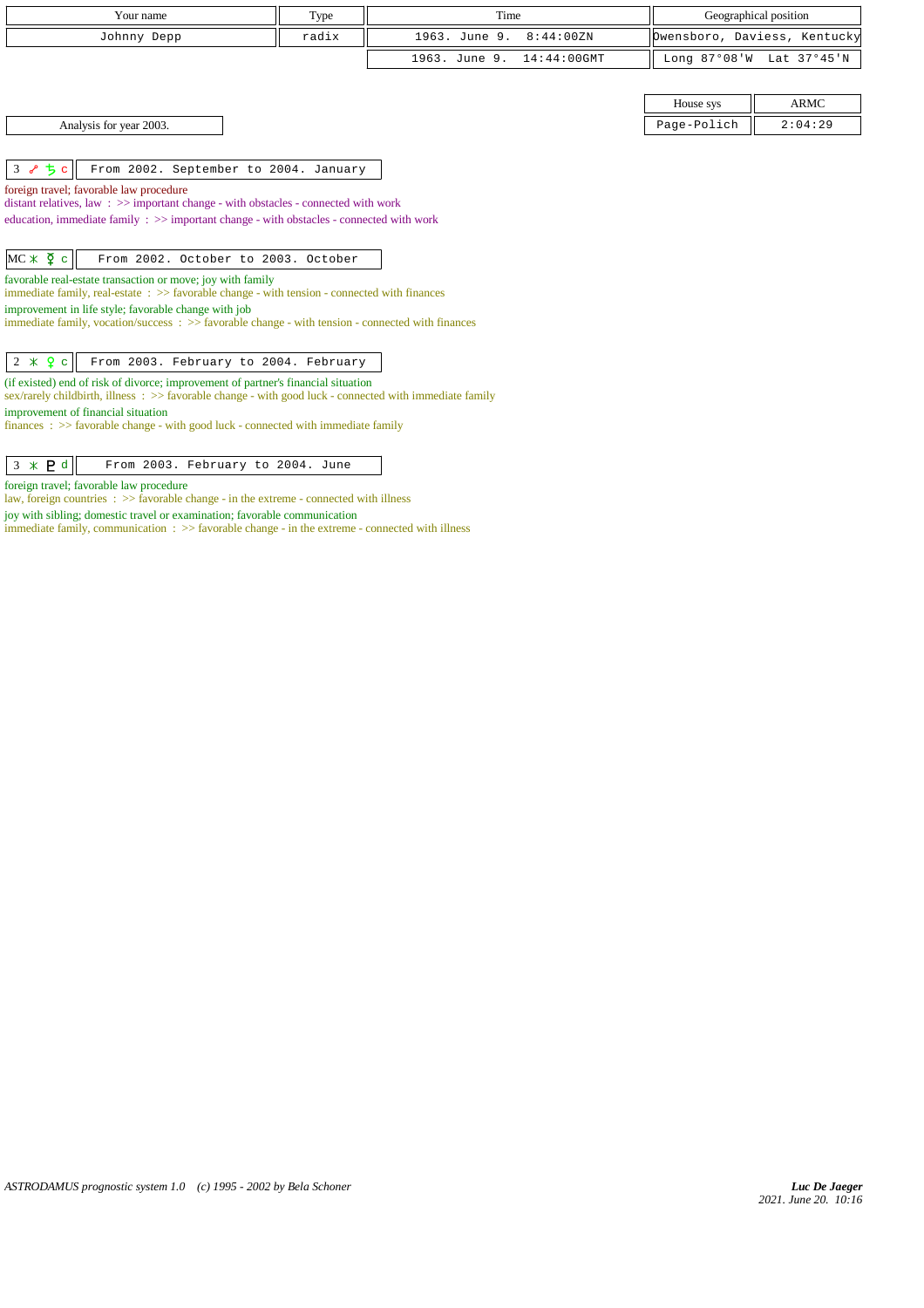| Your name                                                                                                                                                                          | Type  | Time                            |                | Geographical position        |
|------------------------------------------------------------------------------------------------------------------------------------------------------------------------------------|-------|---------------------------------|----------------|------------------------------|
| Johnny Depp                                                                                                                                                                        | radix | 1963. June 9.<br>8:44:00ZN      |                | Owensboro, Daviess, Kentucky |
|                                                                                                                                                                                    |       | 1963. June 9.<br>$14:44:00$ GMT | Long $87°08'W$ | Lat 37°45'N                  |
|                                                                                                                                                                                    |       |                                 |                |                              |
|                                                                                                                                                                                    |       |                                 | House sys      | ARMC                         |
| Analysis for year 2004.                                                                                                                                                            |       |                                 | Page-Polich    | 2:04:29                      |
|                                                                                                                                                                                    |       |                                 |                |                              |
| $2 \times \Psi d$<br>From 2003. September to 2005. January                                                                                                                         |       |                                 |                |                              |
| end of love, divorce; risk of accident or surgery, death/separation/divorce in immediate environment: (scale: 7)                                                                   |       |                                 |                |                              |
| death/divorce, accident/damage: >> unfavorable change - with irregularity - connected with immediate family<br>financial decline, incidental expenses                              |       |                                 |                |                              |
| $finances : \gg change - with irregularity - connected with death/divorce$                                                                                                         |       |                                 |                |                              |
|                                                                                                                                                                                    |       |                                 |                |                              |
| $2 * \xi$<br>From 2003. December to 2004. December                                                                                                                                 |       |                                 |                |                              |
| (if existed) end of risk of divorce; improvement of partner's financial situation<br>sex/rarely childbirth, illness : >> favorable change - with tension - connected with finances |       |                                 |                |                              |
| improvement of financial situation                                                                                                                                                 |       |                                 |                |                              |
| $finances: >> favorable change - with tension - connected with immediate family$                                                                                                   |       |                                 |                |                              |
|                                                                                                                                                                                    |       |                                 |                |                              |
| From 2004. January to 2005. January<br>Asc $\ast$ $\sigma$ <sup>c</sup>                                                                                                            |       |                                 |                |                              |
| favorable change with marriage or partnership<br>love, law : $\gg$ favorable change - with dynamics - connected with work                                                          |       |                                 |                |                              |
| favorable change related to self                                                                                                                                                   |       |                                 |                |                              |
| real-estate, immediate family, foreign countries, law: >> favorable change - with dynamics - connected with work                                                                   |       |                                 |                |                              |
| $11 \times 0d$<br>From 2003. November to 2005. May                                                                                                                                 |       |                                 |                |                              |
| gynecology problem; end of love; problem with child; unpleasantness                                                                                                                |       |                                 |                |                              |
| love, luck : >> important change - with positive final result - connected with immediate family                                                                                    |       |                                 |                |                              |
| separation from friends; desires are fulfilled with great difficulties<br>desire, friend(s) : $\gg$ change - with positive final result - connected with immediate family          |       |                                 |                |                              |
|                                                                                                                                                                                    |       |                                 |                |                              |
| $12 \Box \sigma^c$<br>From 2004. March to 2005. March                                                                                                                              |       |                                 |                |                              |
| problems; health problems, (possible hospitalization)                                                                                                                              |       |                                 |                |                              |
| surgery, accident/damage: >> unfavorable change - with dynamics - connected with authority<br>health problems, (possible hospitalization); unfavorable change with job             |       |                                 |                |                              |
| work, illness: >> unfavorable change - with dynamics - connected with surgery                                                                                                      |       |                                 |                |                              |
|                                                                                                                                                                                    |       |                                 |                |                              |
| $\mathbf{D}$ d<br>$2\Box$<br>From 2003. December to 2005. June                                                                                                                     |       |                                 |                |                              |
| financial decline, incidental expenses<br>$finances : \gg$ unfavorable change - repeatedly - connected with illness                                                                |       |                                 |                |                              |
| end of love, divorce; risk of accident or surgery, death/separation/divorce in immediate environment: (scale: 7)                                                                   |       |                                 |                |                              |
| illness, surgery $\Rightarrow$ unfavorable change - repeatedly - connected with distant relatives                                                                                  |       |                                 |                |                              |
| 4 d<br>$2\sigma$<br>From 2004. May to 2005. May                                                                                                                                    |       |                                 |                |                              |
| (if existed) end of risk of divorce; improvement of partner's financial situation                                                                                                  |       |                                 |                |                              |
| accident/damage, surgery : >> important change - with great luck - connected with child                                                                                            |       |                                 |                |                              |
| finances: >> important change - with great luck - connected with accident/damage                                                                                                   |       |                                 |                |                              |
|                                                                                                                                                                                    |       |                                 |                |                              |

 $\boxed{\mathsf{P} \quad \text{$\Omega$} \mid \text{$\mathfrak{S}\mathfrak{c}$}}$  From 2004. March to 2005. September

events determining long term tendencies:

real-estate, immediate family, finances : >> important change - in the extreme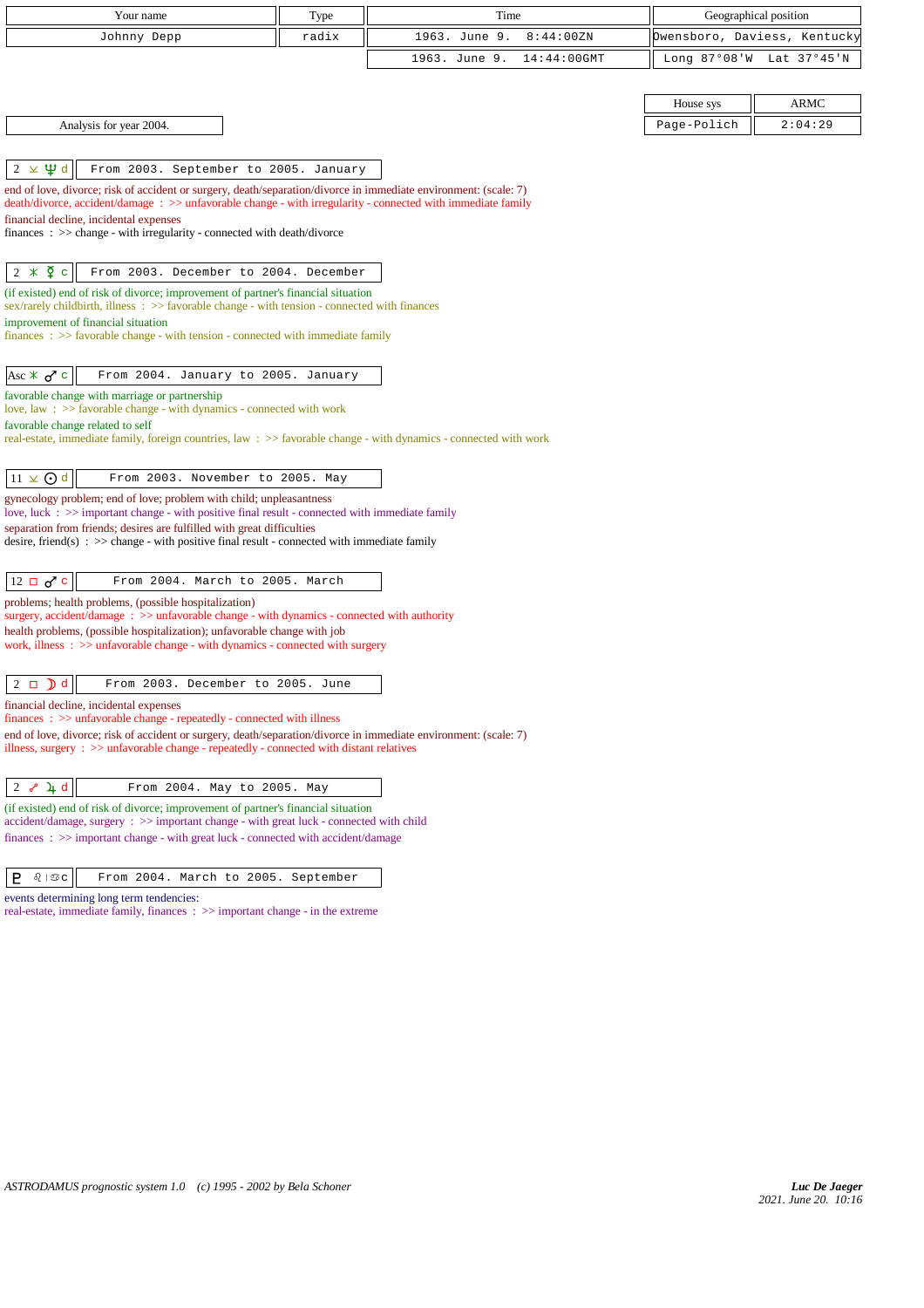| Your name                                                                                                                                                                                                                                                                                                                                                                                                                                                                                                                                                                                                                                                                                                                                                                                                                                                                                    | Type  | Time                            |                | Geographical position        |
|----------------------------------------------------------------------------------------------------------------------------------------------------------------------------------------------------------------------------------------------------------------------------------------------------------------------------------------------------------------------------------------------------------------------------------------------------------------------------------------------------------------------------------------------------------------------------------------------------------------------------------------------------------------------------------------------------------------------------------------------------------------------------------------------------------------------------------------------------------------------------------------------|-------|---------------------------------|----------------|------------------------------|
| Johnny Depp                                                                                                                                                                                                                                                                                                                                                                                                                                                                                                                                                                                                                                                                                                                                                                                                                                                                                  | radix | 1963. June 9.<br>8:44:00ZN      |                | Dwensboro, Daviess, Kentucky |
|                                                                                                                                                                                                                                                                                                                                                                                                                                                                                                                                                                                                                                                                                                                                                                                                                                                                                              |       | 1963. June 9.<br>$14:44:00$ GMT | Long $87°08'W$ | Lat 37°45'N                  |
|                                                                                                                                                                                                                                                                                                                                                                                                                                                                                                                                                                                                                                                                                                                                                                                                                                                                                              |       |                                 |                |                              |
|                                                                                                                                                                                                                                                                                                                                                                                                                                                                                                                                                                                                                                                                                                                                                                                                                                                                                              |       |                                 | House sys      | <b>ARMC</b>                  |
| Analysis for year 2005.                                                                                                                                                                                                                                                                                                                                                                                                                                                                                                                                                                                                                                                                                                                                                                                                                                                                      |       |                                 | Page-Polich    | 2:04:29                      |
| $MC \times \Psi d$<br>From 2004. November to 2006. March<br>(public) assault affecting life style; end of job; illness of parents<br>immediate family, vocation/success : >> unfavorable change - with irregularity - connected with death/divorce<br>unfavorable real-estate transaction or move; losses; problem with family<br>$death/divorce, accident/damage : >> change - with irregularity - connected with immediate family$<br>$MC \times 5c$<br>From 2005. January to 2006. May<br>unfavorable real-estate transaction or move; losses; problem with family<br>death/divorce, accident/damage: >> change - with obstacles - connected with distant relatives<br>(public) assault affecting life style; end of job; illness of parents<br>vocation/success, influential: >> change - with obstacles - connected with work<br>$MC \times D d$<br>From 2005. February to 2006. August |       |                                 |                |                              |

 $\boxed{12 \; \sqrt{\;} \; \frac{1}{\sqrt{2}} \; \frac{1}{\sqrt{2}} \; \frac{1}{\sqrt{2}} \; \frac{1}{\sqrt{2}} \; \frac{1}{\sqrt{2}} \; \frac{1}{\sqrt{2}} \; \frac{1}{\sqrt{2}} \; \frac{1}{\sqrt{2}} \; \frac{1}{\sqrt{2}} \; \frac{1}{\sqrt{2}} \; \frac{1}{\sqrt{2}} \; \frac{1}{\sqrt{2}} \; \frac{1}{\sqrt{2}} \; \frac{1}{\sqrt{2}} \; \frac{1}{\sqrt{2}} \; \frac{1}{\sqrt{2}} \; \frac{1}{\sqrt{2}} \; \frac$ 

unfavorable change with job or illness

work, illness :  $\gg$  important change - with obstacles - connected with obligation distant relatives, death/divorce : >> important change - with obstacles - connected with work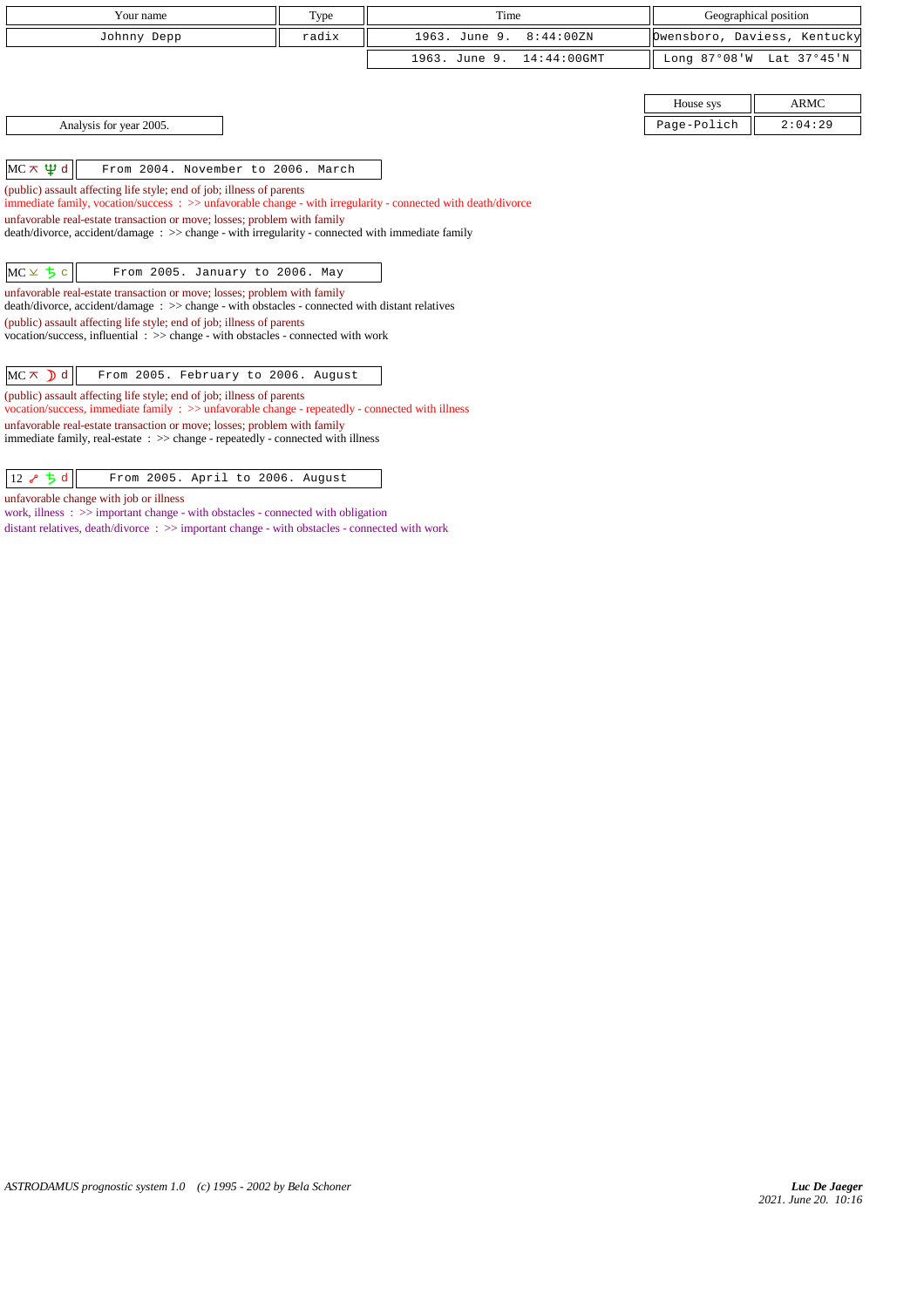| Your name                                                                                                                                                                                           | Type  | Time                            |             | Geographical position        |
|-----------------------------------------------------------------------------------------------------------------------------------------------------------------------------------------------------|-------|---------------------------------|-------------|------------------------------|
| Johnny Depp                                                                                                                                                                                         | radix | 1963. June 9.<br>8:44:00ZN      |             | Owensboro, Daviess, Kentucky |
|                                                                                                                                                                                                     |       | 1963. June 9.<br>$14:44:00$ GMT |             | Long 87°08'W Lat 37°45'N     |
|                                                                                                                                                                                                     |       |                                 |             |                              |
|                                                                                                                                                                                                     |       |                                 | House sys   | <b>ARMC</b>                  |
| Analysis for year 2006.                                                                                                                                                                             |       |                                 | Page-Polich | 2:04:29                      |
|                                                                                                                                                                                                     |       |                                 |             |                              |
| MC X 4 d<br>From 2005. July to 2006. July                                                                                                                                                           |       |                                 |             |                              |
| favorable real-estate transaction or move; joy with family<br>real-estate, immediate family : >> favorable change - with great luck - connected with law                                            |       |                                 |             |                              |
| improvement in life style; favorable change with job                                                                                                                                                |       |                                 |             |                              |
| authority, influential $\Rightarrow$ Savorable change - with great luck - connected with law                                                                                                        |       |                                 |             |                              |
|                                                                                                                                                                                                     |       |                                 |             |                              |
| Asc $\pi$ $\frac{1}{2}$ d<br>From 2005. June to 2006. October                                                                                                                                       |       |                                 |             |                              |
| health problems; risk of accident or surgery in immediate environment: (scale: 3)<br>work, illness, partner/spouse, external environment: >> change - with obstacles - connected with death/divorce |       |                                 |             |                              |
| risk of divorce, end of love; health problem of partner (scale: 3)                                                                                                                                  |       |                                 |             |                              |
| partner/spouse, publicity : >> change - with obstacles - connected with work                                                                                                                        |       |                                 |             |                              |
| $Asc \times \overset{\text{M}}{\circ} c$<br>From 2005. September to 2006. September                                                                                                                 |       |                                 |             |                              |
| favorable change with marriage or partnership                                                                                                                                                       |       |                                 |             |                              |
| partner/spouse, publicity : >> favorable change - unexpectedly - connected with work<br>favorable change related to self                                                                            |       |                                 |             |                              |
| partner/spouse, external environment, important life events : >> favorable change - unexpectedly - connected with work                                                                              |       |                                 |             |                              |
|                                                                                                                                                                                                     |       |                                 |             |                              |
| $12$ 口 5 $c$<br>From 2005. November to 2006. November                                                                                                                                               |       |                                 |             |                              |
| beginning of secret love (or attempt); problems; health problems, (no hospitalization)<br>secret, distant relatives : >> unfavorable change - unexpectedly - connected with work                    |       |                                 |             |                              |
| health problems, (no hospitalization); unfavorable change with job<br>work, illness: >> unfavorable change - unexpectedly - connected with partner/spouse                                           |       |                                 |             |                              |
|                                                                                                                                                                                                     |       |                                 |             |                              |
| $2 \times 5c$<br>From 2006. March to 2007. July                                                                                                                                                     |       |                                 |             |                              |

financial decline, incidental expenses

finances : >> change - with obstacles - connected with work

end of love, divorce; risk of accident or surgery in immediate environment: (scale: 3) illness, death/divorce : >> change - with obstacles - connected with distant relatives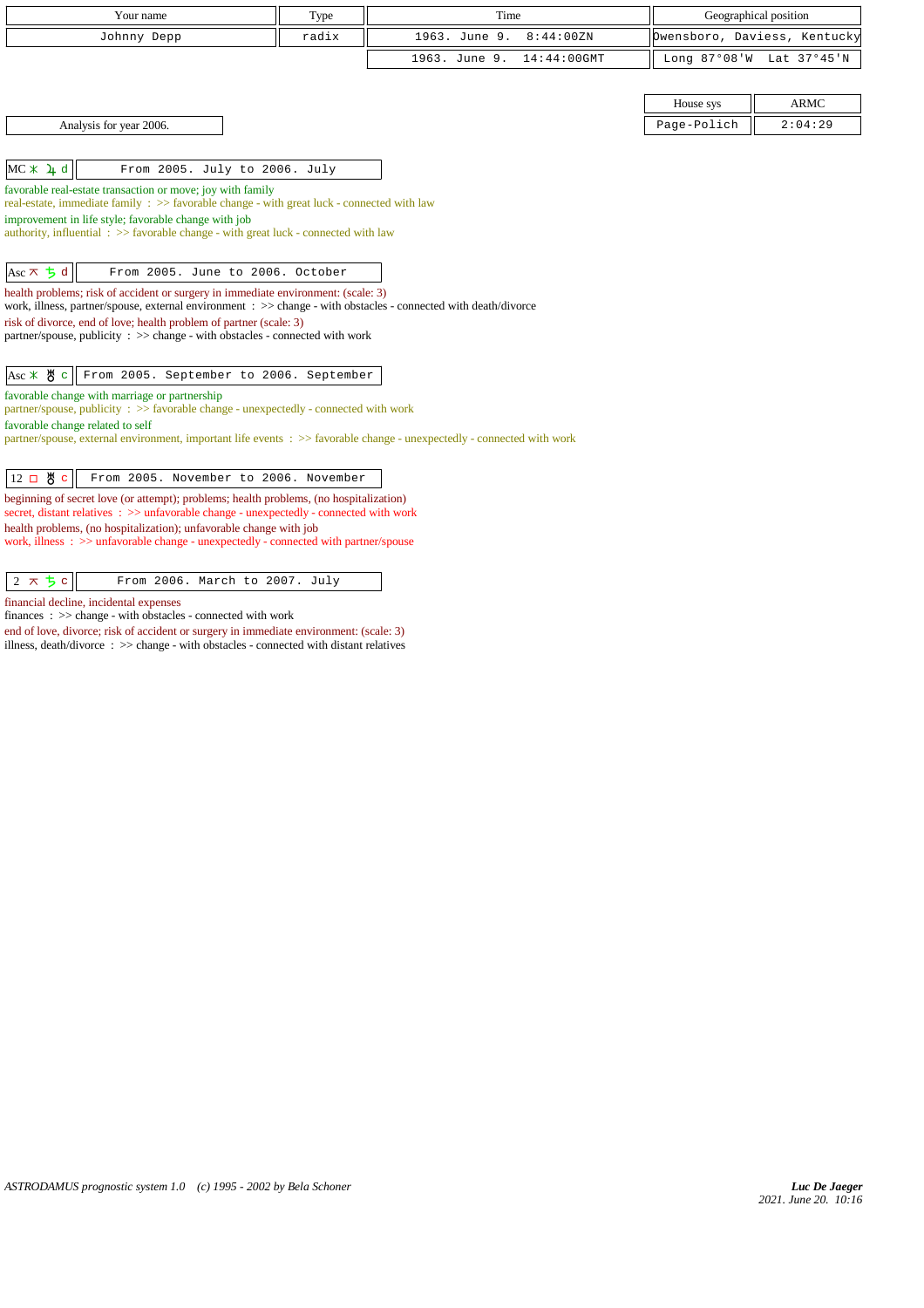| Your name                                                                                                                                          | Type  | Time                      |             | Geographical position        |
|----------------------------------------------------------------------------------------------------------------------------------------------------|-------|---------------------------|-------------|------------------------------|
| Johnny Depp                                                                                                                                        | radix | 1963. June 9. 8:44:00ZN   |             | Dwensboro, Daviess, Kentucky |
|                                                                                                                                                    |       | 1963. June 9. 14:44:00GMT |             | Long 87°08'W Lat 37°45'N     |
|                                                                                                                                                    |       |                           |             |                              |
|                                                                                                                                                    |       |                           | House sys   | ARMC                         |
| Analysis for year 2007.                                                                                                                            |       |                           | Page-Polich | 2:04:29                      |
|                                                                                                                                                    |       |                           |             |                              |
| ା⊙<br>$\circledcirc$   $\delta$ d $\vert$<br>From 2006. May to 2008. May                                                                           |       |                           |             |                              |
| events determining long term tendencies:<br>important life events, desire, friend(s) $\Rightarrow$ > important change - with positive final result |       |                           |             |                              |

| $3 \times \Psi d$<br>From 2007. March to 2008. July |
|-----------------------------------------------------|
|-----------------------------------------------------|

joy with sibling; domestic travel or examination; favorable communication immediate family, travel : >> important change - with irregularity - connected with death/divorce law, foreign countries :  $>>$  important change - with irregularity - connected with death/divorce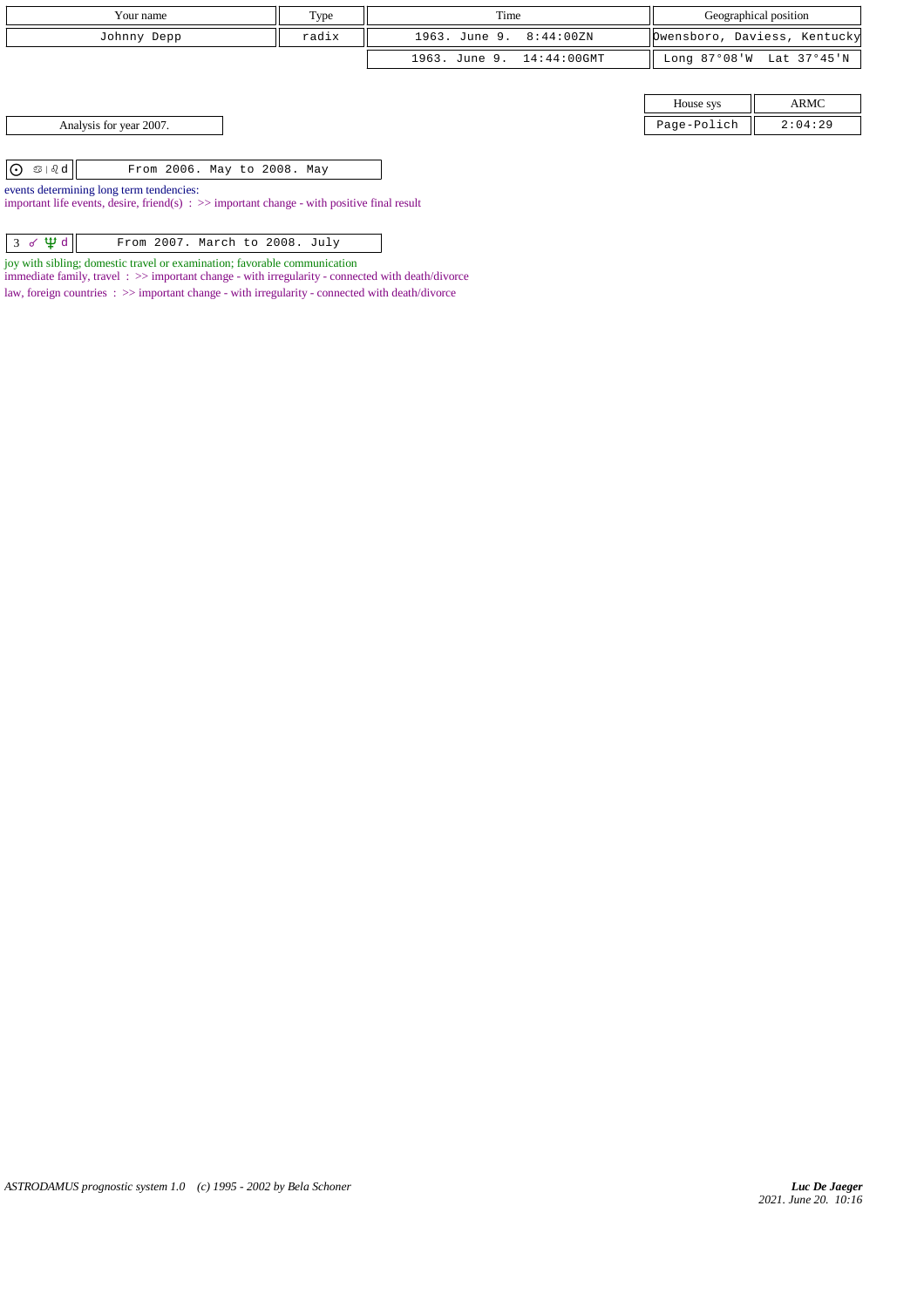| Your name                                                                                                                                                                                                                                                                                                                                                                                                                                   | Type  | Time                            |                 | Geographical position        |
|---------------------------------------------------------------------------------------------------------------------------------------------------------------------------------------------------------------------------------------------------------------------------------------------------------------------------------------------------------------------------------------------------------------------------------------------|-------|---------------------------------|-----------------|------------------------------|
| Johnny Depp                                                                                                                                                                                                                                                                                                                                                                                                                                 | radix | 1963. June 9.<br>8:44:00ZN      |                 | Owensboro, Daviess, Kentucky |
|                                                                                                                                                                                                                                                                                                                                                                                                                                             |       | 1963. June 9.<br>$14:44:00$ GMT | Long $87°08'$ W | Lat 37°45'N                  |
|                                                                                                                                                                                                                                                                                                                                                                                                                                             |       |                                 |                 |                              |
|                                                                                                                                                                                                                                                                                                                                                                                                                                             |       |                                 | House sys       | <b>ARMC</b>                  |
| Analysis for year 2008.                                                                                                                                                                                                                                                                                                                                                                                                                     |       |                                 | Page-Polich     | 2:04:29                      |
|                                                                                                                                                                                                                                                                                                                                                                                                                                             |       |                                 |                 |                              |
| $11 \times 9$ c<br>From 2007. August to 2008. August                                                                                                                                                                                                                                                                                                                                                                                        |       |                                 |                 |                              |
| gynecology problem; end of love; problem with child; unpleasantness                                                                                                                                                                                                                                                                                                                                                                         |       |                                 |                 |                              |
| love, child: $\gg$ change - with good luck - connected with immediate family<br>separation from friends; desires are fulfilled with great difficulties                                                                                                                                                                                                                                                                                      |       |                                 |                 |                              |
| desire, friend(s) : $\gg$ change - with good luck - connected with immediate family                                                                                                                                                                                                                                                                                                                                                         |       |                                 |                 |                              |
|                                                                                                                                                                                                                                                                                                                                                                                                                                             |       |                                 |                 |                              |
| $12 \Box \Phi d$<br>From 2007. September to 2008. September                                                                                                                                                                                                                                                                                                                                                                                 |       |                                 |                 |                              |
| problems; health problems, (no hospitalization)<br>secret, distant relatives $\Rightarrow$ unfavorable change - with tension - connected with finances                                                                                                                                                                                                                                                                                      |       |                                 |                 |                              |
| health problems, (no hospitalization); unfavorable change with job<br>work, illness $\Rightarrow$ > unfavorable change - with tension - connected with finances                                                                                                                                                                                                                                                                             |       |                                 |                 |                              |
|                                                                                                                                                                                                                                                                                                                                                                                                                                             |       |                                 |                 |                              |
| $\mathbf{D}$ d<br>From 2007. June to 2008. December<br>3<br>$\ast$                                                                                                                                                                                                                                                                                                                                                                          |       |                                 |                 |                              |
| foreign travel; favorable law procedure                                                                                                                                                                                                                                                                                                                                                                                                     |       |                                 |                 |                              |
| distant relatives, foreign countries : >> favorable change - repeatedly - connected with illness<br>joy with sibling; domestic travel or examination; favorable communication                                                                                                                                                                                                                                                               |       |                                 |                 |                              |
| immediate family, travel $\Rightarrow$ favorable change - repeatedly - connected with illness                                                                                                                                                                                                                                                                                                                                               |       |                                 |                 |                              |
|                                                                                                                                                                                                                                                                                                                                                                                                                                             |       |                                 |                 |                              |
| Asc $\Delta$ $\Phi$ d<br>From 2007. November to 2008. November                                                                                                                                                                                                                                                                                                                                                                              |       |                                 |                 |                              |
| favorable change related to self<br>finances, desire, friend(s) : $\gg$ favorable change - with tension - connected with immediate family                                                                                                                                                                                                                                                                                                   |       |                                 |                 |                              |
| favorable change with marriage or partnership<br>publicity, education $\Rightarrow$ Savorable change - with tension - connected with finances                                                                                                                                                                                                                                                                                               |       |                                 |                 |                              |
|                                                                                                                                                                                                                                                                                                                                                                                                                                             |       |                                 |                 |                              |
| $3 \times 1$ d<br>From 2007. November to 2008. November                                                                                                                                                                                                                                                                                                                                                                                     |       |                                 |                 |                              |
| problem with sibling; unfavorable travel; poor school test result; unfavorable communication<br>education, travel: >> unfavorable change - with great luck - connected with accident/damage                                                                                                                                                                                                                                                 |       |                                 |                 |                              |
| problem with law; unfavorable foreign travel; poor school test results                                                                                                                                                                                                                                                                                                                                                                      |       |                                 |                 |                              |
| law, foreign countries : >> change - with great luck - connected with accident/damage                                                                                                                                                                                                                                                                                                                                                       |       |                                 |                 |                              |
| $3 \times Qc$<br>From 2007. October to 2009. April                                                                                                                                                                                                                                                                                                                                                                                          |       |                                 |                 |                              |
| foreign travel; favorable law procedure                                                                                                                                                                                                                                                                                                                                                                                                     |       |                                 |                 |                              |
| authority, law : $\gg$ favorable change - with positive final result - connected with immediate family                                                                                                                                                                                                                                                                                                                                      |       |                                 |                 |                              |
| joy with sibling; domestic travel or examination; favorable communication<br>immediate family, administration : >> favorable change - with positive final result - connected with self                                                                                                                                                                                                                                                      |       |                                 |                 |                              |
|                                                                                                                                                                                                                                                                                                                                                                                                                                             |       |                                 |                 |                              |
| Ψ<br>$\overline{v}$   $\overline{w}$ C<br>From 2008. March to 2009. September                                                                                                                                                                                                                                                                                                                                                               |       |                                 |                 |                              |
| events determining long term tendencies:<br>accident/damage, surgery, death/divorce, real-estate, immediate family : >> important change - with irregularity                                                                                                                                                                                                                                                                                |       |                                 |                 |                              |
|                                                                                                                                                                                                                                                                                                                                                                                                                                             |       |                                 |                 |                              |
| $11 \times \xi$ c<br>From 2008. June to 2009. June                                                                                                                                                                                                                                                                                                                                                                                          |       |                                 |                 |                              |
| gynecology problem; end of love; problem with child; unpleasantness<br>child, love $\Rightarrow$ solution $\Rightarrow$ solution $\Rightarrow$ solution $\Rightarrow$ solution $\Rightarrow$ solution $\Rightarrow$ solution $\Rightarrow$ solution $\Rightarrow$ solution $\Rightarrow$ solution $\Rightarrow$ solution $\Rightarrow$ solution $\Rightarrow$ solution $\Rightarrow$ solution $\Rightarrow$ solution $\Rightarrow$ solution |       |                                 |                 |                              |
| separation from friends; desires are fulfilled with great difficulties                                                                                                                                                                                                                                                                                                                                                                      |       |                                 |                 |                              |
| desire, friend(s) : $\gg$ change - with tension - connected with finances                                                                                                                                                                                                                                                                                                                                                                   |       |                                 |                 |                              |
|                                                                                                                                                                                                                                                                                                                                                                                                                                             |       |                                 |                 |                              |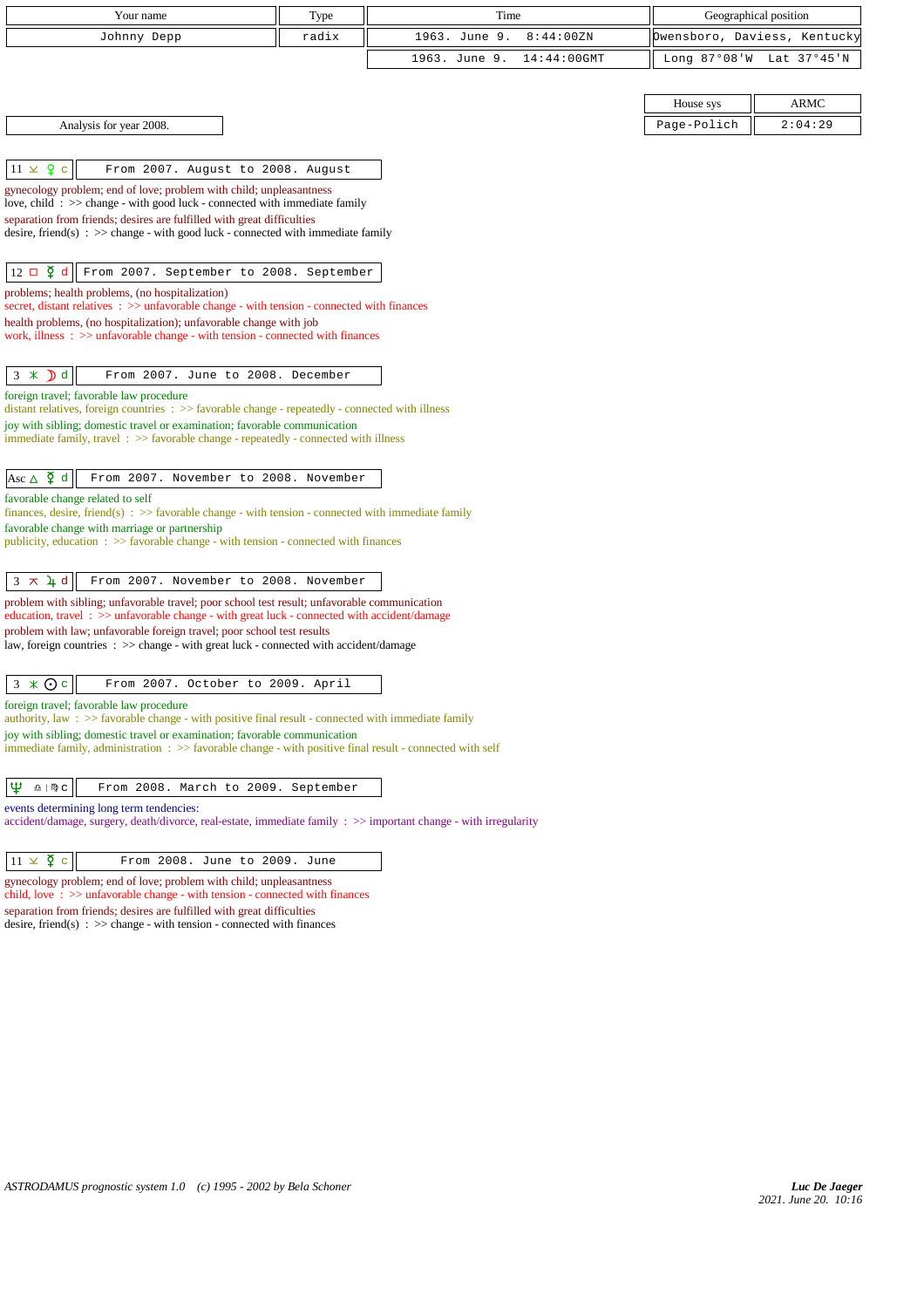| Your name                                                                                                                                                      | Type  | Time                            |             | Geographical position        |
|----------------------------------------------------------------------------------------------------------------------------------------------------------------|-------|---------------------------------|-------------|------------------------------|
| Johnny Depp                                                                                                                                                    | radix | 1963. June 9.<br>8:44:00ZN      |             | Owensboro, Daviess, Kentucky |
|                                                                                                                                                                |       | 1963. June 9.<br>$14:44:00$ GMT |             | Long 87°08'W Lat 37°45'N     |
|                                                                                                                                                                |       |                                 |             |                              |
|                                                                                                                                                                |       |                                 | House sys   | <b>ARMC</b>                  |
| Analysis for year 2009.                                                                                                                                        |       |                                 | Page-Polich | 2:04:29                      |
|                                                                                                                                                                |       |                                 |             |                              |
| $12 \Box$ $9d$<br>From 2008. July to 2009. July                                                                                                                |       |                                 |             |                              |
| problems; health problems, (no hospitalization)<br>secret, distant relatives : >> important change - with good luck - connected with finances                  |       |                                 |             |                              |
| health problems, (no hospitalization); unfavorable change with job                                                                                             |       |                                 |             |                              |
| work, illness $\Rightarrow$ >> important change - with good luck - connected with immediate family                                                             |       |                                 |             |                              |
|                                                                                                                                                                |       |                                 |             |                              |
| $2 \triangle$ $\odot$ d<br>From 2008. June to 2009. December                                                                                                   |       |                                 |             |                              |
| improvement of financial situation<br>$finances : >> favorable change - with positive final result - connected with immediate family$                          |       |                                 |             |                              |
| (if existed) end of risk of divorce; improvement of partner's financial situation                                                                              |       |                                 |             |                              |
| illness, sex/rarely childbirth $\Rightarrow$ S avorable change - with positive final result - connected with immediate family                                  |       |                                 |             |                              |
| Asc $\triangle$ 9 d<br>From 2008. September to 2009. September                                                                                                 |       |                                 |             |                              |
| favorable change related to self                                                                                                                               |       |                                 |             |                              |
| immediate family, education, vocation/success: >> favorable change - with good luck - connected with finances<br>favorable change with marriage or partnership |       |                                 |             |                              |
| education, love $\Rightarrow$ >> favorable change - with good luck - connected with immediate family                                                           |       |                                 |             |                              |
|                                                                                                                                                                |       |                                 |             |                              |
| From 2008. May to 2010. May<br>D<br>$x \mid \mathbb{M}$ C                                                                                                      |       |                                 |             |                              |
| events determining long term tendencies:<br>isolation, secret, work, illness: >> important change - repeatedly                                                 |       |                                 |             |                              |
|                                                                                                                                                                |       |                                 |             |                              |
| From 2008. October to 2010. April<br>$\mathbf{u}$<br>$H \mid \mathfrak{m} \subset$                                                                             |       |                                 |             |                              |
| events determining long term tendencies:                                                                                                                       |       |                                 |             |                              |
| love, child, accident/damage, surgery, death/divorce: >> important change - with great luck                                                                    |       |                                 |             |                              |
| $11 \times 5d$<br>From 2009. April to 2010. August                                                                                                             |       |                                 |             |                              |
|                                                                                                                                                                |       |                                 |             |                              |

separation from friends; desires are fulfilled with great difficulties

friend(s), desire : >> change - with obstacles - connected with work

gynecology problem; end of love; problem with child; unpleasantness love, sex/rarely childbirth : >> change - with obstacles - connected with work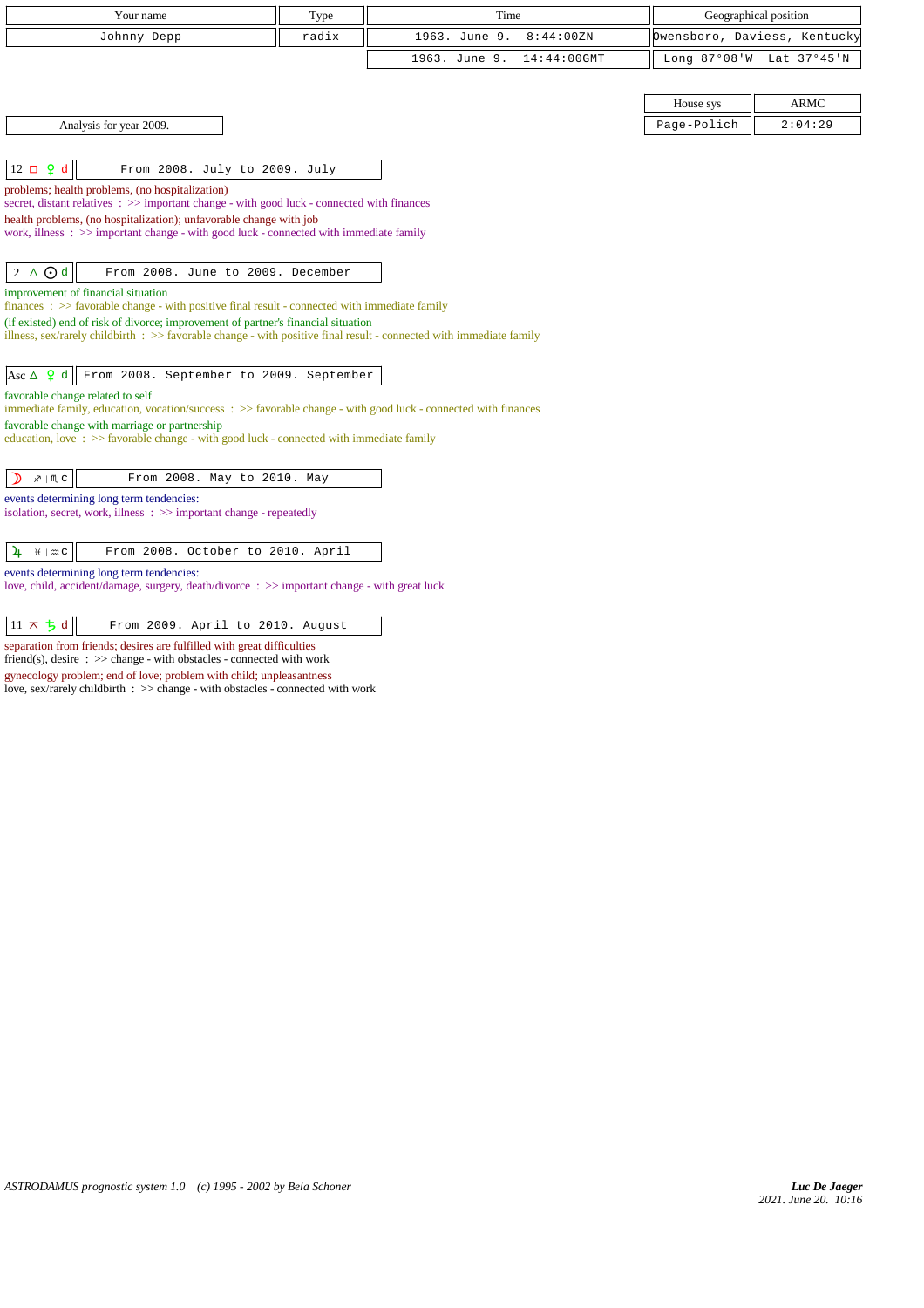| Your name                                             | Type  | Time                      | Geographical position |                              |
|-------------------------------------------------------|-------|---------------------------|-----------------------|------------------------------|
| Johnny Depp                                           | radix |                           |                       | Dwensboro, Daviess, Kentucky |
|                                                       |       | 1963. June 9. 14:44:00GMT |                       | Long 87°08'W Lat 37°45'N     |
|                                                       |       |                           |                       |                              |
|                                                       |       |                           | House sys             | ARMC                         |
| Analysis for year 2010.                               |       |                           | Page-Polich           | 2:04:29                      |
|                                                       |       |                           |                       |                              |
| $MC \sigma$ $Q d$<br>From 2009. July to 2011. January |       |                           |                       |                              |

improvement in life style; favorable change with job

immediate family, vocation/success : >> important change - with positive final result - connected with self immediate family, real-estate : >> important change - with positive final result - connected with self

 $\left|\text{MC} \sqcup \bigodot \text{c}\right|$  From 2010. February to 2011. August

(public) assault affecting life style; end of job; illness of parents

immediate family, vocation/success : >> important change - with positive final result - connected with self

unfavorable real-estate transaction or move; losses; problem with family

immediate family, real-estate : >> important change - with positive final result - connected with self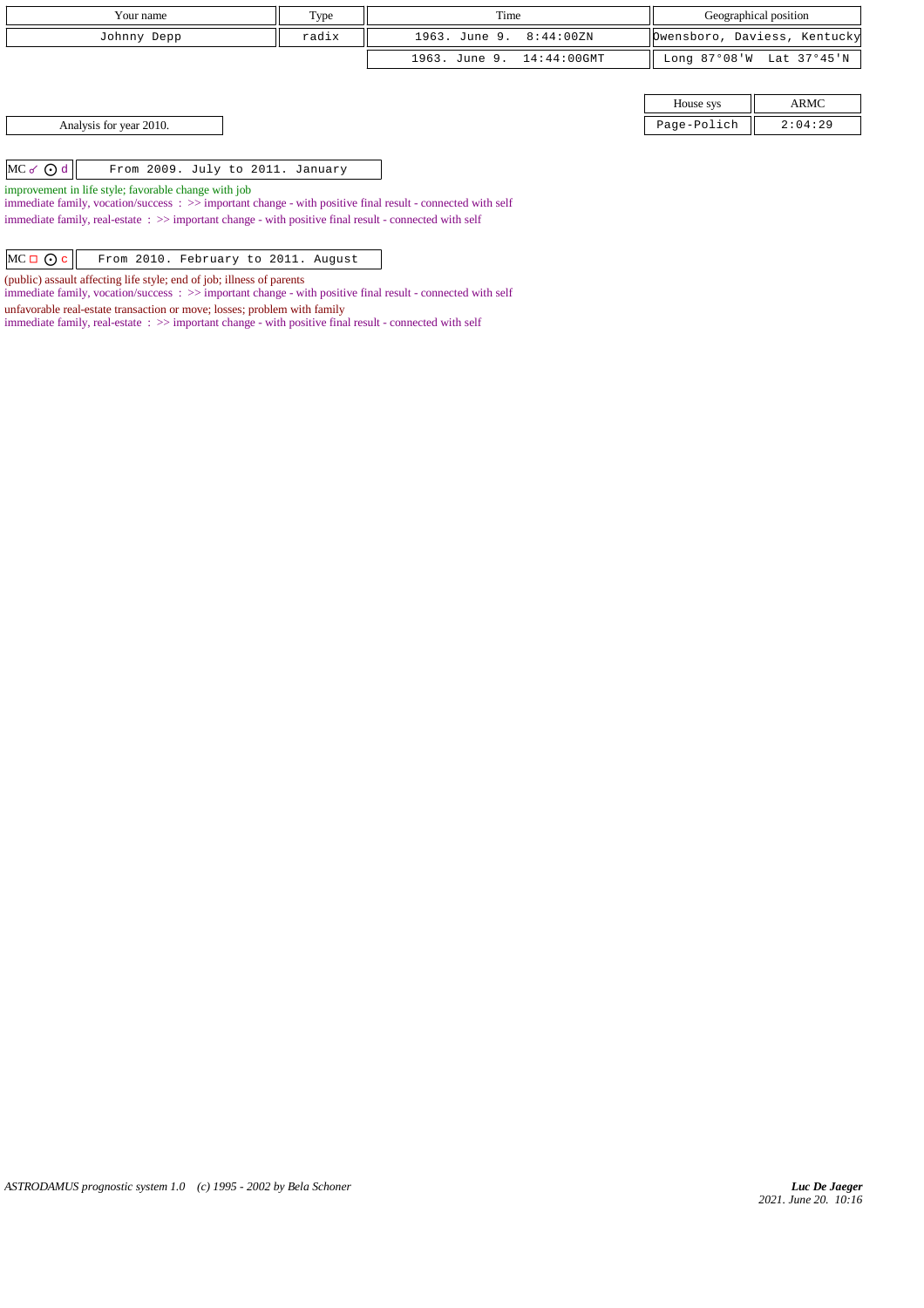| Your name                                                                                                           | Type  | Time                            |             | Geographical position        |
|---------------------------------------------------------------------------------------------------------------------|-------|---------------------------------|-------------|------------------------------|
| Johnny Depp                                                                                                         | radix | 1963. June 9.<br>8:44:00ZN      |             | Owensboro, Daviess, Kentucky |
|                                                                                                                     |       | 1963. June 9.<br>$14:44:00$ GMT |             | Long 87°08'W Lat 37°45'N     |
|                                                                                                                     |       |                                 |             |                              |
|                                                                                                                     |       |                                 | House sys   | <b>ARMC</b>                  |
| Analysis for year 2011.                                                                                             |       |                                 | Page-Polich | 2:04:29                      |
|                                                                                                                     |       |                                 |             |                              |
| $11 * 5c$<br>From 2010. September to 2012. January                                                                  |       |                                 |             |                              |
| beginning of love; joy with child; pleasantness                                                                     |       |                                 |             |                              |
| love, sex/rarely childbirth : >> favorable change - with obstacles - connected with work                            |       |                                 |             |                              |
| beginning of new friendship; desire(s), pleasantness                                                                |       |                                 |             |                              |
| friend(s), desire $\Rightarrow$ S favorable change - with obstacles - connected with work                           |       |                                 |             |                              |
| $4 \times 10$<br>From 2010. November to 2012. May                                                                   |       |                                 |             |                              |
| events determining long term tendencies:                                                                            |       |                                 |             |                              |
| love, child, accident/damage, surgery, death/divorce $\div$ $\rightarrow$ $\div$ important change - with great luck |       |                                 |             |                              |
|                                                                                                                     |       |                                 |             |                              |
| $m + H d$<br>From 2010. November to 2012. November<br>$\mathcal{D}$                                                 |       |                                 |             |                              |
| events determining long term tendencies:                                                                            |       |                                 |             |                              |
| isolation, secret, work, illness: >> important change - repeatedly                                                  |       |                                 |             |                              |
|                                                                                                                     |       |                                 |             |                              |
| Asc $\times$ 9 c<br>From 2011. June to 2012. June                                                                   |       |                                 |             |                              |
| risk of divorce, end of love; health problem of partner (scale: 0)                                                  |       |                                 |             |                              |

education, love : >> change - with good luck - connected with immediate family health problems;

immediate family, education, vocation/success : >> change - with good luck - connected with finances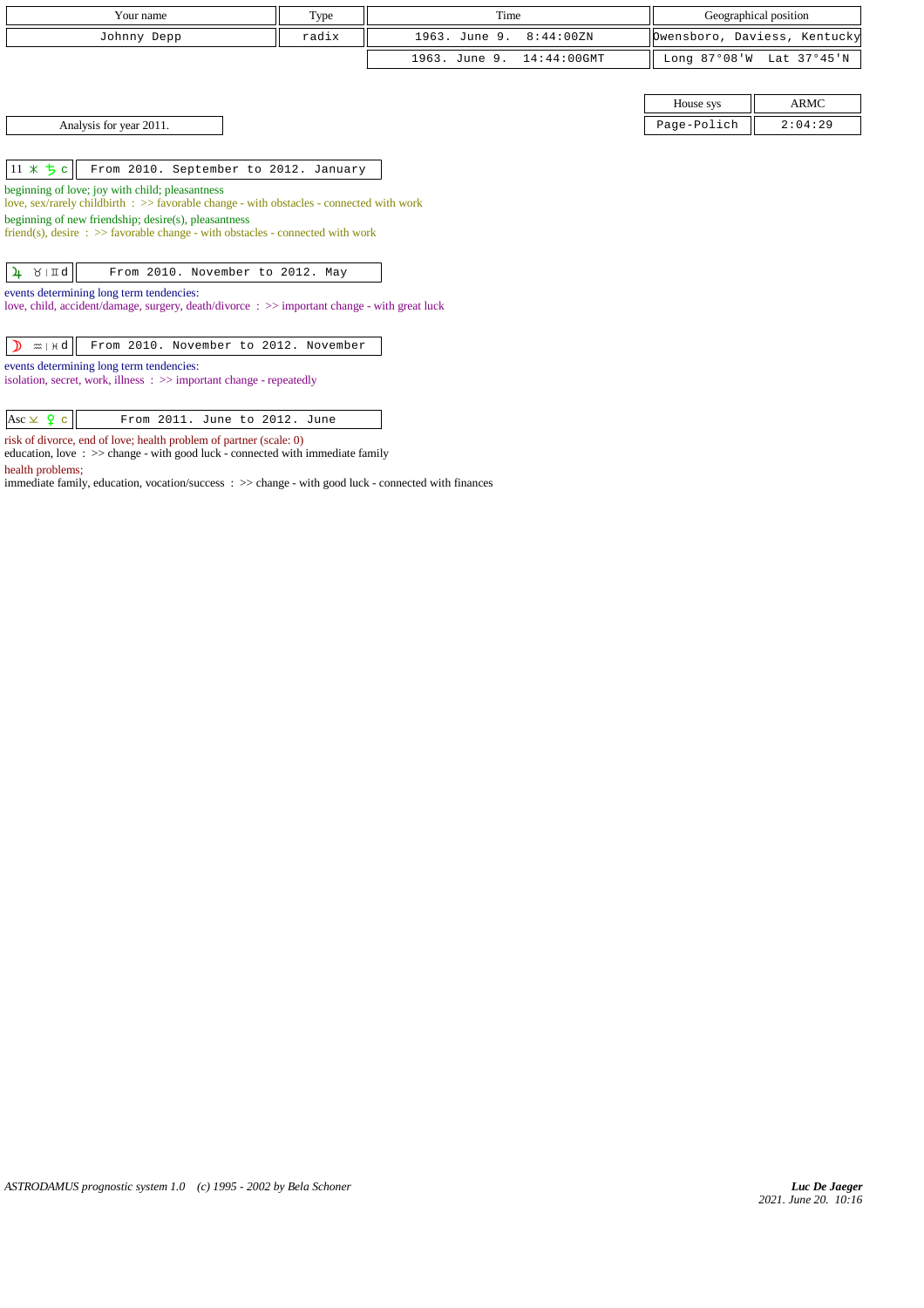| Your name                                                                                                                                                                                                 | Type  | Time                            |             | Geographical position        |
|-----------------------------------------------------------------------------------------------------------------------------------------------------------------------------------------------------------|-------|---------------------------------|-------------|------------------------------|
| Johnny Depp                                                                                                                                                                                               | radix | 1963. June 9.<br>8:44:00ZN      |             | Owensboro, Daviess, Kentucky |
|                                                                                                                                                                                                           |       | 1963. June 9.<br>$14:44:00$ GMT |             | Long 87°08'W Lat 37°45'N     |
|                                                                                                                                                                                                           |       |                                 |             |                              |
|                                                                                                                                                                                                           |       |                                 | House sys   | ARMC                         |
| Analysis for year 2012.                                                                                                                                                                                   |       |                                 | Page-Polich | 2:04:29                      |
|                                                                                                                                                                                                           |       |                                 |             |                              |
| $2 \times 0$ c<br>From 2011. April to 2012. October                                                                                                                                                       |       |                                 |             |                              |
| end of love, divorce;                                                                                                                                                                                     |       |                                 |             |                              |
| illness, sex/rarely childbirth : >> important change - with positive final result - connected with immediate family<br>financial decline, incidental expenses                                             |       |                                 |             |                              |
| finances : $\gg$ change - with positive final result - connected with immediate family                                                                                                                    |       |                                 |             |                              |
|                                                                                                                                                                                                           |       |                                 |             |                              |
| $12 \times 9$ c<br>From 2011. August to 2012. August                                                                                                                                                      |       |                                 |             |                              |
| resolution of problems                                                                                                                                                                                    |       |                                 |             |                              |
| secret, distant relatives : >> important change - with good luck - connected with finances<br>work, illness $\Rightarrow$ > important change - with good luck - connected with immediate family           |       |                                 |             |                              |
|                                                                                                                                                                                                           |       |                                 |             |                              |
| $11 \times \xi$ d<br>From 2011. September to 2012. September                                                                                                                                              |       |                                 |             |                              |
| beginning of love; joy with child; pleasantness                                                                                                                                                           |       |                                 |             |                              |
| child, love $\Rightarrow$ Savorable change - with tension - connected with finances                                                                                                                       |       |                                 |             |                              |
| beginning of new friendship; desire(s), pleasantness<br>desire, friend(s) : $\gg$ favorable change - with tension - connected with finances                                                               |       |                                 |             |                              |
|                                                                                                                                                                                                           |       |                                 |             |                              |
| $\mathfrak{P}$<br>$x \upharpoonright y$ d<br>From 2011. July to 2013. January                                                                                                                             |       |                                 |             |                              |
| events determining long term tendencies:                                                                                                                                                                  |       |                                 |             |                              |
| accident/damage, surgery, death/divorce, real-estate, immediate family : >> important change - with irregularity                                                                                          |       |                                 |             |                              |
|                                                                                                                                                                                                           |       |                                 |             |                              |
| $3 \times Qd$<br>From 2011. November to 2013. May                                                                                                                                                         |       |                                 |             |                              |
| problem with sibling; unfavorable travel; poor school test result; unfavorable communication<br>immediate family, administration : >> important change - with positive final result - connected with self |       |                                 |             |                              |
| problem with law; unfavorable foreign travel; poor school test results                                                                                                                                    |       |                                 |             |                              |
| authority, law: $\gg$ change - with positive final result - connected with immediate family                                                                                                               |       |                                 |             |                              |
| $3\Delta$ 4 c<br>From 2012. April to 2013. April                                                                                                                                                          |       |                                 |             |                              |
| joy with sibling; domestic travel or examination; favorable communication                                                                                                                                 |       |                                 |             |                              |
| education, travel: >> favorable change - with great luck - connected with law                                                                                                                             |       |                                 |             |                              |
| foreign travel; favorable law procedure<br>law, foreign countries : >> favorable change - with great luck - connected with child                                                                          |       |                                 |             |                              |
|                                                                                                                                                                                                           |       |                                 |             |                              |
| Asc $\times$ $\zeta$ c<br>From 2012. April to 2013. April                                                                                                                                                 |       |                                 |             |                              |
| risk of divorce, end of love; health problem of partner (scale: 1)                                                                                                                                        |       |                                 |             |                              |
| publicity, education : >> unfavorable change - with tension - connected with finances                                                                                                                     |       |                                 |             |                              |
| health problems;<br>finances, desire, friend(s) : $\gg$ change - with tension - connected with immediate family                                                                                           |       |                                 |             |                              |
|                                                                                                                                                                                                           |       |                                 |             |                              |
| $3 \times$<br>$\sum$ c<br>From 2012. March to 2013. September                                                                                                                                             |       |                                 |             |                              |
| problem with sibling; unfavorable travel; poor school test result; unfavorable communication<br>immediate family, travel $\Rightarrow$ unfavorable change - repeatedly - connected with illness           |       |                                 |             |                              |
| problem with law; unfavorable foreign travel; poor school test results                                                                                                                                    |       |                                 |             |                              |
| distant relatives, foreign countries $\therefore$ > change - repeatedly - connected with illness                                                                                                          |       |                                 |             |                              |
|                                                                                                                                                                                                           |       |                                 |             |                              |
| $12 \times \Phi$<br>$\mathbf C$<br>From 2012. June to 2013. June                                                                                                                                          |       |                                 |             |                              |
| resolution of problems<br>secret, distant relatives $\Rightarrow$ important change - with tension - connected with finances                                                                               |       |                                 |             |                              |
| work, illness $\Rightarrow$ important change - with tension - connected with finances                                                                                                                     |       |                                 |             |                              |
|                                                                                                                                                                                                           |       |                                 |             |                              |
|                                                                                                                                                                                                           |       |                                 |             |                              |
|                                                                                                                                                                                                           |       |                                 |             |                              |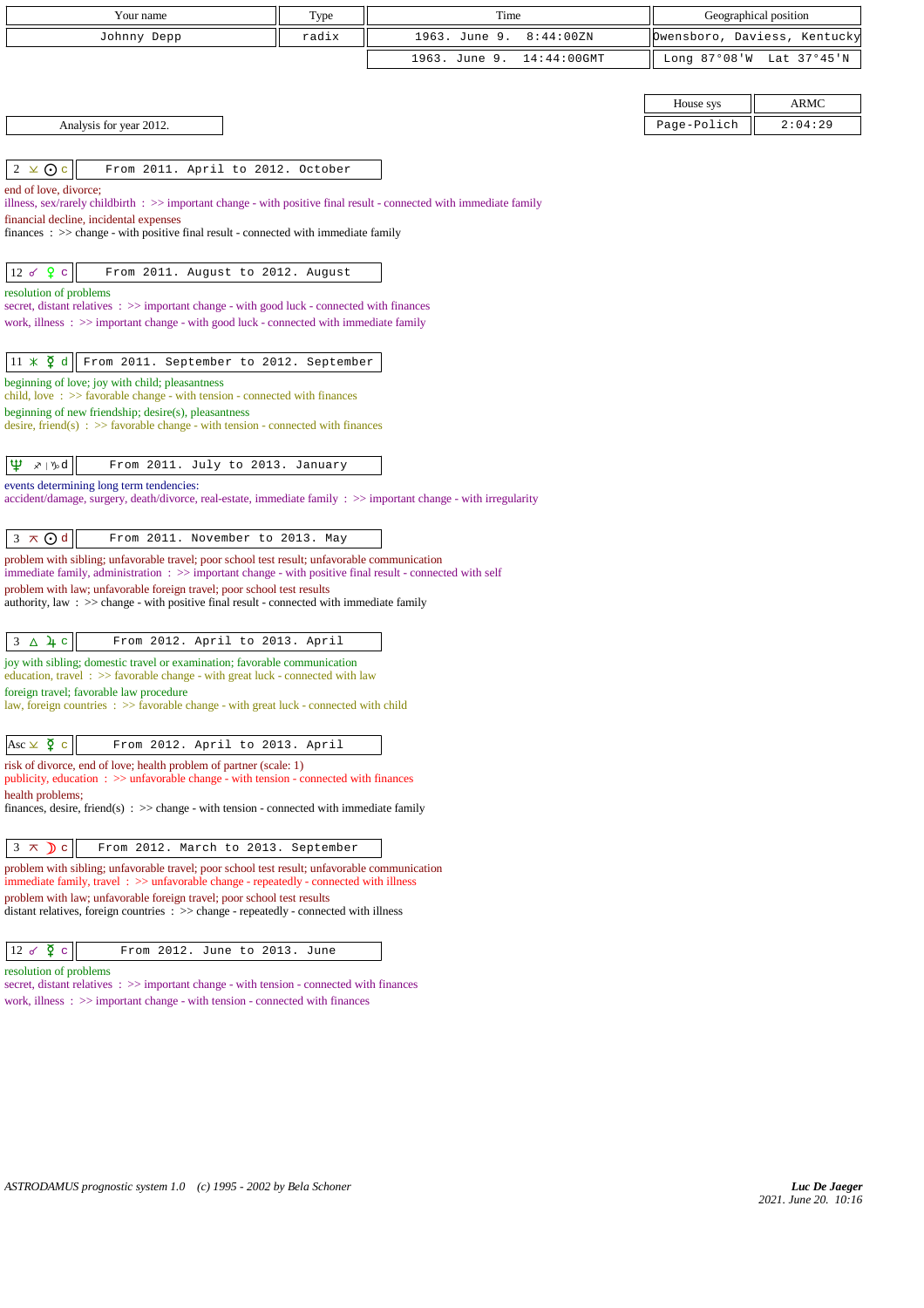| Your name                                                                                                                                                                                                    | Type  | Time                         |              | Geographical position        |
|--------------------------------------------------------------------------------------------------------------------------------------------------------------------------------------------------------------|-------|------------------------------|--------------|------------------------------|
| Johnny Depp                                                                                                                                                                                                  | radix | 8:44:00ZN<br>1963. June 9.   |              | Owensboro, Daviess, Kentucky |
|                                                                                                                                                                                                              |       | 1963. June 9.<br>14:44:00GMT | Long 87°08'W | Lat 37°45'N                  |
|                                                                                                                                                                                                              |       |                              |              |                              |
|                                                                                                                                                                                                              |       |                              | House sys    | ARMC                         |
| Analysis for year 2013.                                                                                                                                                                                      |       |                              | Page-Polich  | 2:04:29                      |
|                                                                                                                                                                                                              |       |                              |              |                              |
| $11 \times 9$ d<br>From 2012. July to 2013. July                                                                                                                                                             |       |                              |              |                              |
| beginning of love; joy with child; pleasantness<br>love, child: >> favorable change - with good luck - connected with immediate family                                                                       |       |                              |              |                              |
| beginning of new friendship; desire(s), pleasantness<br>desire, friend(s) : $\gg$ favorable change - with good luck - connected with immediate family                                                        |       |                              |              |                              |
| $3 \Box \Psi c$<br>From 2012. October to 2014. February                                                                                                                                                      |       |                              |              |                              |
| problem with sibling; unfavorable travel; poor school test result; unfavorable communication<br>immediate family, travel $\Rightarrow$ unfavorable change - with irregularity - connected with death/divorce |       |                              |              |                              |
| problem with law; unfavorable foreign travel; poor school test results<br>law, foreign countries $\Rightarrow$ >> unfavorable change - with irregularity - connected with death/divorce                      |       |                              |              |                              |

**O**  $\forall$  |  $\forall$  From 2012. October to 2014. October

important life events, desire, friend(s)  $\Rightarrow$   $\Rightarrow$  important change - with positive final result

events determining long term tendencies: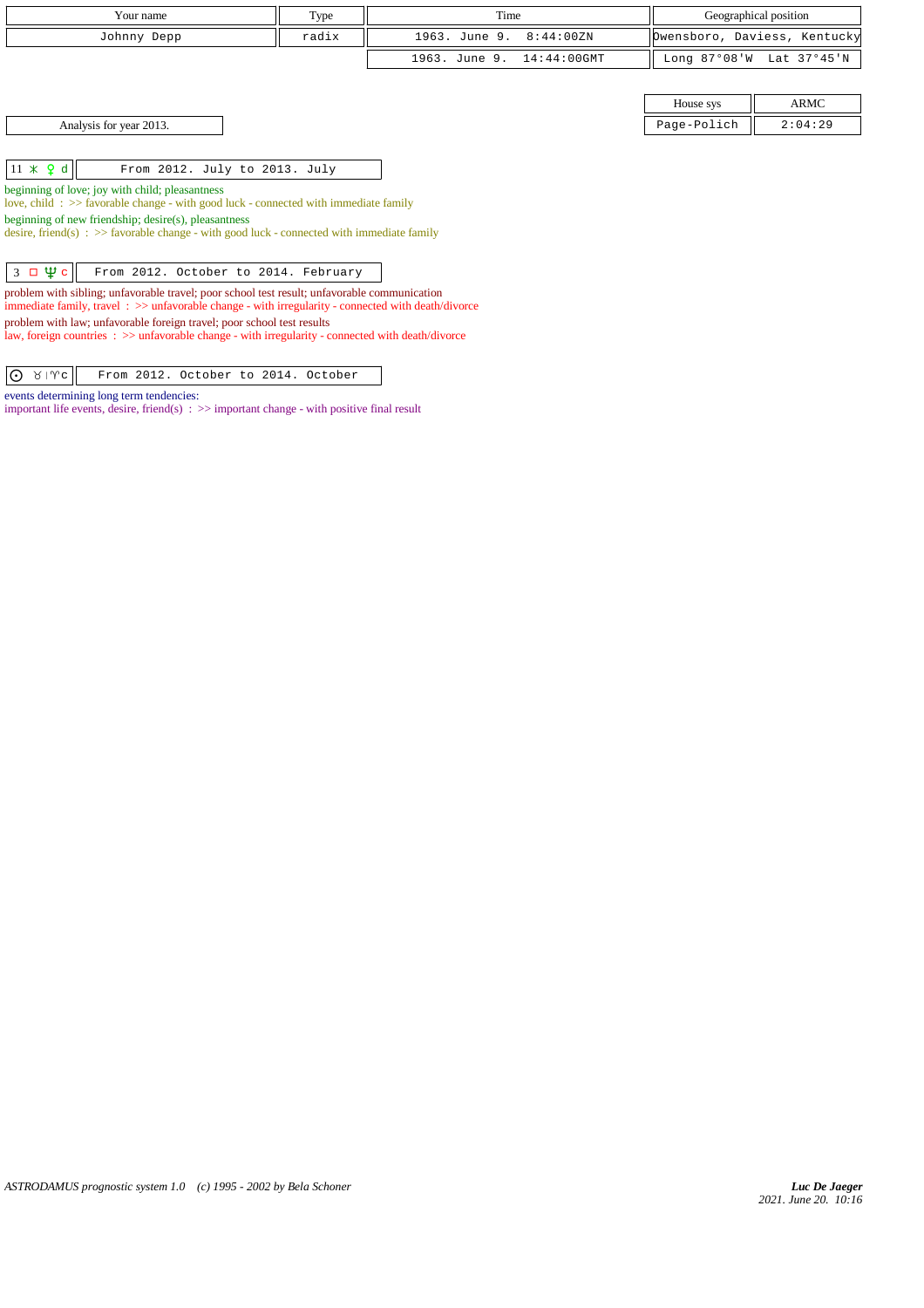| Your name                                                                                                                                                 | Type  | Time          |                | Geographical position |                              |
|-----------------------------------------------------------------------------------------------------------------------------------------------------------|-------|---------------|----------------|-----------------------|------------------------------|
| Johnny Depp                                                                                                                                               | radix | 1963. June 9. | 8:44:00ZN      |                       | bwensboro, Daviess, Kentucky |
|                                                                                                                                                           |       | 1963. June 9. | $14:44:00$ GMT |                       | Long 87°08'W Lat 37°45'N     |
|                                                                                                                                                           |       |               |                |                       |                              |
|                                                                                                                                                           |       |               |                | House sys             | ARMC                         |
| Analysis for year 2014.                                                                                                                                   |       |               |                | Page-Polich           | 2:04:29                      |
|                                                                                                                                                           |       |               |                |                       |                              |
| $2\Delta$ 5 d<br>From 2013. November to 2015. March                                                                                                       |       |               |                |                       |                              |
| improvement of financial situation                                                                                                                        |       |               |                |                       |                              |
| finances: >> favorable change - with obstacles - connected with work<br>(if existed) end of risk of divorce; improvement of partner's financial situation |       |               |                |                       |                              |
| illness, sex/rarely childbirth $\Rightarrow$ favorable change - with obstacles - connected with work                                                      |       |               |                |                       |                              |
|                                                                                                                                                           |       |               |                |                       |                              |
| $12d$ 5 d<br>From 2014. April to 2015. April                                                                                                              |       |               |                |                       |                              |
| beginning of secret love (or attempt); resolution of problems<br>secret, distant relatives : >> important change - unexpectedly - connected with work     |       |               |                |                       |                              |
| work, illness $\Rightarrow$ important change - unexpectedly - connected with partner/spouse                                                               |       |               |                |                       |                              |

risk of divorce, end of love; health problem of partner (scale: 2)

partner/spouse, publicity : >> unfavorable change - unexpectedly - connected with work health problems;

partner/spouse, external environment, important life events : >> change - unexpectedly - connected with work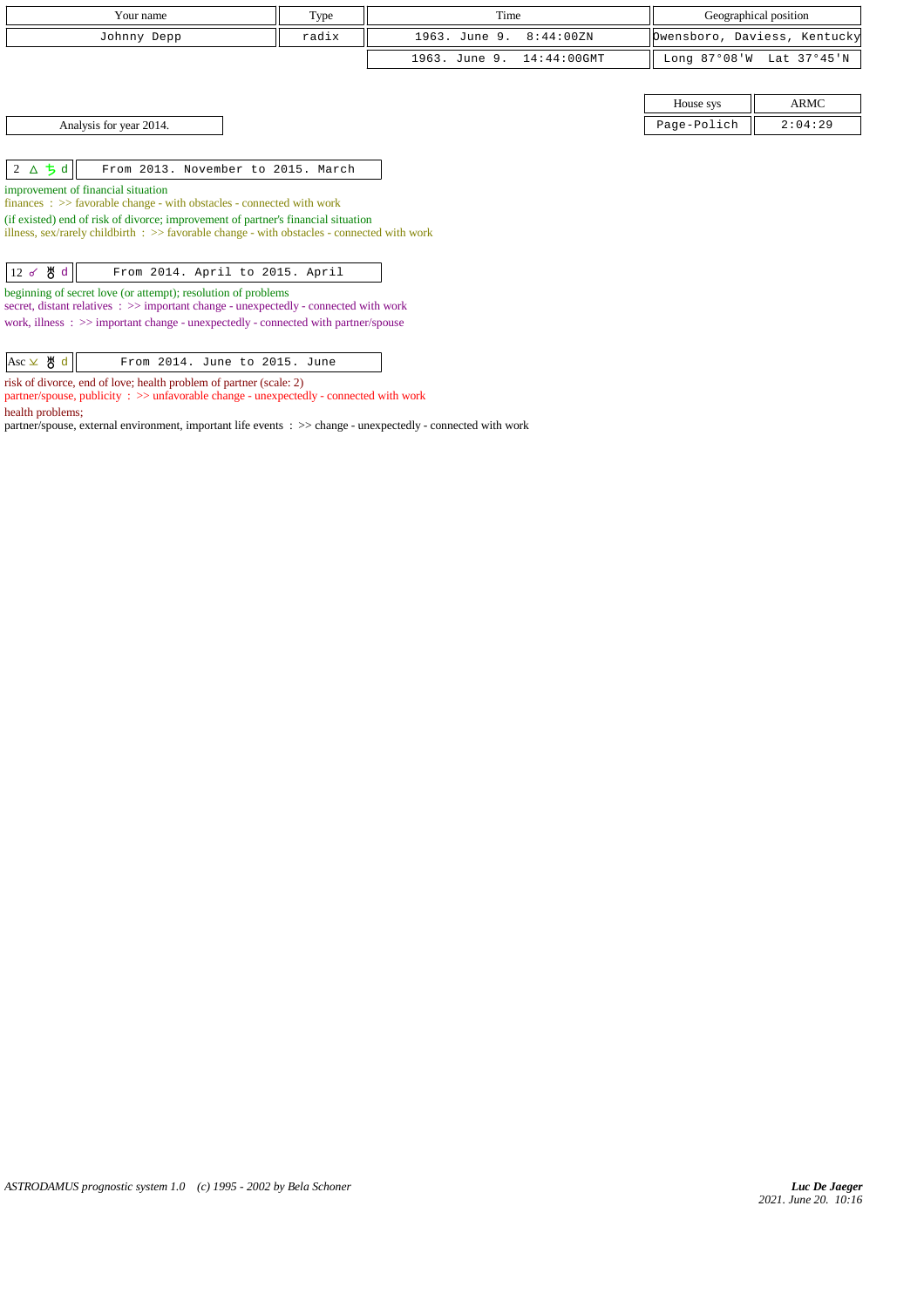| Your name                                                                                                                                                                                       | Type  | Time                            |                              | Geographical position    |
|-------------------------------------------------------------------------------------------------------------------------------------------------------------------------------------------------|-------|---------------------------------|------------------------------|--------------------------|
| Johnny Depp                                                                                                                                                                                     | radix | 1963. June 9.<br>8:44:00ZN      | Owensboro, Daviess, Kentucky |                          |
|                                                                                                                                                                                                 |       | 1963. June 9.<br>$14:44:00$ GMT |                              | Long 87°08'W Lat 37°45'N |
|                                                                                                                                                                                                 |       |                                 |                              |                          |
|                                                                                                                                                                                                 |       |                                 | House sys                    | <b>ARMC</b>              |
| Analysis for year 2015.                                                                                                                                                                         |       |                                 | Page-Polich                  | 2:04:29                  |
|                                                                                                                                                                                                 |       |                                 |                              |                          |
| Asc $\triangle$ 5 c<br>From 2014. July to 2015. November                                                                                                                                        |       |                                 |                              |                          |
| favorable change related to self<br>work, illness, partner/spouse, external environment : >> favorable change - with obstacles - connected with obligation                                      |       |                                 |                              |                          |
| favorable change with marriage or partnership                                                                                                                                                   |       |                                 |                              |                          |
| partner/spouse, publicity: >> favorable change - with obstacles - connected with work                                                                                                           |       |                                 |                              |                          |
| $MC \times 4c$<br>From 2014. August to 2015. August                                                                                                                                             |       |                                 |                              |                          |
| unfavorable real-estate transaction or move; losses; problem with family                                                                                                                        |       |                                 |                              |                          |
| accident/damage, surgery : >> unfavorable change - with great luck - connected with child                                                                                                       |       |                                 |                              |                          |
| (public) assault affecting life style; end of job; illness of parents<br>authority, influential : >> change - with great luck - connected with accident/damage                                  |       |                                 |                              |                          |
|                                                                                                                                                                                                 |       |                                 |                              |                          |
| $12$ ロ ち c<br>From 2014. September to 2016. January                                                                                                                                             |       |                                 |                              |                          |
| beginning of secret love (or attempt); problems; health problems, (possible hospitalization)<br>$death/divorce, distant relatives : >> important change - with obstacles - connected with work$ |       |                                 |                              |                          |
| health problems, (possible hospitalization); unfavorable change with job<br>work, illness: >> important change - with obstacles - connected with death/divorce                                  |       |                                 |                              |                          |
|                                                                                                                                                                                                 |       |                                 |                              |                          |
| $MC * D c$<br>From 2014. August to 2016. February                                                                                                                                               |       |                                 |                              |                          |
| favorable real-estate transaction or move; joy with family                                                                                                                                      |       |                                 |                              |                          |
| immediate family, real-estate $\Rightarrow$ > favorable change - repeatedly - connected with illness<br>improvement in life style; favorable change with job                                    |       |                                 |                              |                          |
| vocation/success, immediate family $\Rightarrow$ favorable change - repeatedly - connected with illness                                                                                         |       |                                 |                              |                          |
|                                                                                                                                                                                                 |       |                                 |                              |                          |
| $MC \triangle 5d$<br>From 2014. December to 2016. April                                                                                                                                         |       |                                 |                              |                          |
| improvement in life style; favorable change with job<br>vocation/success, influential: $\gg$ favorable change - with obstacles - connected with work                                            |       |                                 |                              |                          |
| favorable real-estate transaction or move; joy with family                                                                                                                                      |       |                                 |                              |                          |
| real-estate, immediate family : >> favorable change - with obstacles - connected with work                                                                                                      |       |                                 |                              |                          |
|                                                                                                                                                                                                 |       |                                 |                              |                          |

 $MC \triangle \frac{\psi}{c}$  From 2015. March to 2016. July

improvement in life style; favorable change with job

immediate family, vocation/success : >> favorable change - with irregularity - connected with sex/rarely childbirth

favorable real-estate transaction or move; joy with family

real-estate, immediate family : >> favorable change - with irregularity - connected with sex/rarely childbirth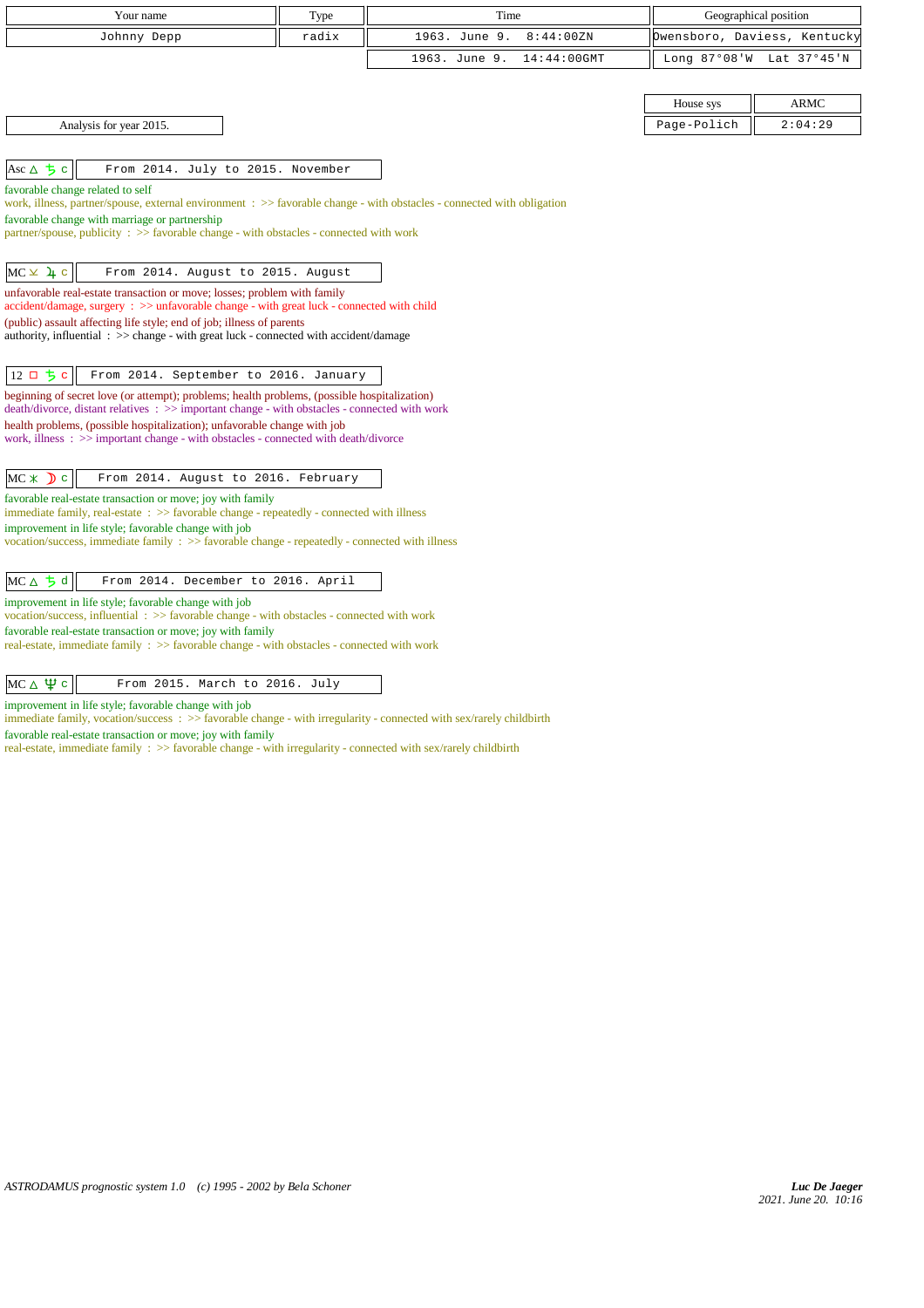| Your name                                                                                                                                                                                                                          | Type  | Time                            |                              | Geographical position    |
|------------------------------------------------------------------------------------------------------------------------------------------------------------------------------------------------------------------------------------|-------|---------------------------------|------------------------------|--------------------------|
| Johnny Depp                                                                                                                                                                                                                        | radix | 1963. June 9.<br>8:44:00 ZN     | Owensboro, Daviess, Kentucky |                          |
|                                                                                                                                                                                                                                    |       | 1963. June 9.<br>$14:44:00$ GMT |                              | Long 87°08'W Lat 37°45'N |
|                                                                                                                                                                                                                                    |       |                                 |                              |                          |
|                                                                                                                                                                                                                                    |       |                                 | House sys                    | ARMC                     |
| Analysis for year 2016.                                                                                                                                                                                                            |       |                                 | Page-Polich                  | 2:04:29                  |
|                                                                                                                                                                                                                                    |       |                                 |                              |                          |
| P.<br>$\underline{\Omega}$   $M$ d<br>From 2015. June to 2016. December                                                                                                                                                            |       |                                 |                              |                          |
| events determining long term tendencies:<br>real-estate, immediate family, finances $\Rightarrow$ important change - in the extreme                                                                                                |       |                                 |                              |                          |
| $2 \Box 4 c$<br>From 2015. October to 2016. October                                                                                                                                                                                |       |                                 |                              |                          |
| financial decline, incidental expenses                                                                                                                                                                                             |       |                                 |                              |                          |
| finances: >> unfavorable change - with great luck - connected with accident/damage<br>end of love, divorce; risk of accident or surgery, death/separation/divorce in immediate environment: (scale: 4)                             |       |                                 |                              |                          |
| death/divorce, accident/damage: >> unfavorable change - with great luck - connected with child                                                                                                                                     |       |                                 |                              |                          |
|                                                                                                                                                                                                                                    |       |                                 |                              |                          |
| 2 $\delta$ D c<br>From 2015. September to 2017. March<br>(if existed) end of risk of divorce; improvement of partner's financial situation                                                                                         |       |                                 |                              |                          |
| illness, surgery : >> important change - repeatedly - connected with distant relatives                                                                                                                                             |       |                                 |                              |                          |
| $finances : \gg important change - repeatedly - connected with illness$                                                                                                                                                            |       |                                 |                              |                          |
| 12 $\sigma$ $\sigma$ <sup>d</sup><br>From 2016. January to 2017. January                                                                                                                                                           |       |                                 |                              |                          |
| resolution of problems                                                                                                                                                                                                             |       |                                 |                              |                          |
| surgery, accident/damage: >> important change - with dynamics - connected with authority                                                                                                                                           |       |                                 |                              |                          |
| work, illness $\Rightarrow$ important change - with dynamics - connected with surgery                                                                                                                                              |       |                                 |                              |                          |
| $11 \times Qc$<br>From 2015. October to 2017. April                                                                                                                                                                                |       |                                 |                              |                          |
| beginning of love; joy with child; pleasantness                                                                                                                                                                                    |       |                                 |                              |                          |
| love, luck $\div$ $\Rightarrow$ favorable change - with positive final result - connected with immediate family<br>beginning of new friendship; desire(s), pleasantness                                                            |       |                                 |                              |                          |
| desire, friend(s) : $\gg$ favorable change - with positive final result - connected with immediate family                                                                                                                          |       |                                 |                              |                          |
|                                                                                                                                                                                                                                    |       |                                 |                              |                          |
| Asc $\times$ $\sigma$ <sup>7</sup> d<br>From 2016. March to 2017. March                                                                                                                                                            |       |                                 |                              |                          |
| risk of divorce, end of love; health problem of partner (scale: 6)<br>love, law : $\gg$ unfavorable change - with dynamics - connected with surgery                                                                                |       |                                 |                              |                          |
| health problems; risk of accident or surgery, death/separation/divorce in immediate environment: (scale: 6)<br>real-estate, immediate family, foreign countries, law $\Rightarrow$ change - with dynamics - connected with surgery |       |                                 |                              |                          |
|                                                                                                                                                                                                                                    |       |                                 |                              |                          |
| $2 \times \xi$ d<br>From 2016. March to 2017. March                                                                                                                                                                                |       |                                 |                              |                          |
| financial decline, incidental expenses<br>$finances: >> unfavorable change - with tension - connected with immediate family$                                                                                                       |       |                                 |                              |                          |
| end of love, divorce:<br>sex/rarely childbirth, illness : >> change - with tension - connected with finances                                                                                                                       |       |                                 |                              |                          |
|                                                                                                                                                                                                                                    |       |                                 |                              |                          |
| $2\Delta\Psi$ c<br>From 2016. April to 2017. August                                                                                                                                                                                |       |                                 |                              |                          |
| improvement of financial situation<br>finances : $\gg$ favorable change - with irregularity - connected with sex/rarely childbirth                                                                                                 |       |                                 |                              |                          |
| (if existed) end of risk of divorce; improvement of partner's financial situation                                                                                                                                                  |       |                                 |                              |                          |

sex/rarely childbirth, illness :  $\gg$  favorable change - with irregularity - connected with passion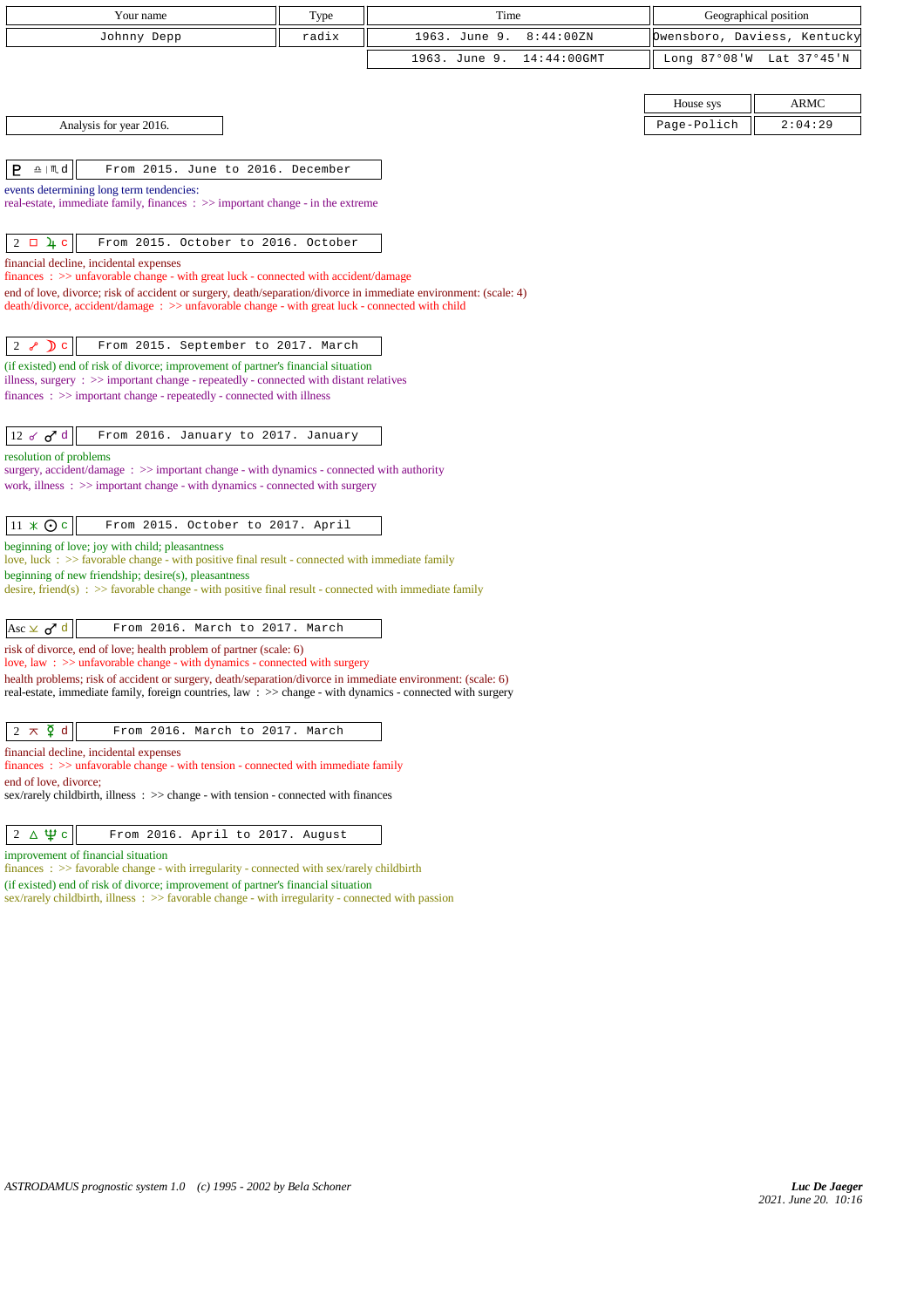| Your name                                                                                                                                                                                                                                                                                                                                                                                                   | Type  | Time                            |              | Geographical position        |
|-------------------------------------------------------------------------------------------------------------------------------------------------------------------------------------------------------------------------------------------------------------------------------------------------------------------------------------------------------------------------------------------------------------|-------|---------------------------------|--------------|------------------------------|
| Johnny Depp                                                                                                                                                                                                                                                                                                                                                                                                 | radix | 1963. June 9.<br>8:44:00ZN      |              | Owensboro, Daviess, Kentucky |
|                                                                                                                                                                                                                                                                                                                                                                                                             |       | $14:44:00$ GMT<br>1963. June 9. | Long 87°08'W | Lat 37°45'N                  |
|                                                                                                                                                                                                                                                                                                                                                                                                             |       |                                 |              |                              |
|                                                                                                                                                                                                                                                                                                                                                                                                             |       |                                 | House sys    | <b>ARMC</b>                  |
| Analysis for year 2017.                                                                                                                                                                                                                                                                                                                                                                                     |       |                                 | Page-Polich  | 2:04:29                      |
|                                                                                                                                                                                                                                                                                                                                                                                                             |       |                                 |              |                              |
| $3 \times P c$<br>From 2016. September to 2018. January                                                                                                                                                                                                                                                                                                                                                     |       |                                 |              |                              |
| problem with law; unfavorable foreign travel; poor school test results<br>law, foreign countries $\Rightarrow$ > $\Rightarrow$ unfavorable change - in the extreme - connected with illness<br>problem with sibling; unfavorable travel; poor school test result; unfavorable communication<br>immediate family, communication $\Rightarrow$ $\Rightarrow$ change - in the extreme - connected with illness |       |                                 |              |                              |
| $2 \times 9d$<br>From 2017. February to 2018. February                                                                                                                                                                                                                                                                                                                                                      |       |                                 |              |                              |
| financial decline, incidental expenses<br>$finances : \gg change - with good luck - connected with immediate family$<br>end of love, divorce;<br>$sex/rarely childbirth$ , illness: $\gg$ change - with good luck - connected with immediate family                                                                                                                                                         |       |                                 |              |                              |
| $MC \times \Sigma$ d<br>From 2017. May to 2018. May                                                                                                                                                                                                                                                                                                                                                         |       |                                 |              |                              |
| unfavorable real-estate transaction or move; losses; problem with family<br>immediate family, real-estate $\Rightarrow$ > unfavorable change - with tension - connected with finances                                                                                                                                                                                                                       |       |                                 |              |                              |
| (public) assault affecting life style; end of job; illness of parents<br>immediate family, vocation/success : >> change - with tension - connected with finances                                                                                                                                                                                                                                            |       |                                 |              |                              |

 $\begin{array}{|c|c|c|c|c|}\n3 & \text{D} & \text{5} & \text{d} & \text{From 2017. April to 2018. August}\n\end{array}$ 

problem with sibling; unfavorable travel; poor school test result; unfavorable communication education, immediate family : >> important change - with obstacles - connected with work problem with law; unfavorable foreign travel; poor school test results

distant relatives, law : >> important change - with obstacles - connected with work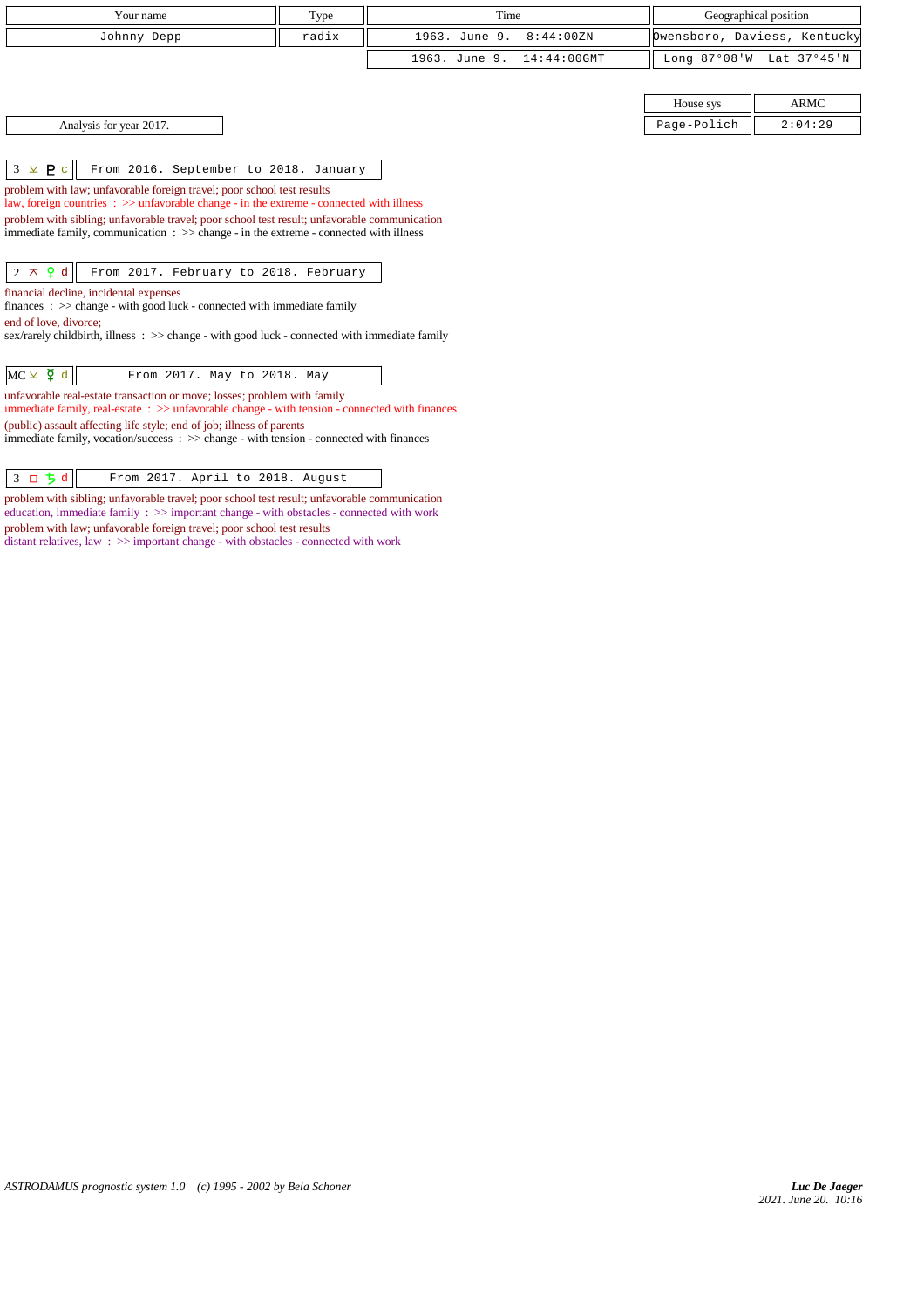| Your name                                          | Type  | Time                      |             | Geographical position        |
|----------------------------------------------------|-------|---------------------------|-------------|------------------------------|
| Johnny Depp                                        | radix | 1963. June 9. 8:44:00ZN   |             | Dwensboro, Daviess, Kentucky |
|                                                    |       | 1963. June 9. 14:44:00GMT |             | Long 87°08'W Lat 37°45'N     |
|                                                    |       |                           |             |                              |
|                                                    |       |                           | House sys   | ARMC                         |
| Analysis for year 2018.                            |       |                           | Page-Polich | 2:04:29                      |
|                                                    |       |                           |             |                              |
| $MC \times 9 d$<br>From 2018. March to 2019. March |       |                           |             |                              |

unfavorable real-estate transaction or move; losses; problem with family

immediate family, real-estate : >> change - with good luck - connected with finances

(public) assault affecting life style; end of job; illness of parents immediate family, vocation/success : >> change - with good luck - connected with finances

| $11 \times 8 d$ |  | From 2018. April to 2019. April |  |  |  |
|-----------------|--|---------------------------------|--|--|--|
|-----------------|--|---------------------------------|--|--|--|

gynecology problem; end of love; problem with child; unpleasantness

love, sex/rarely childbirth : >> unfavorable change - unexpectedly - connected with work separation from friends; desires are fulfilled with great difficulties

friend(s), desire : >> change - unexpectedly - connected with work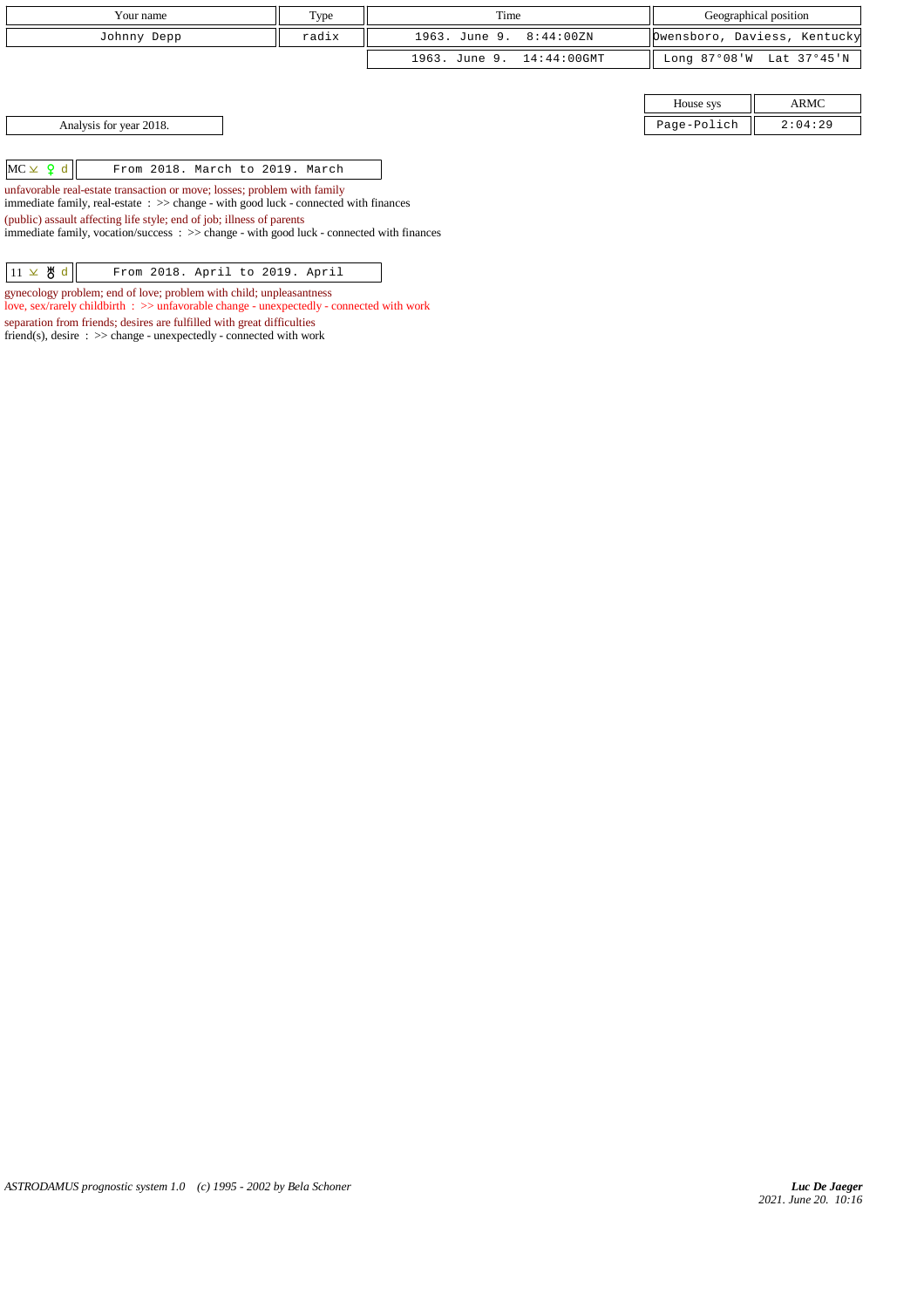| Type<br>Your name                                                                                                                      |  | Time                      | Geographical position |                              |  |
|----------------------------------------------------------------------------------------------------------------------------------------|--|---------------------------|-----------------------|------------------------------|--|
| radix<br>Johnny Depp                                                                                                                   |  | 1963. June 9. 8:44:00ZN   |                       | Owensboro, Daviess, Kentucky |  |
|                                                                                                                                        |  | 1963. June 9. 14:44:00GMT |                       | Long 87°08'W Lat 37°45'N     |  |
|                                                                                                                                        |  |                           |                       |                              |  |
|                                                                                                                                        |  |                           | House sys             | <b>ARMC</b>                  |  |
| Analysis for year 2019.                                                                                                                |  |                           | Page-Polich           | 2:04:29                      |  |
|                                                                                                                                        |  |                           |                       |                              |  |
| ち か v c  <br>From 2018. April to 2019. October                                                                                         |  |                           |                       |                              |  |
| events determining long term tendencies:<br>work, illness, partner/spouse, external environment : >> important change - with obstacles |  |                           |                       |                              |  |

| $MC \sim P c$ |  | From 2019. January to 2020. May |  |  |
|---------------|--|---------------------------------|--|--|
|               |  |                                 |  |  |

favorable real-estate transaction or move; joy with family

surgery, death/divorce : >> important change - in the extreme - connected with immediate family  $\;$  immediate family, vocation/success  $\; : \; >>$  important change - in the extreme - connected with illness

*ASTRODAMUS prognostic system 1.0 (c) 1995 - 2002 by Bela Schoner*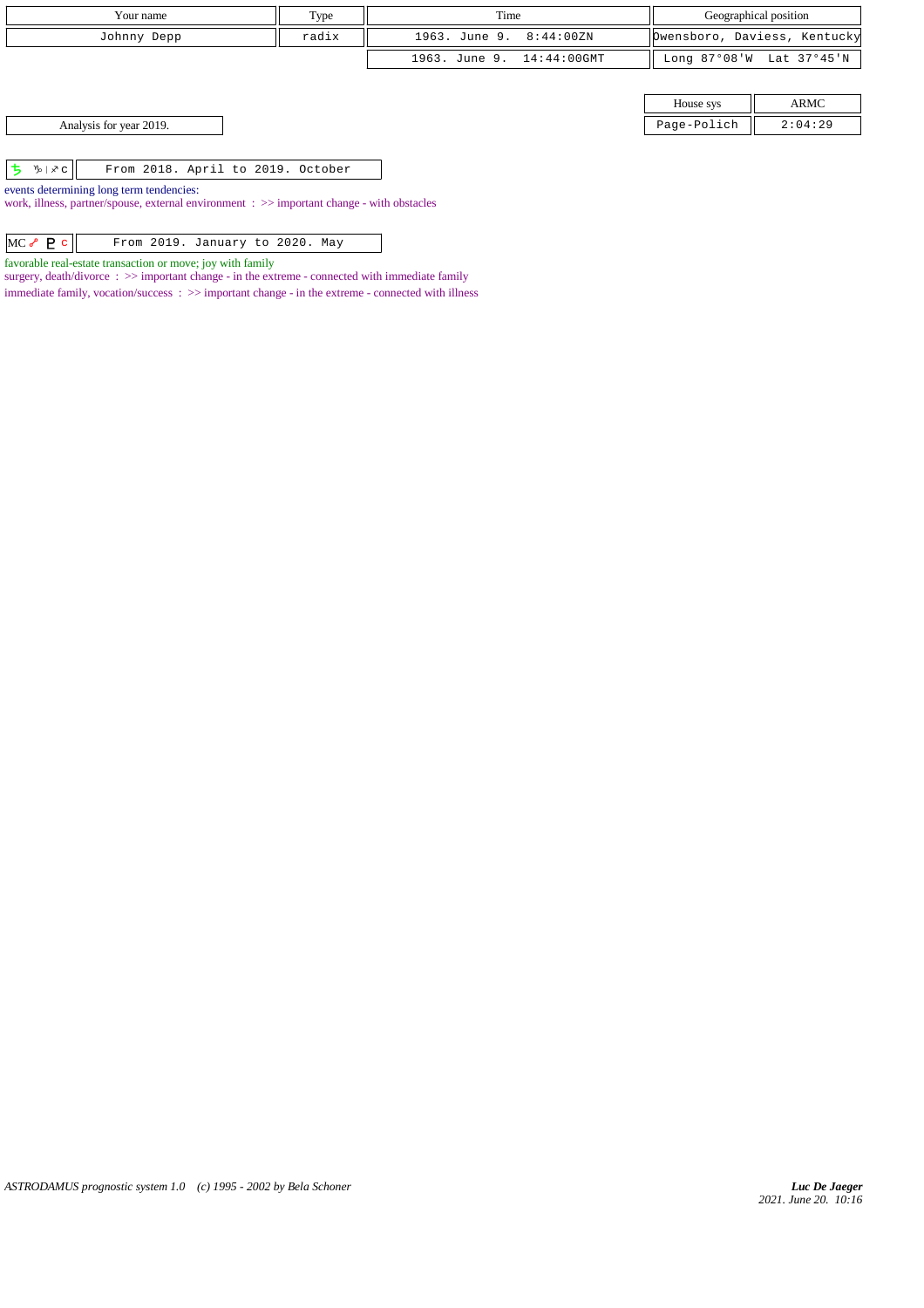| Your name                                                                                                                                                                                                                                        | Type  | Time                         | Geographical position        |                          |  |  |
|--------------------------------------------------------------------------------------------------------------------------------------------------------------------------------------------------------------------------------------------------|-------|------------------------------|------------------------------|--------------------------|--|--|
| Johnny Depp                                                                                                                                                                                                                                      | radix | 1963. June 9.<br>8:44:00ZN   | Owensboro, Daviess, Kentucky |                          |  |  |
|                                                                                                                                                                                                                                                  |       | 14:44:00GMT<br>1963. June 9. |                              | Long 87°08'W Lat 37°45'N |  |  |
|                                                                                                                                                                                                                                                  |       |                              |                              |                          |  |  |
|                                                                                                                                                                                                                                                  |       |                              | House sys                    | <b>ARMC</b>              |  |  |
| Analysis for year 2020.                                                                                                                                                                                                                          |       |                              | Page-Polich                  | 2:04:29                  |  |  |
|                                                                                                                                                                                                                                                  |       |                              |                              |                          |  |  |
| ¥<br>From 2019. September to 2020. September<br>3<br>d<br>حمى                                                                                                                                                                                    |       |                              |                              |                          |  |  |
| foreign travel; favorable law procedure                                                                                                                                                                                                          |       |                              |                              |                          |  |  |
| foreign countries, law $\Rightarrow$ >> important change - with tension - connected with finances<br>immediate family, communication $\Rightarrow$ important change - with tension - connected with finances                                     |       |                              |                              |                          |  |  |
|                                                                                                                                                                                                                                                  |       |                              |                              |                          |  |  |
| Asc o ⊙ c<br>From 2019. August to 2021. February                                                                                                                                                                                                 |       |                              |                              |                          |  |  |
| favorable change related to self                                                                                                                                                                                                                 |       |                              |                              |                          |  |  |
| important life events, desire, friend(s) $\Rightarrow$ important change - with positive final result - connected with immediate family<br>education, love: $\gg$ important change - with positive final result - connected with immediate family |       |                              |                              |                          |  |  |
|                                                                                                                                                                                                                                                  |       |                              |                              |                          |  |  |
| $11 \times d^d$<br>From 2020. January to 2021. January                                                                                                                                                                                           |       |                              |                              |                          |  |  |
| gynecology problem; end of love; problem with child; unpleasantness                                                                                                                                                                              |       |                              |                              |                          |  |  |
| love, sex/rarely childbirth $\Rightarrow$ sunfavorable change - with dynamics - connected with surgery<br>separation from friends; desires are fulfilled with great difficulties                                                                 |       |                              |                              |                          |  |  |
| desire, friend(s) : $\gg$ change - with dynamics - connected with surgery                                                                                                                                                                        |       |                              |                              |                          |  |  |
|                                                                                                                                                                                                                                                  |       |                              |                              |                          |  |  |
| $12 \times \odot$ c<br>From 2019. October to 2021. April                                                                                                                                                                                         |       |                              |                              |                          |  |  |
| health problems, (no hospitalization); unfavorable change with job<br>work, illness $\Rightarrow$ >> important change - with positive final result - connected with immediate family                                                             |       |                              |                              |                          |  |  |
| problems; health problems, (no hospitalization)                                                                                                                                                                                                  |       |                              |                              |                          |  |  |
| secret, distant relatives : >> change - with positive final result - connected with self                                                                                                                                                         |       |                              |                              |                          |  |  |
|                                                                                                                                                                                                                                                  |       |                              |                              |                          |  |  |
| $11$ of $4$ c<br>From 2020. April to 2021. April<br>beginning of new friendship; desire(s), pleasantness                                                                                                                                         |       |                              |                              |                          |  |  |
| friend(s), desire : >> important change - with great luck - connected with accident/damage                                                                                                                                                       |       |                              |                              |                          |  |  |
| child, sex/rarely childbirth $\Rightarrow$ important change - with great luck - connected with accident/damage                                                                                                                                   |       |                              |                              |                          |  |  |
|                                                                                                                                                                                                                                                  |       |                              |                              |                          |  |  |
| $2 * P c$<br>From 2020. February to 2021. June                                                                                                                                                                                                   |       |                              |                              |                          |  |  |
| (if existed) end of risk of divorce; improvement of partner's financial situation<br>illness, sex/rarely childbirth : $\gg$ favorable change - in the extreme - connected with work                                                              |       |                              |                              |                          |  |  |
| improvement of financial situation                                                                                                                                                                                                               |       |                              |                              |                          |  |  |
| $finances : \gg$ favorable change - in the extreme - connected with illness                                                                                                                                                                      |       |                              |                              |                          |  |  |
| $11 \Box$ D c<br>From 2020. March to 2021. September                                                                                                                                                                                             |       |                              |                              |                          |  |  |

separation from friends; desires are fulfilled with great difficulties desire, friend(s) : >> unfavorable change - repeatedly - connected with illness gynecology problem; end of love; problem with child; unpleasantness child, love : >> unfavorable change - repeatedly - connected with illness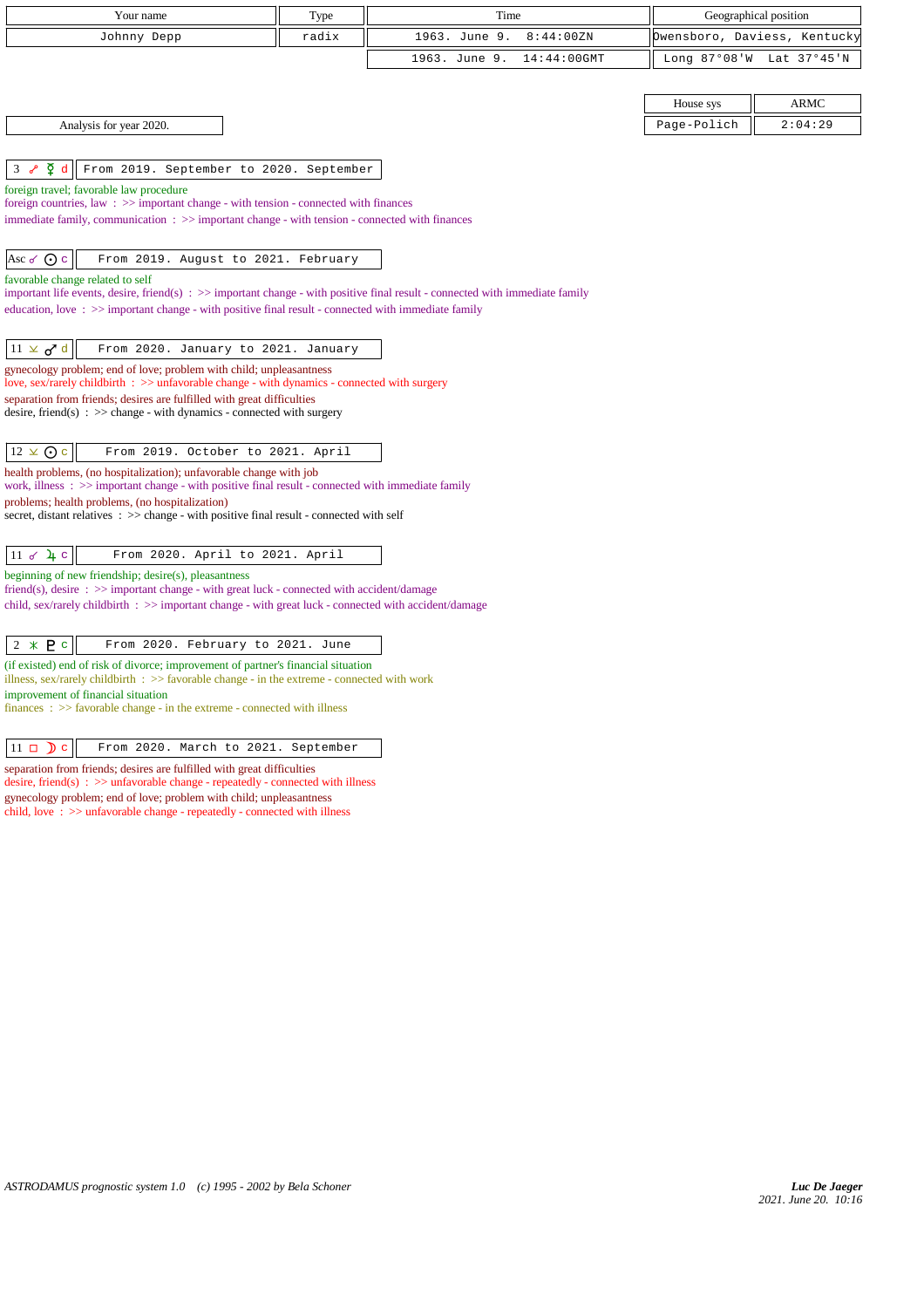| Your name                                                                                                                                                                                                                                                                             | Type  | Time                         | Geographical position |                              |  |  |
|---------------------------------------------------------------------------------------------------------------------------------------------------------------------------------------------------------------------------------------------------------------------------------------|-------|------------------------------|-----------------------|------------------------------|--|--|
|                                                                                                                                                                                                                                                                                       |       |                              |                       |                              |  |  |
| Johnny Depp                                                                                                                                                                                                                                                                           | radix | 1963. June 9.<br>8:44:00ZN   |                       | Dwensboro, Daviess, Kentucky |  |  |
|                                                                                                                                                                                                                                                                                       |       | 1963. June 9.<br>14:44:00GMT |                       | Long 87°08'W Lat 37°45'N     |  |  |
|                                                                                                                                                                                                                                                                                       |       |                              |                       |                              |  |  |
|                                                                                                                                                                                                                                                                                       |       |                              | House sys             | ARMC                         |  |  |
| Analysis for year 2021.                                                                                                                                                                                                                                                               |       |                              | Page-Polich           | 2:04:29                      |  |  |
| $3 \sim 9d$<br>From 2020. July to 2021. July<br>foreign travel; favorable law procedure<br>law, authority : $\gg$ important change - with good luck - connected with immediate family<br>immediate family, education : >> important change - with good luck - connected with finances |       |                              |                       |                              |  |  |
| ¥<br>$\gamma$   $\#$ c<br>From 2020. August to 2022. February<br>events determining long term tendencies:<br>finances, desire, friend(s) : $\gg$ important change - with tension<br>$11 \times \Psi c$<br>From 2020. October to 2022. February                                        |       |                              |                       |                              |  |  |

separation from friends; desires are fulfilled with great difficulties

gynecology problem; end of love; problem with child; unpleasantness

desire, friend(s) : >> unfavorable change - with irregularity - connected with death/divorce

sex/rarely childbirth, love :  $\gg$  change - with irregularity - connected with death/divorce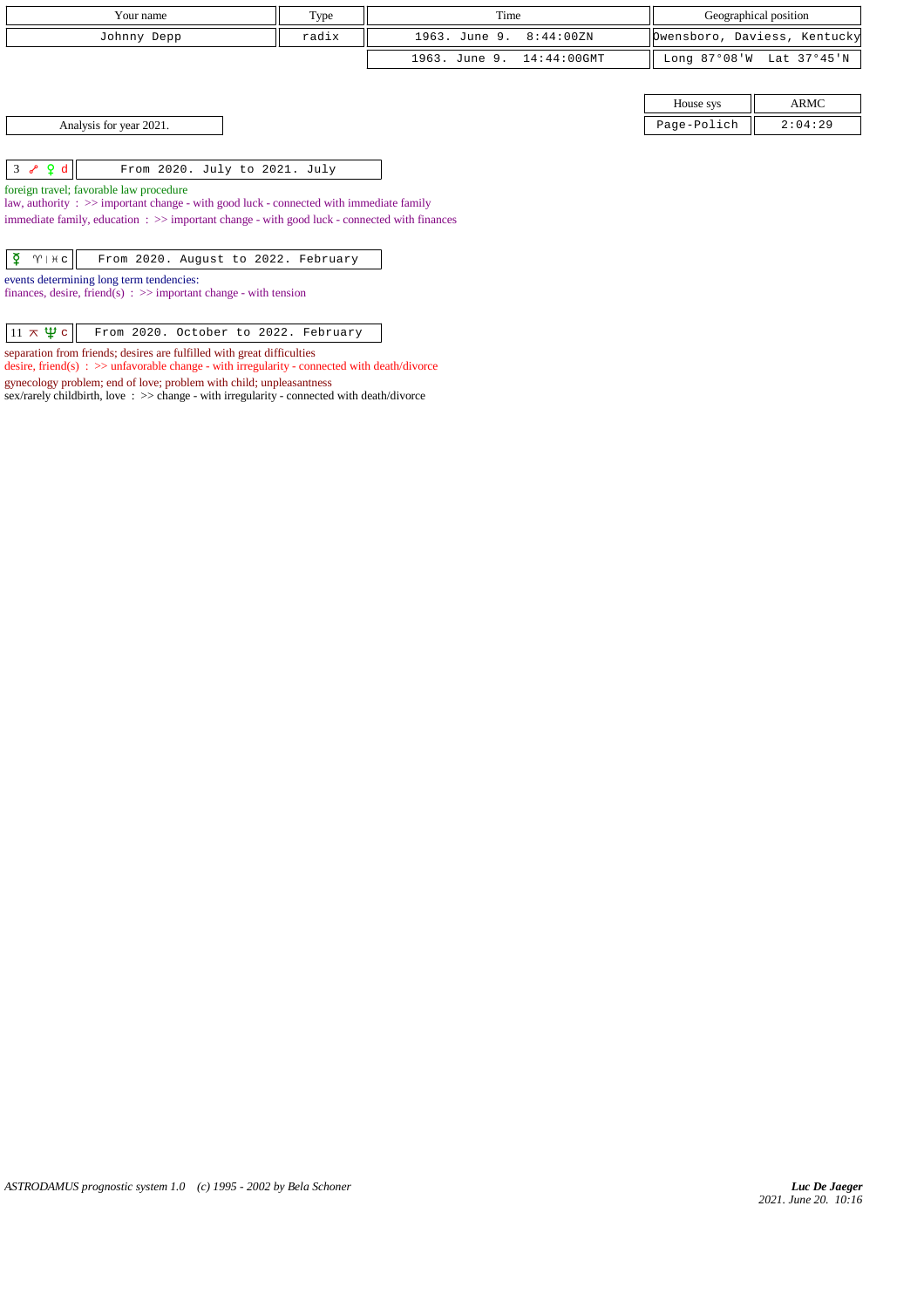| Your name               | Type  | Time                      | Geographical position |                              |  |
|-------------------------|-------|---------------------------|-----------------------|------------------------------|--|
| Johnny Depp             | radix | 1963. June 9. 8:44:00ZN   |                       | Dwensboro, Daviess, Kentucky |  |
|                         |       | 1963. June 9. 14:44:00GMT |                       | Long 87°08'W Lat 37°45'N     |  |
|                         |       |                           |                       |                              |  |
|                         |       |                           | House sys             | <b>ARMC</b>                  |  |
| Analysis for year 2022. |       |                           | Page-Polich           | 2:04:29                      |  |

 $\boxed{ \begin{array}{|c|c|c|} \hline \textbf{Q} & \textbf{W} & \textbf{H} & \textbf{c} \end{array} }$  From 2021. June to 2022. December

events determining long term tendencies:

immediate family, education, vocation/success : >> important change - with good luck

 $\sigma$   $\mathbb{R}$  |  $\mathbb{R}$  From 2022. February to 2023. August

events determining long term tendencies:

real-estate, immediate family, foreign countries, law : >> important change - with dynamics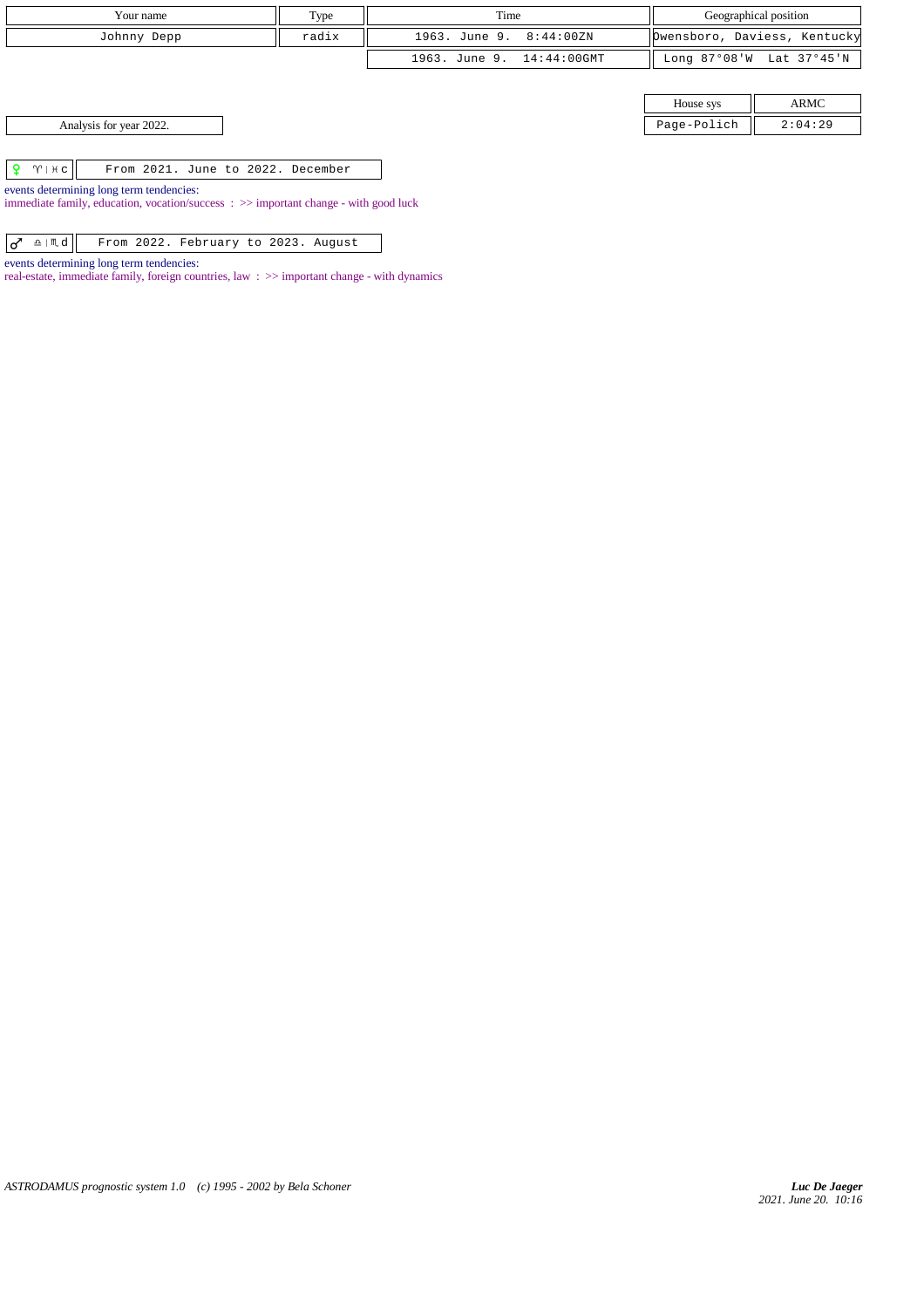|                         | Your name                                                                                                                                                                                      | Type  | Time                            |                | Geographical position        |  |  |
|-------------------------|------------------------------------------------------------------------------------------------------------------------------------------------------------------------------------------------|-------|---------------------------------|----------------|------------------------------|--|--|
|                         | Johnny Depp                                                                                                                                                                                    | radix | 1963. June 9.<br>8:44:00ZN      |                | Dwensboro, Daviess, Kentucky |  |  |
|                         |                                                                                                                                                                                                |       | 1963. June 9.<br>$14:44:00$ GMT | Long $87°08'W$ | Lat 37°45'N                  |  |  |
|                         |                                                                                                                                                                                                |       |                                 |                |                              |  |  |
|                         |                                                                                                                                                                                                |       |                                 | House sys      | ARMC                         |  |  |
|                         | Analysis for year 2023.                                                                                                                                                                        |       |                                 | Page-Polich    | 2:04:29                      |  |  |
|                         |                                                                                                                                                                                                |       |                                 |                |                              |  |  |
| 12 $\sigma$ P d         | From 2022. July to 2023. November                                                                                                                                                              |       |                                 |                |                              |  |  |
| resolution of problems  |                                                                                                                                                                                                |       |                                 |                |                              |  |  |
|                         | surgery, $death/div$ orce: $\gg$ important change - in the extreme - connected with immediate family<br>illness, work : $\gg$ important change - in the extreme - connected with death/divorce |       |                                 |                |                              |  |  |
|                         |                                                                                                                                                                                                |       |                                 |                |                              |  |  |
| $2 *  # d$              | From 2022. October to 2023. October                                                                                                                                                            |       |                                 |                |                              |  |  |
|                         | (if existed) end of risk of divorce; improvement of partner's financial situation<br>illness, sex/rarely childbirth : $\gg$ favorable change - unexpectedly - connected with work              |       |                                 |                |                              |  |  |
|                         |                                                                                                                                                                                                |       |                                 |                |                              |  |  |
|                         | improvement of financial situation<br>$finances : \gg$ favorable change - unexpectedly - connected with work                                                                                   |       |                                 |                |                              |  |  |
|                         |                                                                                                                                                                                                |       |                                 |                |                              |  |  |
| Asc $\times$ <b>P</b> d | From 2022. September to 2024. January                                                                                                                                                          |       |                                 |                |                              |  |  |

risk of divorce, end of love; health problem of partner (scale: 5)

sex/rarely childbirth, love : >> unfavorable change - in the extreme - connected with illness

real-estate, immediate family, finances : >> change - in the extreme - connected with illness

health problems; risk of accident or surgery, death/separation/divorce in immediate environment: (scale: 5)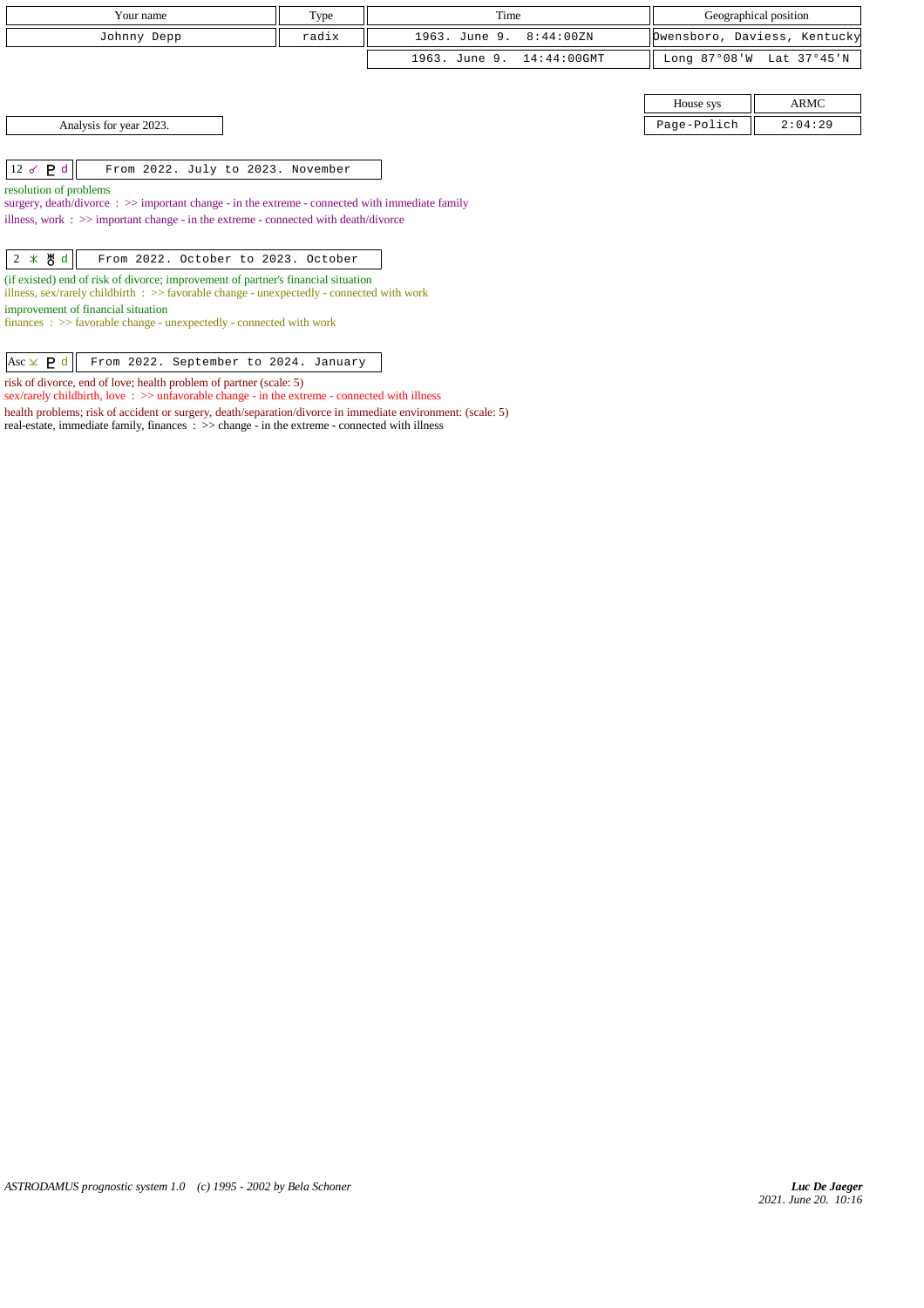| Your name                                                                                                                                                                                  | Type  | Time                         | Geographical position        |             |
|--------------------------------------------------------------------------------------------------------------------------------------------------------------------------------------------|-------|------------------------------|------------------------------|-------------|
| Johnny Depp                                                                                                                                                                                | radix | 1963. June 9.<br>8:44:00ZN   | Owensboro, Daviess, Kentucky |             |
|                                                                                                                                                                                            |       | 1963. June 9.<br>14:44:00GMT | Long 87°08'W                 | Lat 37°45'N |
|                                                                                                                                                                                            |       |                              |                              |             |
|                                                                                                                                                                                            |       |                              | House sys                    | <b>ARMC</b> |
| Analysis for year 2024.                                                                                                                                                                    |       |                              | Page-Polich                  | 2:04:29     |
|                                                                                                                                                                                            |       |                              |                              |             |
| $3 \times d$ c<br>From 2023. July to 2024. July                                                                                                                                            |       |                              |                              |             |
| problem with law; unfavorable foreign travel; poor school test results<br>authority, law: $\gg$ unfavorable change - with dynamics - connected with death/divorce                          |       |                              |                              |             |
| problem with sibling; unfavorable travel; poor school test result; unfavorable communication<br>immediate family, communication : >> change - with dynamics - connected with death/divorce |       |                              |                              |             |
|                                                                                                                                                                                            |       |                              |                              |             |
| MC * 5d<br>From 2023. December to 2024. December                                                                                                                                           |       |                              |                              |             |
| favorable real-estate transaction or move; joy with family<br>real-estate, immediate family : >> favorable change - unexpectedly - connected with work                                     |       |                              |                              |             |
| improvement in life style; favorable change with job                                                                                                                                       |       |                              |                              |             |
| vocation/success, immediate family: >> favorable change - unexpectedly - connected with work                                                                                               |       |                              |                              |             |
| ზ<br>$\underline{\mathbf{a}}\mid\texttt{M}\!\!\texttt{d}$<br>From 2023. November to 2025. May                                                                                              |       |                              |                              |             |
| events determining long term tendencies:                                                                                                                                                   |       |                              |                              |             |
| partner/spouse, external environment, important life events : >> important change - unexpectedly                                                                                           |       |                              |                              |             |
|                                                                                                                                                                                            |       |                              |                              |             |
| Asc $\angle$ 4 c<br>From 2024. February to 2025. February                                                                                                                                  |       |                              |                              |             |
| favorable change with marriage or partnership<br>law, sex/rarely childbirth : >> favorable change - with great luck - connected with child                                                 |       |                              |                              |             |
| favorable change related to self<br>love, child: $\gg$ favorable change - with great luck - connected with law                                                                             |       |                              |                              |             |
|                                                                                                                                                                                            |       |                              |                              |             |
| From 2024. January to 2025. July<br>Asc $\overline{\wedge}$ $\overline{\mathbf{)}}$ c                                                                                                      |       |                              |                              |             |
| health problems; risk of accident or surgery, death/separation/divorce in immediate environment: (scale: 7)                                                                                |       |                              |                              |             |
| isolation, secret, work, illness : >> unfavorable change - repeatedly - connected with distant relatives                                                                                   |       |                              |                              |             |
| risk of divorce, end of love; health problem of partner (scale: 7)<br>partner/spouse, publicity : >> change - repeatedly - connected with illness                                          |       |                              |                              |             |
|                                                                                                                                                                                            |       |                              |                              |             |
| $12 \times 4$ c<br>From 2024. April to 2025. April                                                                                                                                         |       |                              |                              |             |
| health problems, (possible hospitalization); unfavorable change with job<br>illness, work : >> unfavorable change - with great luck - connected with accident/damage                       |       |                              |                              |             |
| beginning of secret love (or attempt); problems; health problems, (possible hospitalization)<br>accident/damage, surgery : >> change - with great luck - connected with child              |       |                              |                              |             |
|                                                                                                                                                                                            |       |                              |                              |             |
| $12 \triangle$ D c<br>From 2024. March to 2025. September                                                                                                                                  |       |                              |                              |             |
| resolution of problems                                                                                                                                                                     |       |                              |                              |             |
| distant relatives isolation $\rightarrow \infty$ forwards abongs, remastedly, connected with illness                                                                                       |       |                              |                              |             |

 $tives, isolation$  :  $\gg$  favorable change - repeatedly - connected with illness favorable change with job or illness

illness, work : >> favorable change - repeatedly - connected with distant relatives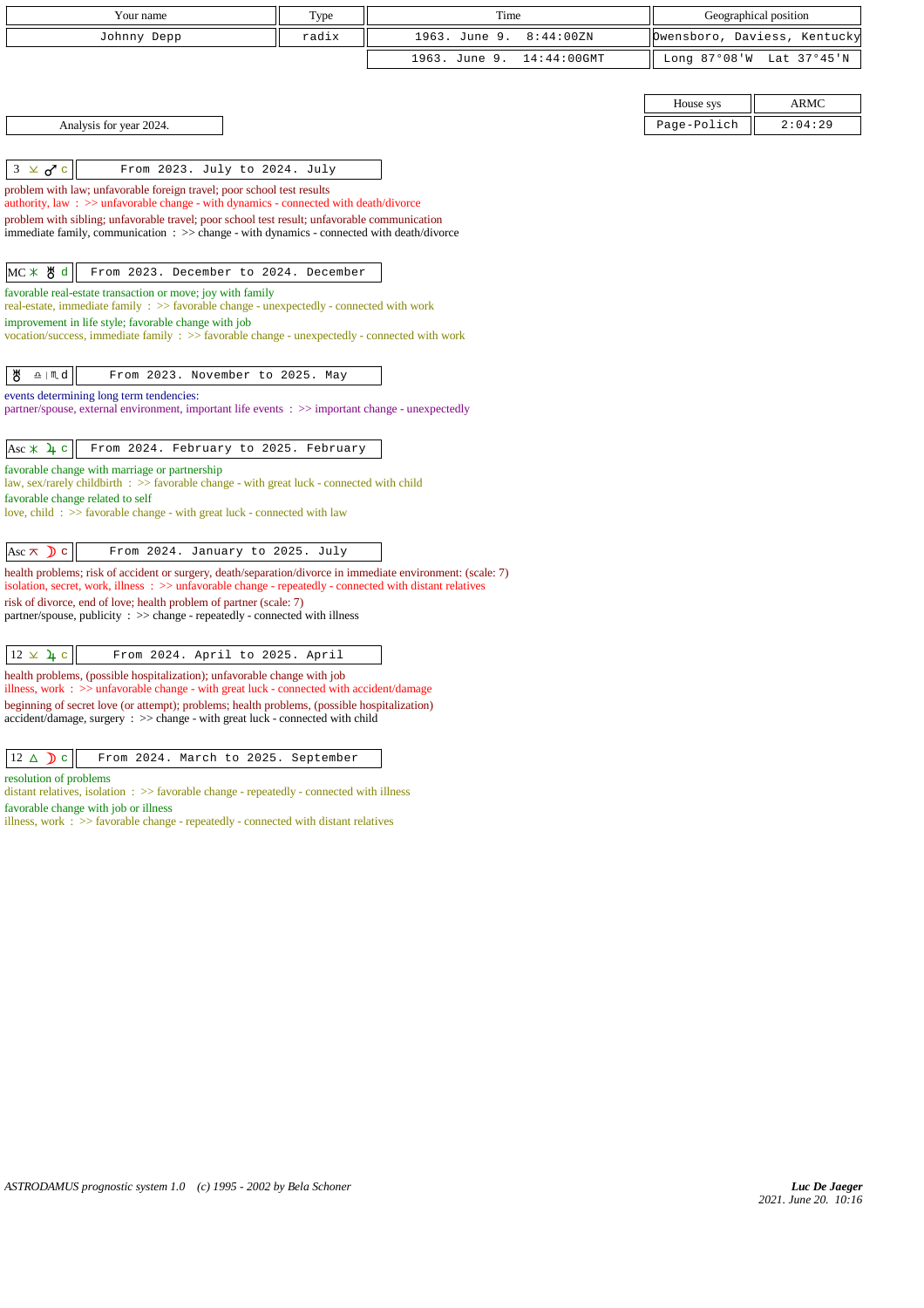| Your name                                                                                                                                                                                 | Type  | Time                                                                                                                                                      |             | Geographical position        |
|-------------------------------------------------------------------------------------------------------------------------------------------------------------------------------------------|-------|-----------------------------------------------------------------------------------------------------------------------------------------------------------|-------------|------------------------------|
| Johnny Depp                                                                                                                                                                               | radix | 1963. June 9.<br>8:44:00ZN                                                                                                                                |             | Owensboro, Daviess, Kentucky |
|                                                                                                                                                                                           |       | 1963. June 9.<br>$14:44:00$ GMT                                                                                                                           |             | Long 87°08'W Lat 37°45'N     |
|                                                                                                                                                                                           |       |                                                                                                                                                           |             |                              |
|                                                                                                                                                                                           |       |                                                                                                                                                           | House sys   | <b>ARMC</b>                  |
| Analysis for year 2025.                                                                                                                                                                   |       |                                                                                                                                                           | Page-Polich | 2:04:29                      |
|                                                                                                                                                                                           |       |                                                                                                                                                           |             |                              |
| $2 \times \sigma d$<br>From 2024. July to 2025. July                                                                                                                                      |       |                                                                                                                                                           |             |                              |
| (if existed) end of risk of divorce; improvement of partner's financial situation<br>illness, sex/rarely childbirth $\therefore$ > favorable change - with dynamics - connected with work |       |                                                                                                                                                           |             |                              |
| improvement of financial situation                                                                                                                                                        |       |                                                                                                                                                           |             |                              |
| finances : $\gg$ favorable change - with dynamics - connected with work                                                                                                                   |       |                                                                                                                                                           |             |                              |
|                                                                                                                                                                                           |       |                                                                                                                                                           |             |                              |
| Asc $\pi \Psi c$<br>From 2024. August to 2025. December                                                                                                                                   |       |                                                                                                                                                           |             |                              |
| health problems; risk of accident or surgery, death/separation/divorce in immediate environment: (scale: 7)                                                                               |       | accident/damage, surgery, death/divorce, real-estate, immediate family : >> unfavorable change - with irregularity - connected with sex/rarely childbirth |             |                              |
| risk of divorce, end of love; health problem of partner (scale: 7)                                                                                                                        |       |                                                                                                                                                           |             |                              |
| sex/rarely childbirth, love: $\gg$ change - with irregularity - connected with death/divorce                                                                                              |       |                                                                                                                                                           |             |                              |
| $11 \times P$ c<br>From 2024. September to 2026. January                                                                                                                                  |       |                                                                                                                                                           |             |                              |
| separation from friends; desires are fulfilled with great difficulties                                                                                                                    |       |                                                                                                                                                           |             |                              |
| desire, friend(s) : $\gg$ unfavorable change - in the extreme - connected with illness<br>gynecology problem; end of love; problem with child; unpleasantness                             |       |                                                                                                                                                           |             |                              |
| $sex/rarely childbirth, love : >> change - in the extreme - connected with illness$                                                                                                       |       |                                                                                                                                                           |             |                              |
|                                                                                                                                                                                           |       |                                                                                                                                                           |             |                              |
| $12 \times \Psi$ c<br>From 2024. October to 2026. February                                                                                                                                |       |                                                                                                                                                           |             |                              |
| favorable change with job or illness<br>illness, work : >> important change - with irregularity - connected with death/divorce                                                            |       |                                                                                                                                                           |             |                              |
| $death/divorce, accident/damage : \gg important change - with irregularity - connected with immediate family$                                                                             |       |                                                                                                                                                           |             |                              |
|                                                                                                                                                                                           |       |                                                                                                                                                           |             |                              |
| $3 \times 8$ c<br>From 2025. April to 2026. April                                                                                                                                         |       |                                                                                                                                                           |             |                              |
| problem with law; unfavorable foreign travel; poor school test results                                                                                                                    |       |                                                                                                                                                           |             |                              |

law, foreign countries : >> unfavorable change - unexpectedly - connected with work problem with sibling; unfavorable travel; poor school test result; unfavorable communication communication, transportation : >> change - unexpectedly - connected with work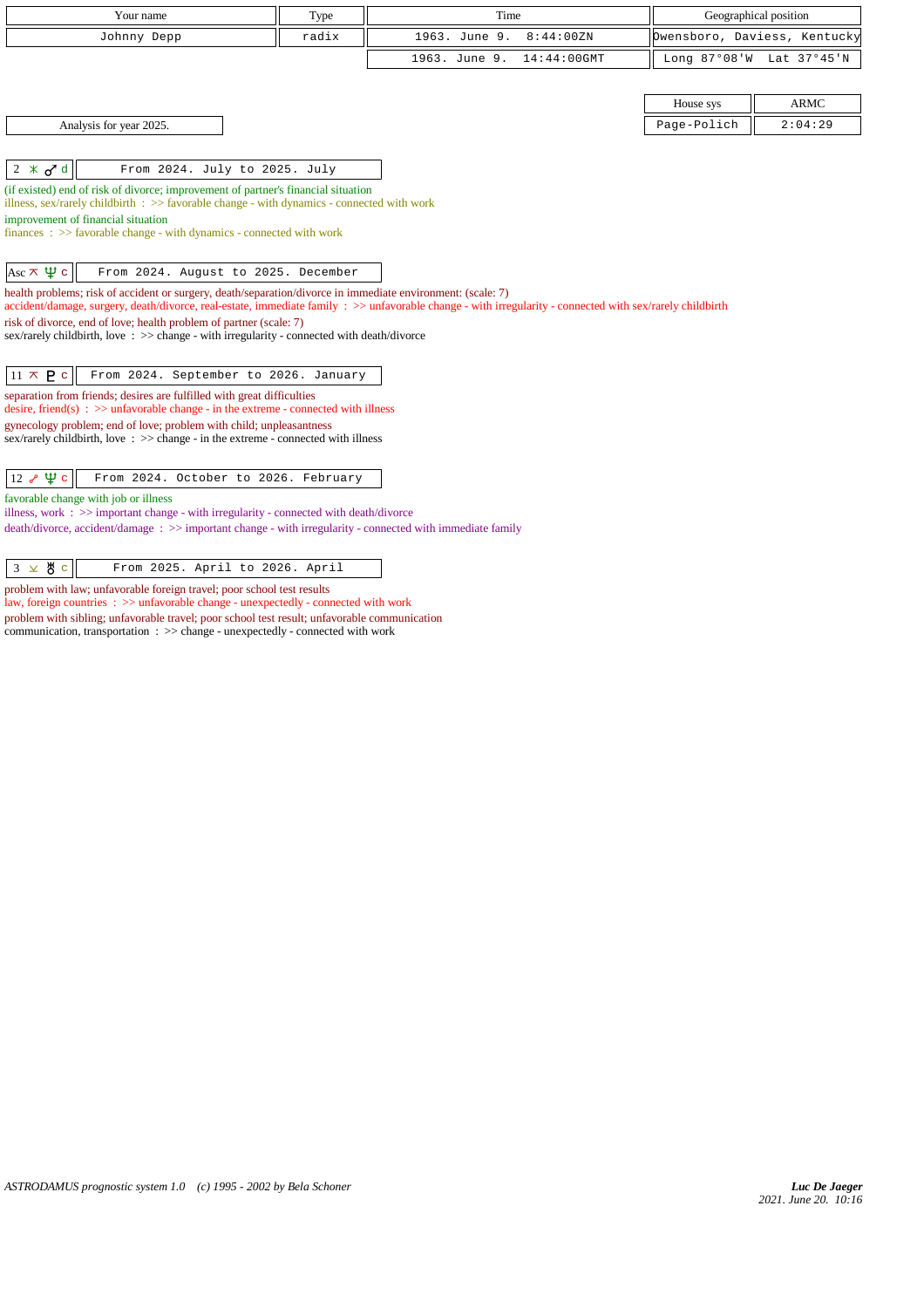| Your name                                                                                                                                                                                                                                                                                                                      | Type  | Time          |                | Geographical position |                              |
|--------------------------------------------------------------------------------------------------------------------------------------------------------------------------------------------------------------------------------------------------------------------------------------------------------------------------------|-------|---------------|----------------|-----------------------|------------------------------|
| Johnny Depp                                                                                                                                                                                                                                                                                                                    | radix | 1963. June 9. | 8:44:00ZN      |                       | Dwensboro, Daviess, Kentucky |
|                                                                                                                                                                                                                                                                                                                                |       | 1963. June 9. | $14:44:00$ GMT | Long $87°08'$ W       | Lat 37°45'N                  |
|                                                                                                                                                                                                                                                                                                                                |       |               |                |                       |                              |
|                                                                                                                                                                                                                                                                                                                                |       |               |                | House sys             | ARMC                         |
| Analysis for year 2026.                                                                                                                                                                                                                                                                                                        |       |               |                | Page-Polich           | 2:04:29                      |
|                                                                                                                                                                                                                                                                                                                                |       |               |                |                       |                              |
| $MC \times d d$<br>From 2025. August to 2026. August                                                                                                                                                                                                                                                                           |       |               |                |                       |                              |
| favorable real-estate transaction or move; joy with family<br>real-estate, immediate family $\therefore$ >> favorable change - with dynamics - connected with work<br>improvement in life style; favorable change with job<br>authority, immediate family $\Rightarrow$ Savorable change - with dynamics - connected with work |       |               |                |                       |                              |
|                                                                                                                                                                                                                                                                                                                                |       |               |                |                       |                              |
| $MC \sim \sigma$ c<br>From 2025. November to 2026. November                                                                                                                                                                                                                                                                    |       |               |                |                       |                              |
| favorable real-estate transaction or move; joy with family                                                                                                                                                                                                                                                                     |       |               |                |                       |                              |

surgery, accident/damage :  $\gg$  important change - with dynamics - connected with authority authority, immediate family : >> important change - with dynamics - connected with surgery

problem with sibling; unfavorable travel; poor school test result; unfavorable communication communication, transportation : >> unfavorable change - unexpectedly - connected with work problem with law; unfavorable foreign travel; poor school test results

law, foreign countries : >> unfavorable change - unexpectedly - connected with work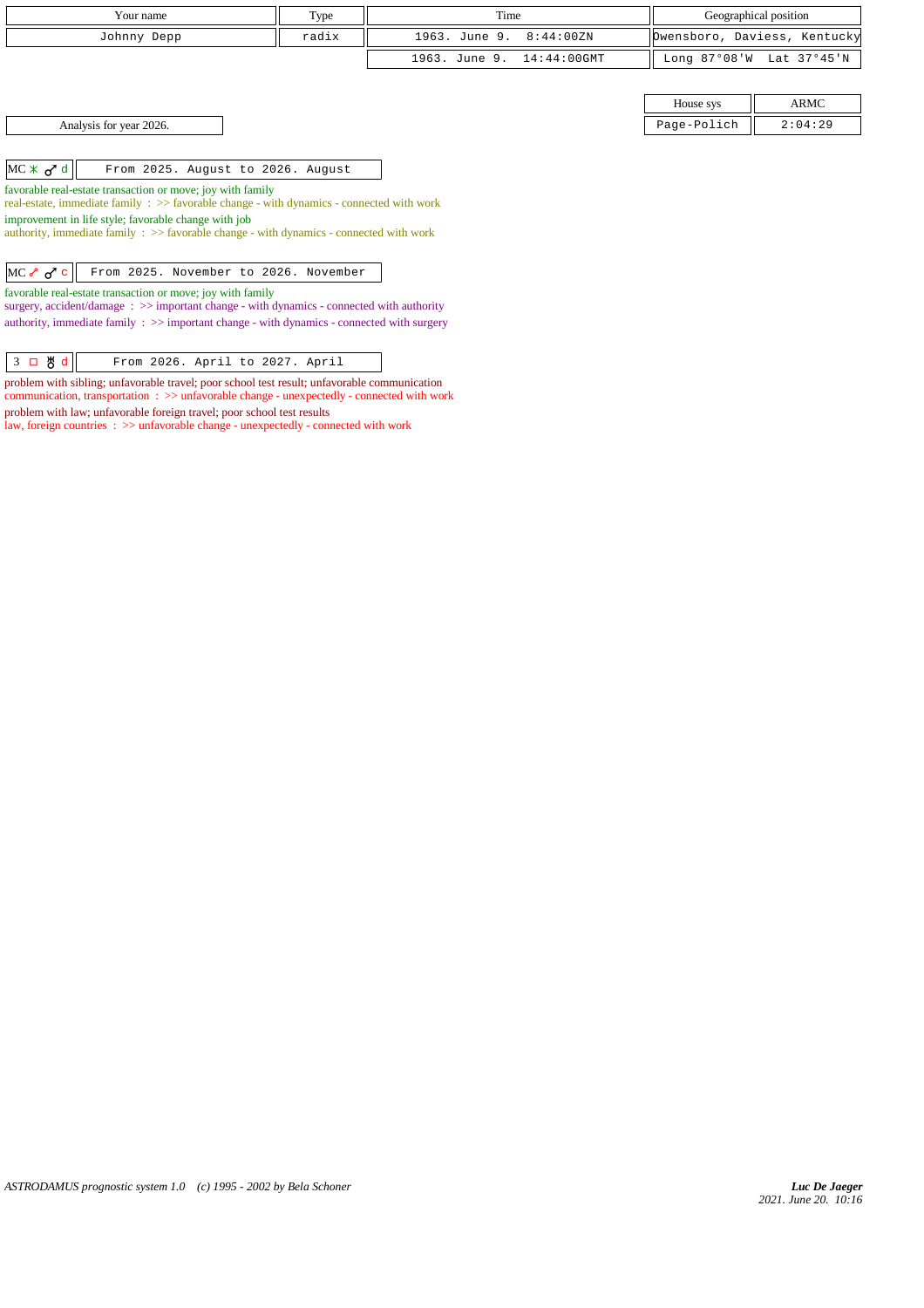| Your name                                                                                                                                                                                                               | Type  | Time                                                                                                                                          | Geographical position        |             |  |  |
|-------------------------------------------------------------------------------------------------------------------------------------------------------------------------------------------------------------------------|-------|-----------------------------------------------------------------------------------------------------------------------------------------------|------------------------------|-------------|--|--|
| Johnny Depp                                                                                                                                                                                                             | radix | 1963. June 9.<br>8:44:00ZN                                                                                                                    | Owensboro, Daviess, Kentucky |             |  |  |
|                                                                                                                                                                                                                         |       | 1963. June 9.<br>$14:44:00$ GMT                                                                                                               | Long $87°08'$ W              | Lat 37°45'N |  |  |
|                                                                                                                                                                                                                         |       |                                                                                                                                               |                              |             |  |  |
|                                                                                                                                                                                                                         |       |                                                                                                                                               | House sys                    | <b>ARMC</b> |  |  |
| Analysis for year 2027.                                                                                                                                                                                                 |       |                                                                                                                                               | Page-Polich                  | 2:04:29     |  |  |
|                                                                                                                                                                                                                         |       |                                                                                                                                               |                              |             |  |  |
| $12 \times \Psi d$<br>From 2026. July to 2027. November                                                                                                                                                                 |       |                                                                                                                                               |                              |             |  |  |
| favorable change with job or illness<br>illness, work : $\gg$ favorable change - with irregularity - connected with sex/rarely childbirth                                                                               |       |                                                                                                                                               |                              |             |  |  |
| resolution of problems<br>secret, isolation : >> favorable change - with irregularity - connected with sex/rarely childbirth                                                                                            |       |                                                                                                                                               |                              |             |  |  |
|                                                                                                                                                                                                                         |       |                                                                                                                                               |                              |             |  |  |
| $11 \times P d$<br>From 2026. July to 2027. November                                                                                                                                                                    |       |                                                                                                                                               |                              |             |  |  |
| gynecology problem; end of love; problem with child; unpleasantness<br>sex/rarely childbirth, love: >> unfavorable change - in the extreme - connected with illness                                                     |       |                                                                                                                                               |                              |             |  |  |
| separation from friends; desires are fulfilled with great difficulties                                                                                                                                                  |       |                                                                                                                                               |                              |             |  |  |
| desire, friend(s) : $\gg$ change - in the extreme - connected with illness                                                                                                                                              |       |                                                                                                                                               |                              |             |  |  |
| Asc $\times$ $\mathfrak{P}$ d<br>From 2026. September to 2028. January                                                                                                                                                  |       |                                                                                                                                               |                              |             |  |  |
| risk of divorce, end of love; health problem of partner (scale: 7)<br>sex/rarely childbirth, love $\Rightarrow$ >> unfavorable change - with irregularity - connected with death/divorce                                |       |                                                                                                                                               |                              |             |  |  |
| health problems; risk of accident or surgery, death/separation/divorce in immediate environment: (scale: 7)                                                                                                             |       | accident/damage, surgery, death/divorce, real-estate, immediate family : >> change - with irregularity - connected with sex/rarely childbirth |                              |             |  |  |
|                                                                                                                                                                                                                         |       |                                                                                                                                               |                              |             |  |  |
| From 2027. January to 2028. January<br>$2 \times \sigma$ c                                                                                                                                                              |       |                                                                                                                                               |                              |             |  |  |
| (if existed) end of risk of divorce; improvement of partner's financial situation<br>illness, sex/rarely childbirth $\Rightarrow$ Savorable change - with dynamics - connected with work                                |       |                                                                                                                                               |                              |             |  |  |
| improvement of financial situation                                                                                                                                                                                      |       |                                                                                                                                               |                              |             |  |  |
| finances: >> favorable change - with dynamics - connected with work                                                                                                                                                     |       |                                                                                                                                               |                              |             |  |  |
| $12 \triangle \text{D}$ d<br>From 2026. October to 2028. April                                                                                                                                                          |       |                                                                                                                                               |                              |             |  |  |
| resolution of problems<br>distant relatives, isolation $\Rightarrow$ >> favorable change - repeatedly - connected with illness                                                                                          |       |                                                                                                                                               |                              |             |  |  |
| favorable change with job or illness                                                                                                                                                                                    |       |                                                                                                                                               |                              |             |  |  |
| illness, work $\therefore$ >> favorable change - repeatedly - connected with distant relatives                                                                                                                          |       |                                                                                                                                               |                              |             |  |  |
| $12 \times 4$ d<br>From 2027. March to 2028. March                                                                                                                                                                      |       |                                                                                                                                               |                              |             |  |  |
| beginning of secret love (or attempt); problems; health problems, (possible hospitalization)                                                                                                                            |       |                                                                                                                                               |                              |             |  |  |
| $accident/damage$ , surgery : $\gg$ unfavorable change - with great luck - connected with child                                                                                                                         |       |                                                                                                                                               |                              |             |  |  |
| health problems, (possible hospitalization); unfavorable change with job<br>illness, work $\Rightarrow$ > change - with great luck - connected with accident/damage                                                     |       |                                                                                                                                               |                              |             |  |  |
|                                                                                                                                                                                                                         |       |                                                                                                                                               |                              |             |  |  |
| Asc $\Box$ ) d<br>From 2026. December to 2028. June                                                                                                                                                                     |       |                                                                                                                                               |                              |             |  |  |
| health problems; risk of accident or surgery, death/separation/divorce in immediate environment: (scale: 7)<br>isolation, secret, work, illness : >> unfavorable change - repeatedly - connected with distant relatives |       |                                                                                                                                               |                              |             |  |  |
| risk of divorce, end of love; health problem of partner (scale: 7)                                                                                                                                                      |       |                                                                                                                                               |                              |             |  |  |
| partner/spouse, publicity : >> unfavorable change - repeatedly - connected with illness                                                                                                                                 |       |                                                                                                                                               |                              |             |  |  |
| Asc $\lambda$ 4 d<br>From 2027. May to 2028. May                                                                                                                                                                        |       |                                                                                                                                               |                              |             |  |  |
| favorable change with marriage or partnership                                                                                                                                                                           |       |                                                                                                                                               |                              |             |  |  |
| law, sex/rarely childbirth : >> important change - with great luck - connected with accident/damage                                                                                                                     |       |                                                                                                                                               |                              |             |  |  |
| love, child, accident/damage, surgery, death/divorce: >> important change - with great luck - connected with law                                                                                                        |       |                                                                                                                                               |                              |             |  |  |
| From 2027. March to 2028. September<br>ö<br>$\mathfrak{D} \mid \Pi C$                                                                                                                                                   |       |                                                                                                                                               |                              |             |  |  |
|                                                                                                                                                                                                                         |       |                                                                                                                                               |                              |             |  |  |

events determining long term tendencies: partner/spouse, external environment, important life events :  $\gg$  important change - unexpectedly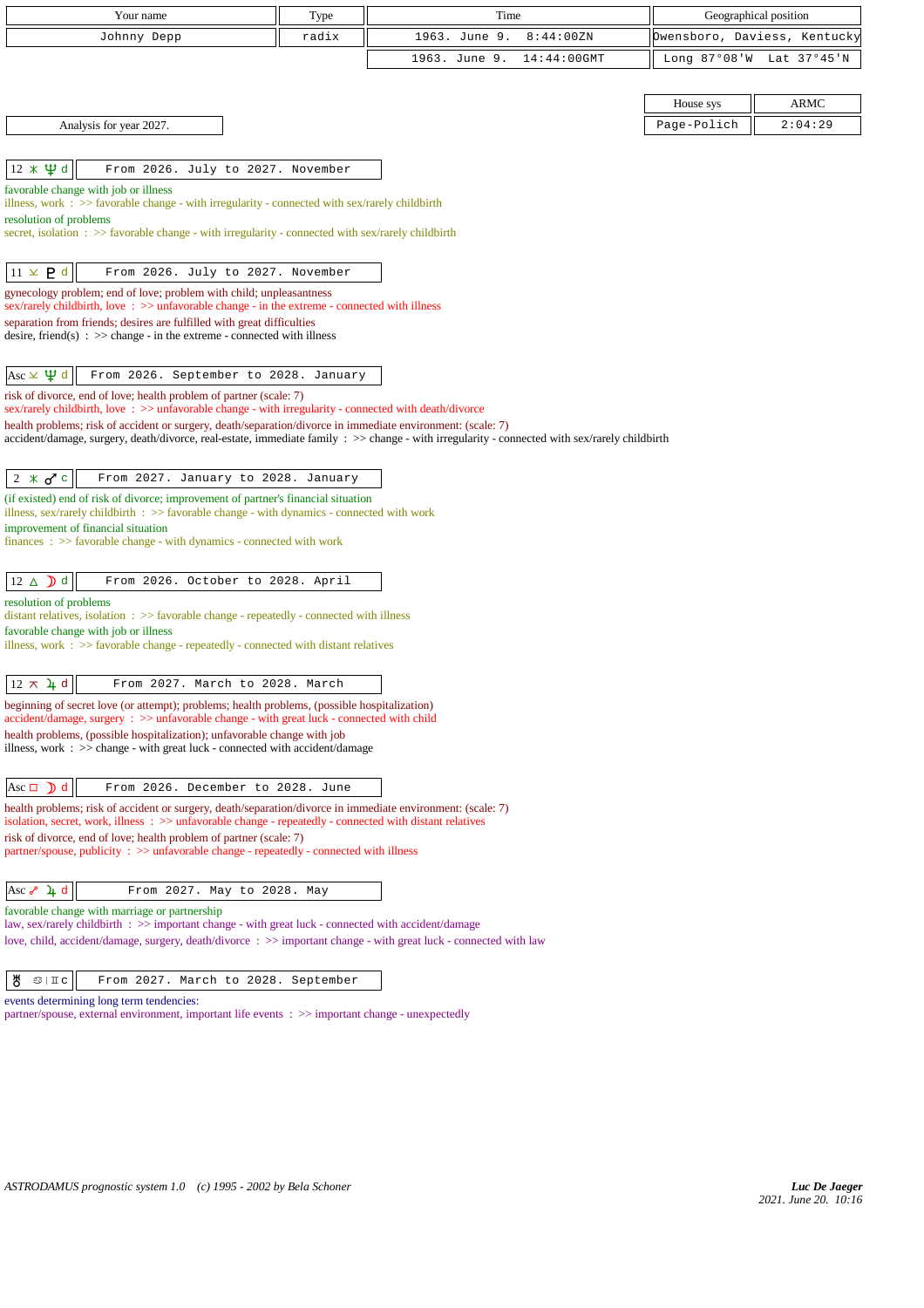| Your name             |                                   | Type  | Time                      | Geographical position |                              |
|-----------------------|-----------------------------------|-------|---------------------------|-----------------------|------------------------------|
| Johnny Depp           |                                   | radix | 1963. June 9. 8:44:00ZN   |                       | Dwensboro, Daviess, Kentucky |
|                       |                                   |       | 1963. June 9. 14:44:00GMT |                       | Long 87°08'W Lat 37°45'N     |
|                       |                                   |       |                           |                       |                              |
|                       |                                   |       |                           | House sys             | ARMC                         |
|                       | Analysis for year 2028.           |       |                           | Page-Polich           | 2:04:29                      |
|                       |                                   |       |                           |                       |                              |
| $MC \rightarrow \& c$ | From 2027. August to 2028. August |       |                           |                       |                              |

favorable real-estate transaction or move; joy with family

real-estate, immediate family : >> important change - unexpectedly - connected with work vocation/success, immediate family : >> important change - unexpectedly - connected with work

 $\begin{array}{|c|c|c|c|c|c|}\n3 & \text{I}\text{ }\mathbf{\sigma}^{\mathbf{7}}\text{ d} & \text{From 2027. December to 2028. December} \end{array}$ 

problem with sibling; unfavorable travel; poor school test result; unfavorable communication

immediate family, communication : >> unfavorable change - with dynamics - connected with death/divorce

problem with law; unfavorable foreign travel; poor school test results

authority, law :  $\gg$  unfavorable change - with dynamics - connected with death/divorce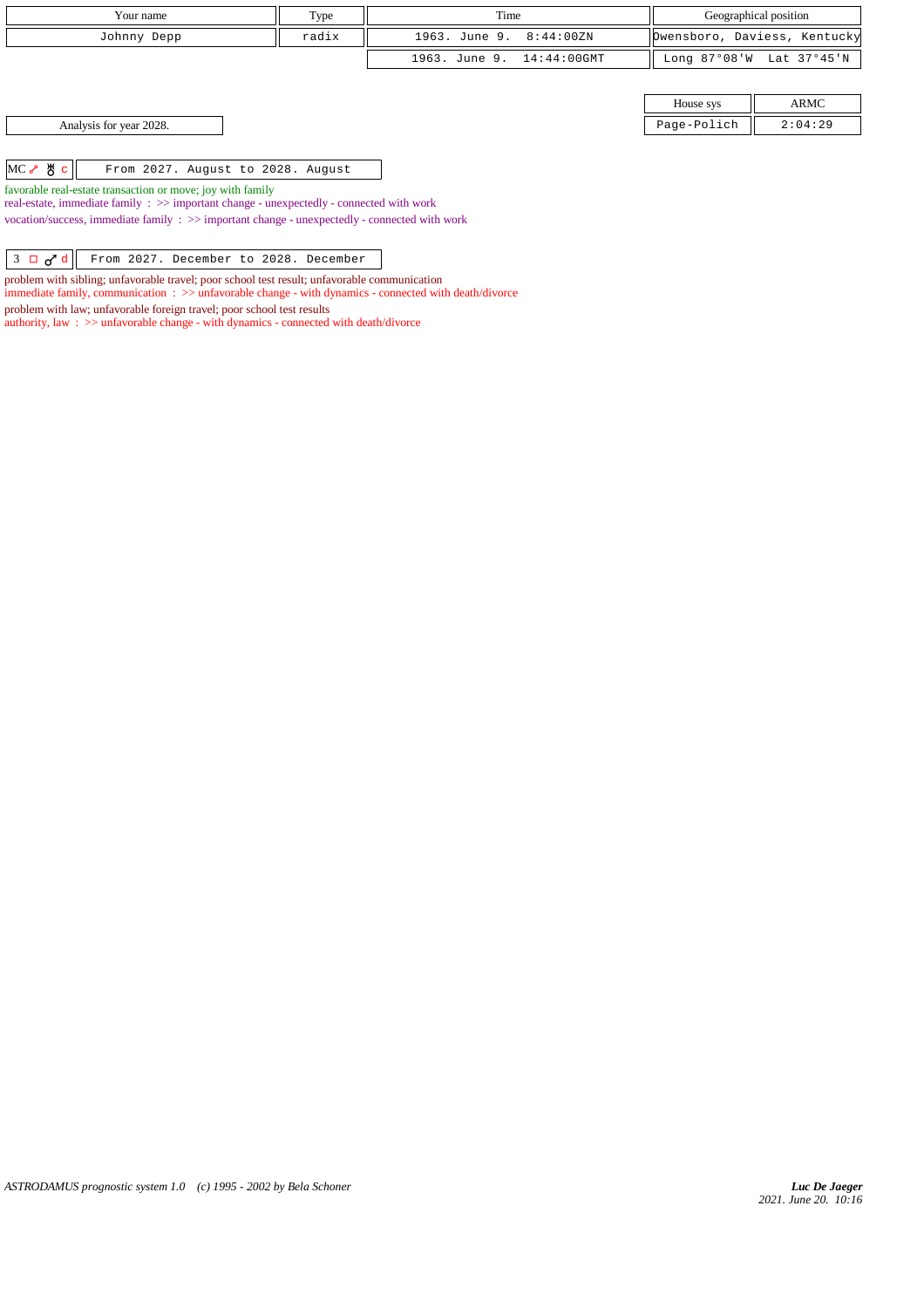| Your name   | Type  | Time                      | Geographical position        |  |
|-------------|-------|---------------------------|------------------------------|--|
| Johnny Depp | radix | 1963. June 9. 8:44:00ZN   | Dwensboro, Daviess, Kentucky |  |
|             |       | 1963. June 9. 14:44:00GMT | Long 87°08'W Lat 37°45'N     |  |

|  |  | Analysis for year 2029. |
|--|--|-------------------------|
|  |  |                         |

House sys  $\parallel$  ARMC Page-Polich  $\parallel$  2:04:29

Asc  $\Box$  **P** c  $\parallel$  From 2028. July to 2029. November

health problems; risk of accident or surgery, death/separation/divorce in immediate environment: (scale: 5) real-estate, immediate family, finances : >> unfavorable change - in the extreme - connected with illness risk of divorce, end of love; health problem of partner (scale: 5) sex/rarely childbirth, love : >> unfavorable change - in the extreme - connected with illness

 $2 \times 8 c$  From 2028. September to 2029. September

(if existed) end of risk of divorce; improvement of partner's financial situation illness, sex/rarely childbirth : >> favorable change - unexpectedly - connected with work improvement of financial situation finances : >> favorable change - unexpectedly - connected with work

 $\boxed{12 \Delta \mathbf{P} \cdot \boxed{\mathbf{r}}}$  From 2028. September to 2030. January

resolution of problems

secret, isolation : >> favorable change - in the extreme - connected with illness favorable change with job or illness

illness, work : >> favorable change - in the extreme - connected with finances

 $| \sigma$   $\infty$  | Ic | From 2028. November to 2030. May

events determining long term tendencies:

real-estate, immediate family, foreign countries, law : >> important change - with dynamics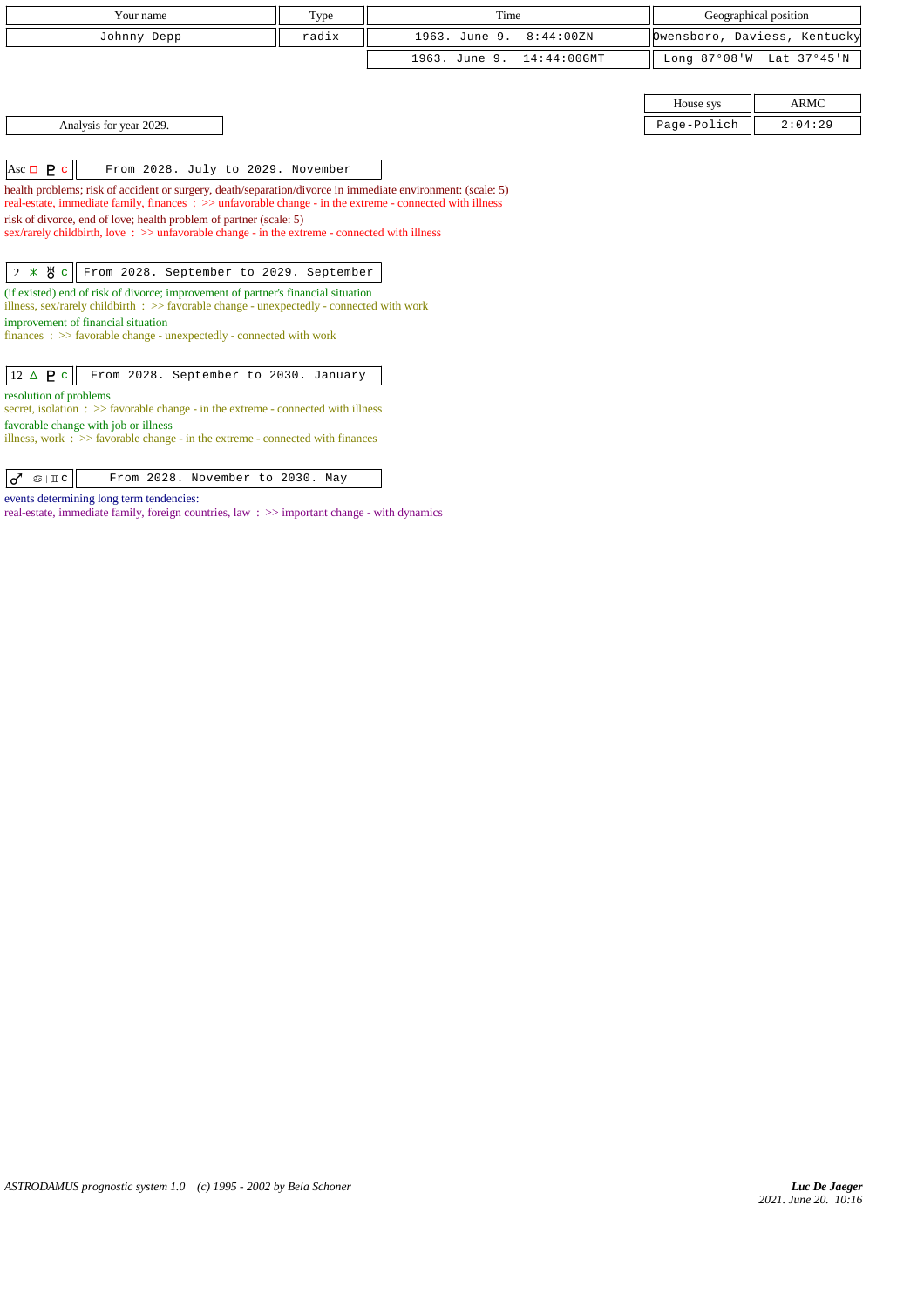| Your name<br>Type                                                      |  | Time                      | Geographical position |                              |
|------------------------------------------------------------------------|--|---------------------------|-----------------------|------------------------------|
| radix<br>Johnny Depp                                                   |  | 1963. June 9. 8:44:00ZN   |                       | Dwensboro, Daviess, Kentucky |
|                                                                        |  | 1963. June 9. 14:44:00GMT |                       | Long 87°08'W Lat 37°45'N     |
|                                                                        |  |                           |                       |                              |
|                                                                        |  |                           | House sys             | ARMC                         |
| Analysis for year 2030.                                                |  |                           | Page-Polich           | 2:04:29                      |
|                                                                        |  |                           |                       |                              |
| $\mathfrak{S} \mid \mathfrak{A}$ d<br>From 2029. July to 2031. January |  |                           |                       |                              |

events determining long term tendencies:

immediate family, education, vocation/success : >> important change - with good luck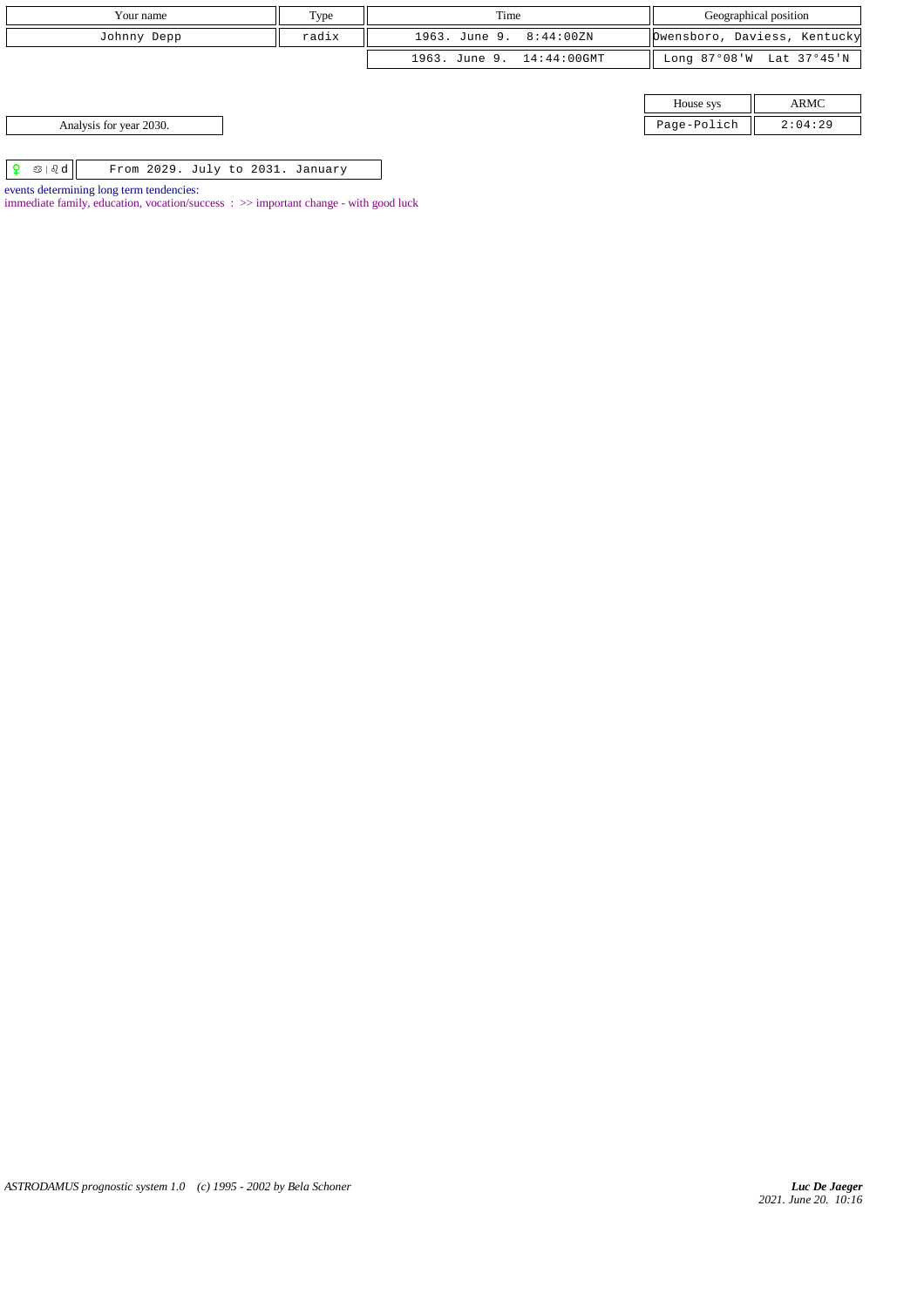| Type<br>Your name                                                                                                                                                                   |       | Time          |             | Geographical position        |             |
|-------------------------------------------------------------------------------------------------------------------------------------------------------------------------------------|-------|---------------|-------------|------------------------------|-------------|
| Johnny Depp                                                                                                                                                                         | radix | 1963. June 9. | 8:44:00ZN   | Owensboro, Daviess, Kentucky |             |
|                                                                                                                                                                                     |       | 1963. June 9. | 14:44:00GMT | Long 87°08'W                 | Lat 37°45'N |
|                                                                                                                                                                                     |       |               |             |                              |             |
|                                                                                                                                                                                     |       |               |             | House sys                    | <b>ARMC</b> |
| Analysis for year 2031.                                                                                                                                                             |       |               |             | Page-Polich                  | 2:04:29     |
|                                                                                                                                                                                     |       |               |             |                              |             |
| 11 п $\Psi$ d<br>From 2030. July to 2031. November                                                                                                                                  |       |               |             |                              |             |
| separation from friends; desires are fulfilled with great difficulties<br>desire, friend(s) : $\gg$ unfavorable change - with irregularity - connected with death/divorce           |       |               |             |                              |             |
| gynecology problem; end of love; problem with child; unpleasantness                                                                                                                 |       |               |             |                              |             |
| sex/rarely childbirth, love: >> unfavorable change - with irregularity - connected with death/divorce                                                                               |       |               |             |                              |             |
|                                                                                                                                                                                     |       |               |             |                              |             |
| ₽<br>$\mathfrak{D} \mid \partial_{\mathcal{C}} d$<br>From 2030. June to 2031. December                                                                                              |       |               |             |                              |             |
| events determining long term tendencies:<br>finances, desire, friend(s) : $\gg$ important change - with tension                                                                     |       |               |             |                              |             |
|                                                                                                                                                                                     |       |               |             |                              |             |
| $3 \times 9$ c<br>From 2030. December to 2031. December                                                                                                                             |       |               |             |                              |             |
| foreign travel; favorable law procedure                                                                                                                                             |       |               |             |                              |             |
| law, authority : $\gg$ favorable change - with good luck - connected with immediate family<br>joy with sibling; domestic travel or examination; favorable communication             |       |               |             |                              |             |
| immediate family, education : >> favorable change - with good luck - connected with finances                                                                                        |       |               |             |                              |             |
|                                                                                                                                                                                     |       |               |             |                              |             |
| $11 \times$ d<br>From 2030. October to 2032. April                                                                                                                                  |       |               |             |                              |             |
| separation from friends; desires are fulfilled with great difficulties<br>desire, friend(s) : $\gg$ unfavorable change - repeatedly - connected with illness                        |       |               |             |                              |             |
| gynecology problem; end of love; problem with child; unpleasantness                                                                                                                 |       |               |             |                              |             |
| child, love $\Rightarrow$ >> change - repeatedly - connected with illness                                                                                                           |       |               |             |                              |             |
|                                                                                                                                                                                     |       |               |             |                              |             |
| $2 * P d$<br>From 2031. January to 2032. May                                                                                                                                        |       |               |             |                              |             |
| (if existed) end of risk of divorce; improvement of partner's financial situation<br>illness, sex/rarely childbirth : $\gg$ favorable change - in the extreme - connected with work |       |               |             |                              |             |
| improvement of financial situation                                                                                                                                                  |       |               |             |                              |             |
| $finances : \gg$ favorable change - in the extreme - connected with illness                                                                                                         |       |               |             |                              |             |
| $11 \Delta \angle 4$ d<br>From 2031. March to 2032. March                                                                                                                           |       |               |             |                              |             |
| beginning of new friendship; desire(s), pleasantness                                                                                                                                |       |               |             |                              |             |
| friend(s), desire $\Rightarrow$ S favorable change - with great luck - connected with law                                                                                           |       |               |             |                              |             |
| beginning of love; joy with child; pleasantness<br>child, sex/rarely childbirth : >> favorable change - with great luck - connected with law                                        |       |               |             |                              |             |
|                                                                                                                                                                                     |       |               |             |                              |             |
| $12 \square$ O d<br>From 2031. March to 2032. September                                                                                                                             |       |               |             |                              |             |
| problems; health problems, (no hospitalization)                                                                                                                                     |       |               |             |                              |             |

secret, distant relatives :  $\gg$  important change - with positive final result - connected with self health problems, (no hospitalization); unfavorable change with job

work, illness :  $\gg$  important change - with positive final result - connected with immediate family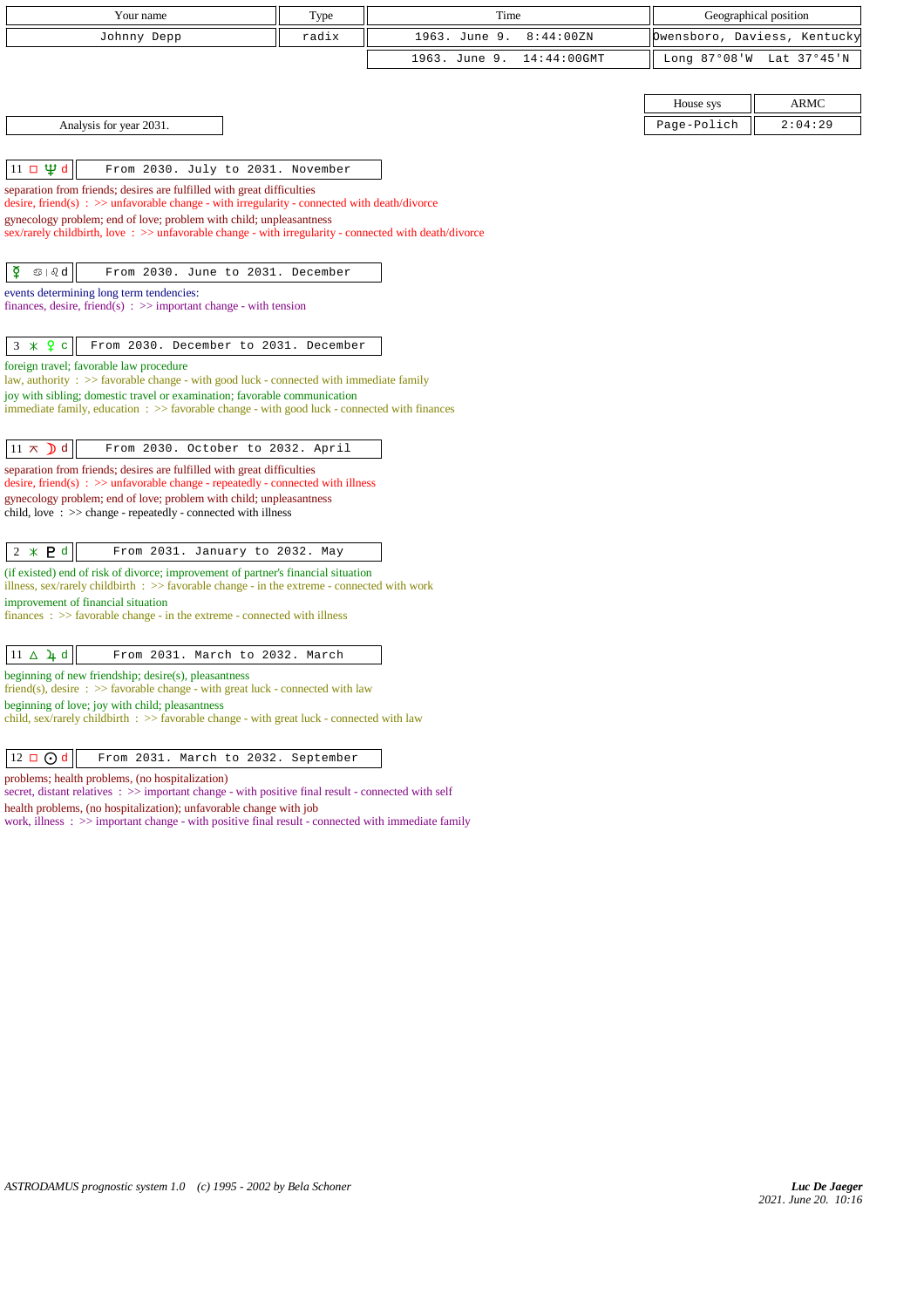| Your name                                                                                                                                                                                                                                                                                                                                                              | Type  | Time                            |             | Geographical position        |  |
|------------------------------------------------------------------------------------------------------------------------------------------------------------------------------------------------------------------------------------------------------------------------------------------------------------------------------------------------------------------------|-------|---------------------------------|-------------|------------------------------|--|
| Johnny Depp                                                                                                                                                                                                                                                                                                                                                            | radix | 1963. June 9.<br>8:44:00ZN      |             | Dwensboro, Daviess, Kentucky |  |
|                                                                                                                                                                                                                                                                                                                                                                        |       | $14:44:00$ GMT<br>1963. June 9. |             | Long 87°08'W Lat 37°45'N     |  |
|                                                                                                                                                                                                                                                                                                                                                                        |       |                                 |             |                              |  |
|                                                                                                                                                                                                                                                                                                                                                                        |       |                                 | House sys   | <b>ARMC</b>                  |  |
| Analysis for year 2032.                                                                                                                                                                                                                                                                                                                                                |       |                                 | Page-Polich | 2:04:29                      |  |
|                                                                                                                                                                                                                                                                                                                                                                        |       |                                 |             |                              |  |
| $11 \times d^c$<br>From 2031. July to 2032. July                                                                                                                                                                                                                                                                                                                       |       |                                 |             |                              |  |
| separation from friends; desires are fulfilled with great difficulties<br>desire, friend(s) : $\gg$ unfavorable change - with dynamics - connected with surgery<br>gynecology problem; end of love; problem with child; unpleasantness<br>love, sex/rarely childbirth : >> change - with dynamics - connected with surgery                                             |       |                                 |             |                              |  |
| Asc ∆ ⊙ d<br>From 2031. May to 2032. November                                                                                                                                                                                                                                                                                                                          |       |                                 |             |                              |  |
| favorable change related to self<br>important life events, desire, friend(s) $\Rightarrow$ > favorable change - with positive final result - connected with immediate family<br>favorable change with marriage or partnership<br>education, love: $\gg$ favorable change - with positive final result - connected with immediate family                                |       |                                 |             |                              |  |
| $3 \times \Phi$ c<br>From 2031. October to 2032. October                                                                                                                                                                                                                                                                                                               |       |                                 |             |                              |  |
| foreign travel; favorable law procedure<br>foreign countries, law $\Rightarrow$ Savorable change - with tension - connected with finances<br>joy with sibling; domestic travel or examination; favorable communication<br>immediate family, communication $\Rightarrow$ Savorable change - with tension - connected with finances<br>From 2032. February to 2033. June |       |                                 |             |                              |  |
| $MC * P d$                                                                                                                                                                                                                                                                                                                                                             |       |                                 |             |                              |  |

favorable real-estate transaction or move; joy with family

real-estate, immediate family :  $\gg$  favorable change - in the extreme - connected with illness

improvement in life style; favorable change with job

immediate family, vocation/success : >> favorable change - in the extreme - connected with illness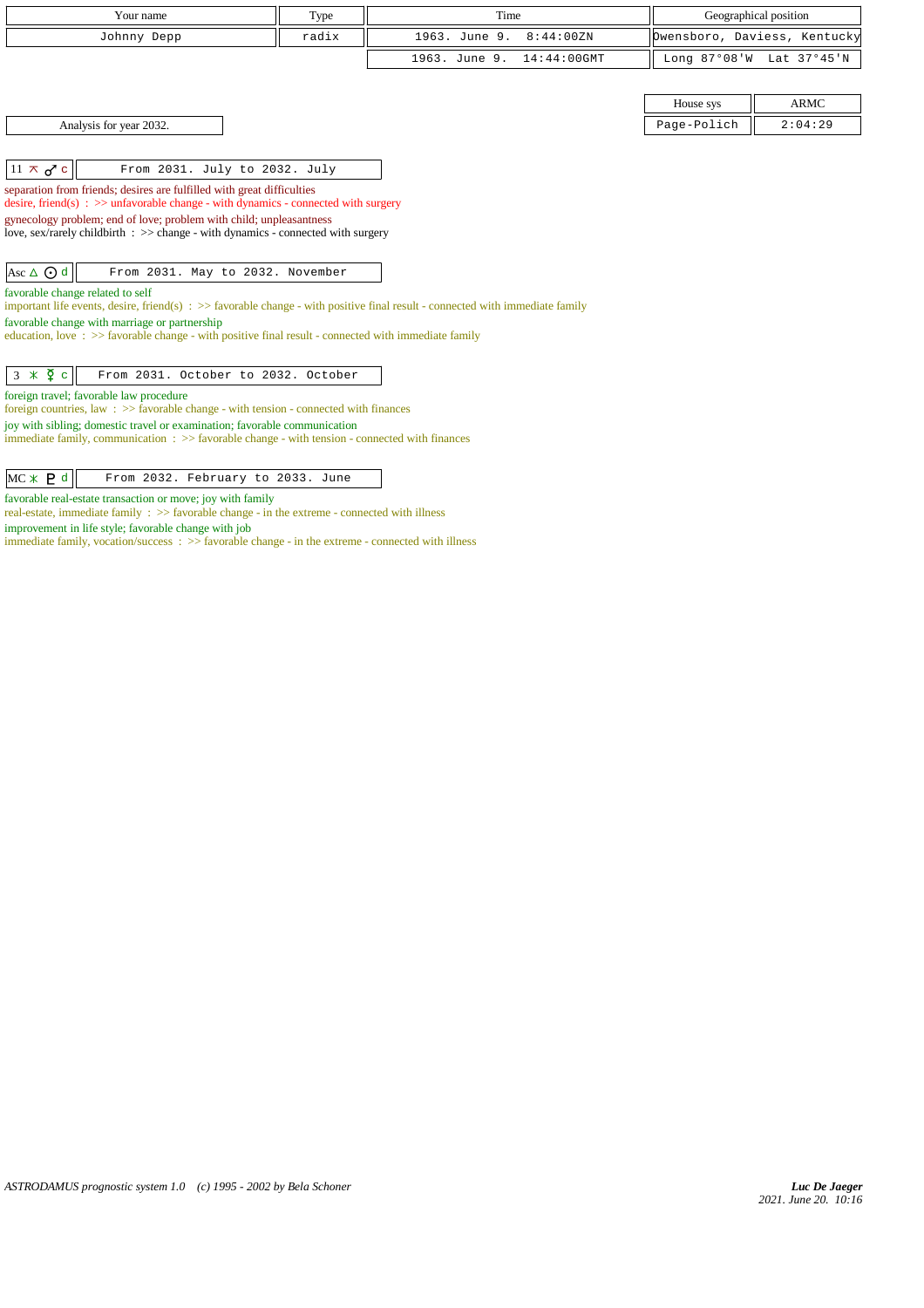|                   | Your name                                                                                                                                                            | Type  | Time                            |              | Geographical position        |  |
|-------------------|----------------------------------------------------------------------------------------------------------------------------------------------------------------------|-------|---------------------------------|--------------|------------------------------|--|
|                   | Johnny Depp                                                                                                                                                          | radix | 1963. June 9.<br>8:44:00ZN      |              | Dwensboro, Daviess, Kentucky |  |
|                   |                                                                                                                                                                      |       | 1963. June 9.<br>$14:44:00$ GMT | Long 87°08'W | Lat 37°45'N                  |  |
|                   |                                                                                                                                                                      |       |                                 |              |                              |  |
|                   |                                                                                                                                                                      |       |                                 | House sys    | ARMC                         |  |
|                   | Analysis for year 2033.                                                                                                                                              |       |                                 | Page-Polich  | 2:04:29                      |  |
| ち<br>$Y \times d$ | From 2032. September to 2034. March                                                                                                                                  |       |                                 |              |                              |  |
|                   | events determining long term tendencies:<br>work, illness, partner/spouse, external environment : >> important change - with obstacles                               |       |                                 |              |                              |  |
| $11 \times 8$ c   | From 2033. March to 2034. March                                                                                                                                      |       |                                 |              |                              |  |
|                   | separation from friends; desires are fulfilled with great difficulties<br>friend(s), desire $\Rightarrow$ >> unfavorable change - unexpectedly - connected with work |       |                                 |              |                              |  |
|                   | gynecology problem; end of love; problem with child; unpleasantness<br>love, sex/rarely childbirth $\Rightarrow$ change - unexpectedly - connected with work         |       |                                 |              |                              |  |
| $MC \Box 9 c$     | From 2033. April to 2034. April                                                                                                                                      |       |                                 |              |                              |  |

(public) assault affecting life style; end of job; illness of parents

unfavorable real-estate transaction or move; losses; problem with family

immediate family, vocation/success : >> important change - with good luck - connected with finances

immediate family, real-estate : >> important change - with good luck - connected with finances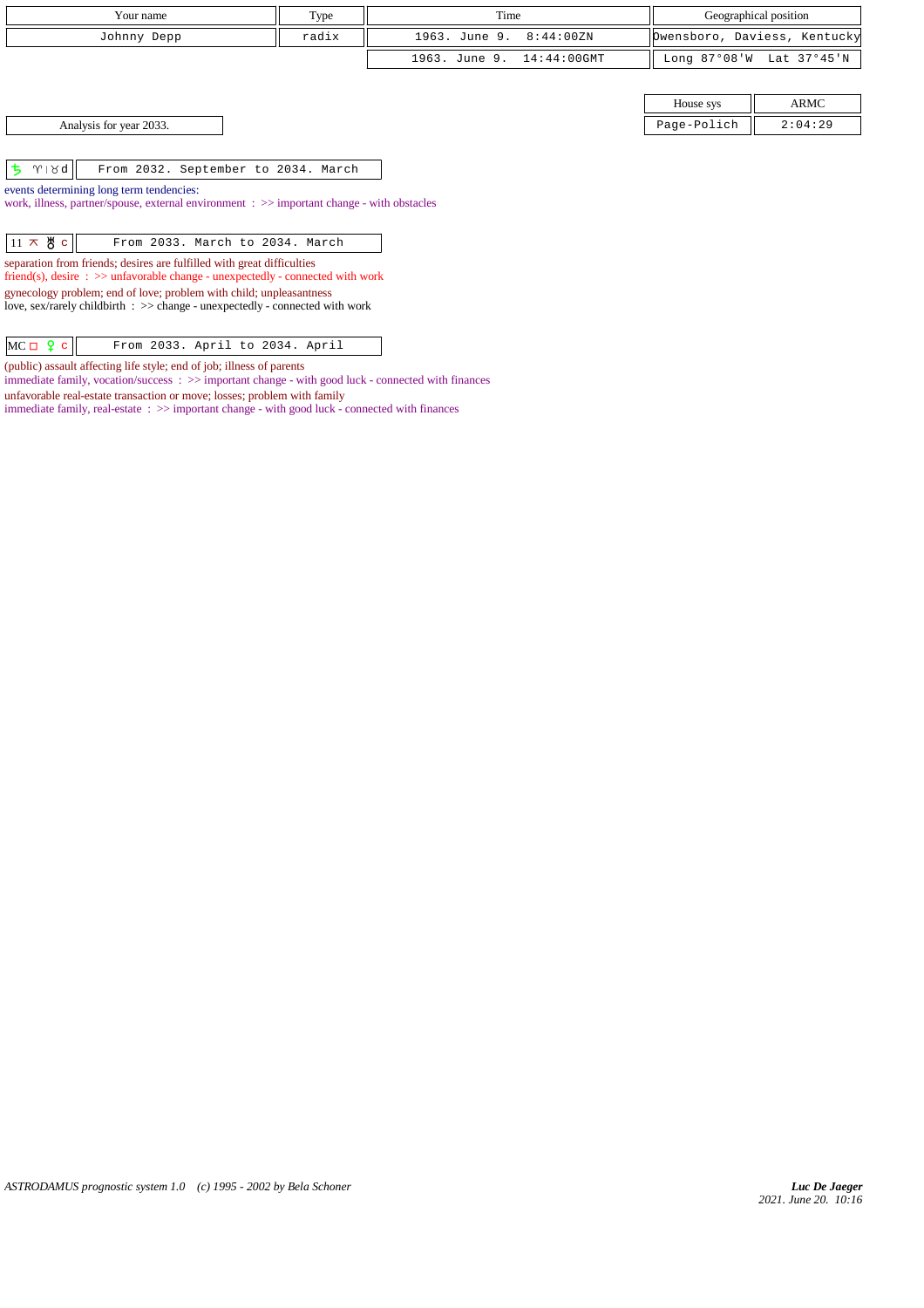| Type<br>Your name                                                                                                                                                                                                                                                                                                                                                                                                           |       | Time                            | Geographical position |                              |  |
|-----------------------------------------------------------------------------------------------------------------------------------------------------------------------------------------------------------------------------------------------------------------------------------------------------------------------------------------------------------------------------------------------------------------------------|-------|---------------------------------|-----------------------|------------------------------|--|
| Johnny Depp                                                                                                                                                                                                                                                                                                                                                                                                                 | radix | 1963. June 9.<br>8:44:00ZN      |                       | Dwensboro, Daviess, Kentucky |  |
|                                                                                                                                                                                                                                                                                                                                                                                                                             |       | 1963. June 9.<br>$14:44:00$ GMT | Long 87°08'W          | Lat 37°45'N                  |  |
|                                                                                                                                                                                                                                                                                                                                                                                                                             |       |                                 |                       |                              |  |
|                                                                                                                                                                                                                                                                                                                                                                                                                             |       |                                 | House sys             | ARMC                         |  |
| Analysis for year 2034.                                                                                                                                                                                                                                                                                                                                                                                                     |       |                                 | Page-Polich           | 2:04:29                      |  |
| $3 \times 5c$<br>From 2034. January to 2035. May<br>problem with sibling; unfavorable travel; poor school test result; unfavorable communication<br>education, immediate family $\Rightarrow$ > change - with obstacles - connected with work<br>problem with law; unfavorable foreign travel; poor school test results<br>distant relatives, law $\Rightarrow$ >> change - with obstacles - connected with work            |       |                                 |                       |                              |  |
| $MC \Box \Phi c$<br>From 2034. February to 2035. February<br>(public) assault affecting life style; end of job; illness of parents<br>immediate family, vocation/success: $\gg$ unfavorable change - with tension - connected with finances<br>unfavorable real-estate transaction or move; losses; problem with family<br>immediate family, real-estate: $\gg$ unfavorable change - with tension - connected with finances |       |                                 |                       |                              |  |

 $\begin{array}{|c|c|c|c|c|}\n\hline\n2 & \times & 2 & c \\
\hline\n\end{array}$  From 2034. May to 2035. May

end of love, divorce;

sex/rarely childbirth, illness : >> change - with good luck - connected with immediate family financial decline, incidental expenses

finances : >> change - with good luck - connected with immediate family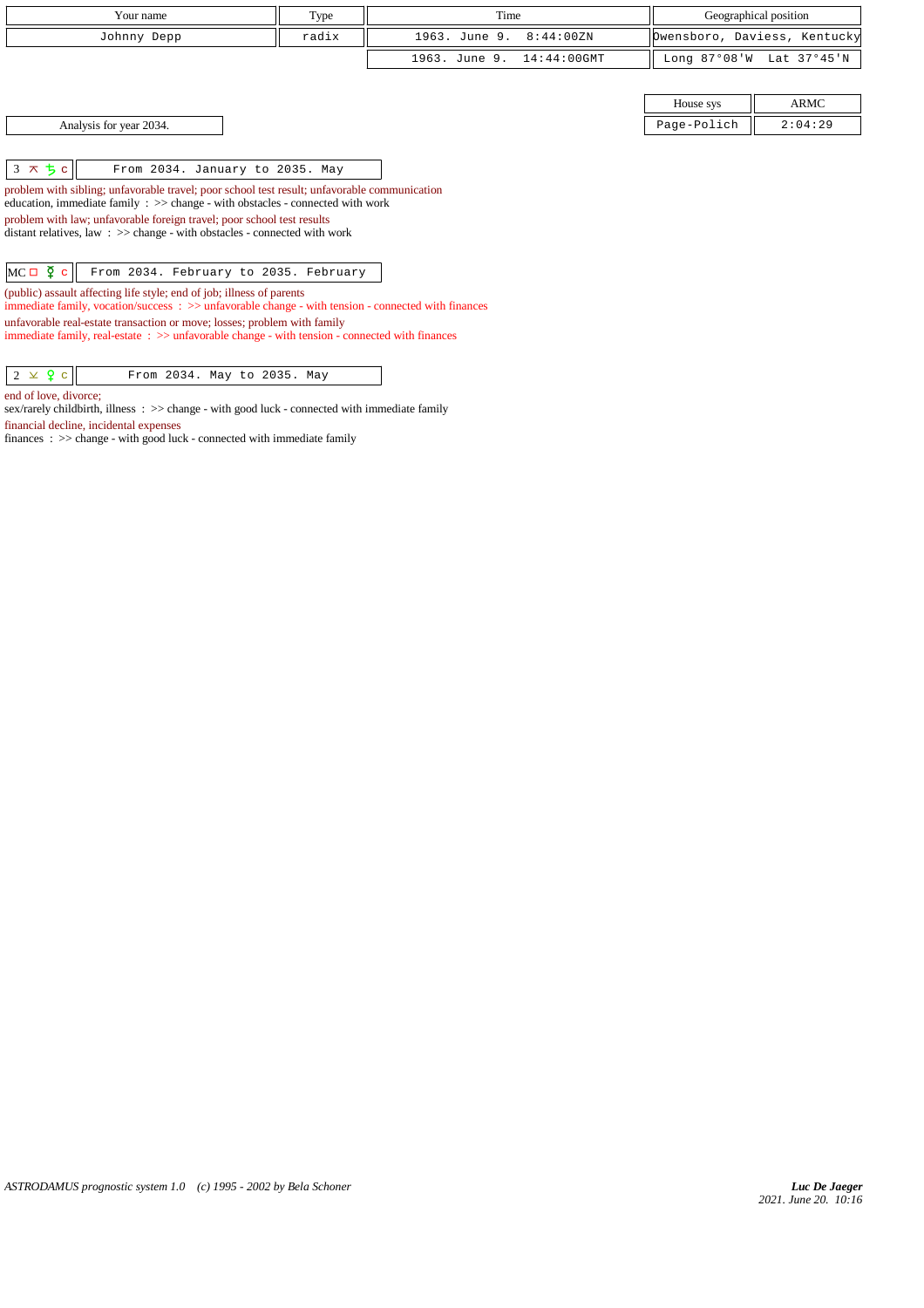| Your name                                                                                                                                                                                                                            | Type  | Time                            | Geographical position        |             |  |
|--------------------------------------------------------------------------------------------------------------------------------------------------------------------------------------------------------------------------------------|-------|---------------------------------|------------------------------|-------------|--|
| Johnny Depp                                                                                                                                                                                                                          | radix | 1963. June 9.<br>8:44:00ZN      | Owensboro, Daviess, Kentucky |             |  |
|                                                                                                                                                                                                                                      |       | 1963. June 9.<br>$14:44:00$ GMT | Long 87°08'W                 | Lat 37°45'N |  |
|                                                                                                                                                                                                                                      |       |                                 |                              |             |  |
|                                                                                                                                                                                                                                      |       |                                 | House sys                    | <b>ARMC</b> |  |
| Analysis for year 2035.                                                                                                                                                                                                              |       |                                 | Page-Polich                  | 2:04:29     |  |
|                                                                                                                                                                                                                                      |       |                                 |                              |             |  |
| $3 \Box P d$<br>From 2034. June to 2035. October                                                                                                                                                                                     |       |                                 |                              |             |  |
| problem with sibling; unfavorable travel; poor school test result; unfavorable communication<br>immediate family, communication $\Rightarrow$ > unfavorable change - in the extreme - connected with illness                         |       |                                 |                              |             |  |
| problem with law; unfavorable foreign travel; poor school test results                                                                                                                                                               |       |                                 |                              |             |  |
| law, foreign countries : >> unfavorable change - in the extreme - connected with illness                                                                                                                                             |       |                                 |                              |             |  |
|                                                                                                                                                                                                                                      |       |                                 |                              |             |  |
| $2 d \nleftrightarrow 2 d$<br>From 2035. January to 2036. May<br>improvement of financial situation                                                                                                                                  |       |                                 |                              |             |  |
| finances : >> important change - with irregularity - connected with death/divorce                                                                                                                                                    |       |                                 |                              |             |  |
| death/divorce, accident/damage: >> important change - with irregularity - connected with immediate family                                                                                                                            |       |                                 |                              |             |  |
|                                                                                                                                                                                                                                      |       |                                 |                              |             |  |
| $2 \times \xi$ c<br>From 2035. April to 2036. April                                                                                                                                                                                  |       |                                 |                              |             |  |
| end of love, divorce;<br>sex/rarely childbirth, illness : >> unfavorable change - with tension - connected with finances                                                                                                             |       |                                 |                              |             |  |
| financial decline, incidental expenses                                                                                                                                                                                               |       |                                 |                              |             |  |
| finances : $\gg$ change - with tension - connected with immediate family                                                                                                                                                             |       |                                 |                              |             |  |
| Asc $\Box$ $\sigma$ <sup>7</sup> c<br>From 2035. April to 2036. April                                                                                                                                                                |       |                                 |                              |             |  |
| health problems; risk of accident or surgery, death/separation/divorce in immediate environment: (scale: 6)<br>real-estate, immediate family, foreign countries, law: >> unfavorable change - with dynamics - connected with surgery |       |                                 |                              |             |  |
| risk of divorce, end of love; health problem of partner (scale: 6)                                                                                                                                                                   |       |                                 |                              |             |  |
| love, law: >> unfavorable change - with dynamics - connected with surgery                                                                                                                                                            |       |                                 |                              |             |  |
|                                                                                                                                                                                                                                      |       |                                 |                              |             |  |
| $11 \times Qd$<br>From 2035. March to 2036. September<br>beginning of love; joy with child; pleasantness                                                                                                                             |       |                                 |                              |             |  |
| love, luck : $\gg$ favorable change - with positive final result - connected with immediate family                                                                                                                                   |       |                                 |                              |             |  |
| beginning of new friendship; desire(s), pleasantness<br>desire, friend(s) : $\gg$ favorable change - with positive final result - connected with immediate family                                                                    |       |                                 |                              |             |  |
|                                                                                                                                                                                                                                      |       |                                 |                              |             |  |
| $12 \triangle \sigma$ <sup>c</sup><br>From 2035. June to 2036. June                                                                                                                                                                  |       |                                 |                              |             |  |
| resolution of problems                                                                                                                                                                                                               |       |                                 |                              |             |  |
| isolation, distant relatives $\Rightarrow$ > favorable change - with dynamics - connected with work<br>favorable change with job or illness                                                                                          |       |                                 |                              |             |  |
| work, illness $\Rightarrow$ Savorable change - with dynamics - connected with authority                                                                                                                                              |       |                                 |                              |             |  |
|                                                                                                                                                                                                                                      |       |                                 |                              |             |  |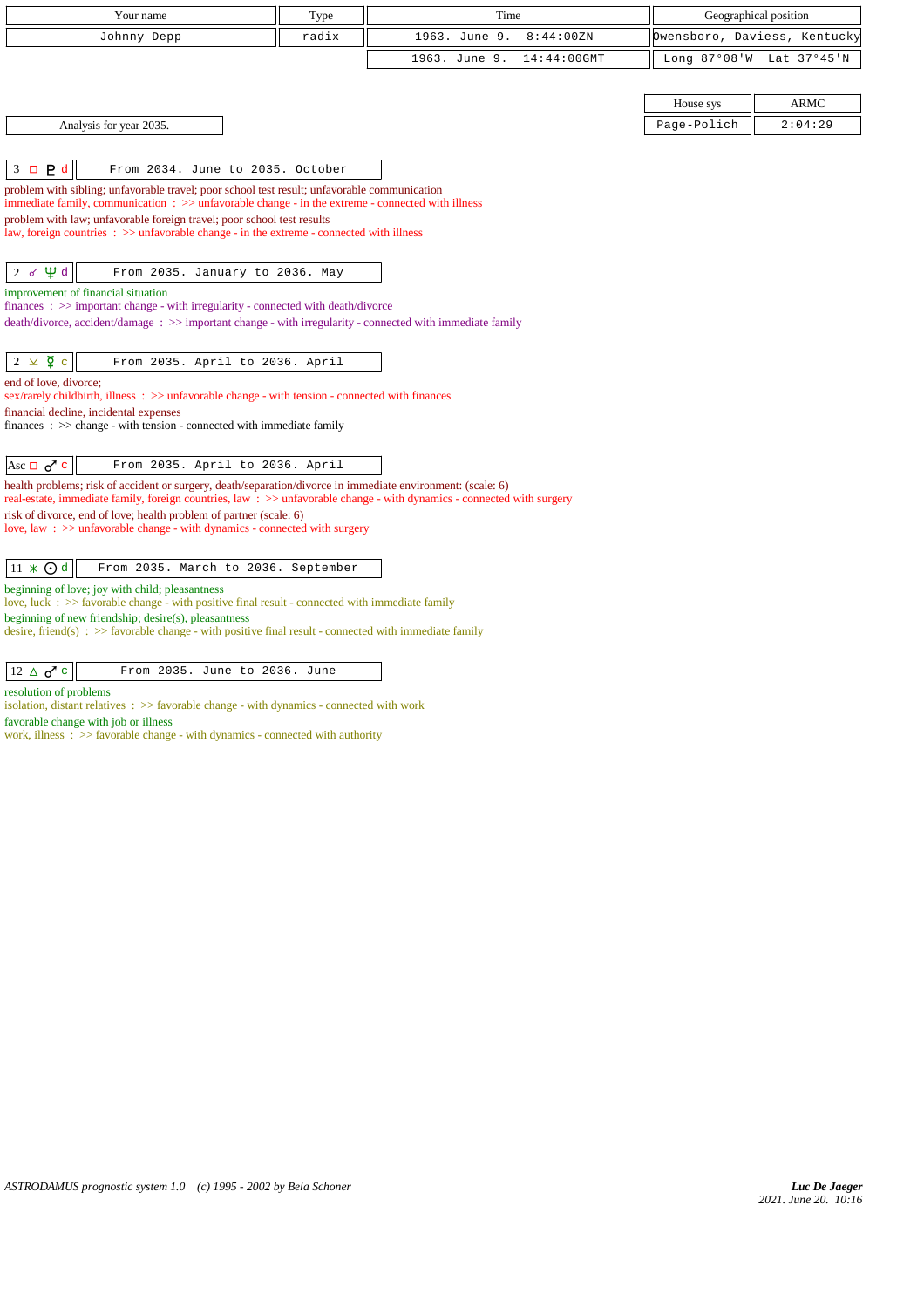| Your name                                                                                                                                                                                              | Type  | Time                            | Geographical position |                              |
|--------------------------------------------------------------------------------------------------------------------------------------------------------------------------------------------------------|-------|---------------------------------|-----------------------|------------------------------|
| Johnny Depp                                                                                                                                                                                            | radix | 8:44:00ZN<br>1963. June 9.      |                       | Owensboro, Daviess, Kentucky |
|                                                                                                                                                                                                        |       | $14:44:00$ GMT<br>1963. June 9. |                       | Long 87°08'W Lat 37°45'N     |
|                                                                                                                                                                                                        |       |                                 |                       |                              |
|                                                                                                                                                                                                        |       |                                 | House sys             | <b>ARMC</b>                  |
| Analysis for year 2036.                                                                                                                                                                                |       |                                 | Page-Polich           | 2:04:29                      |
|                                                                                                                                                                                                        |       |                                 |                       |                              |
| $2 \times D d$<br>From 2035. April to 2036. October                                                                                                                                                    |       |                                 |                       |                              |
| (if existed) end of risk of divorce; improvement of partner's financial situation<br>illness, sex/rarely childbirth $\Rightarrow$ Savorable change - repeatedly - connected with work                  |       |                                 |                       |                              |
| improvement of financial situation                                                                                                                                                                     |       |                                 |                       |                              |
| $finances : \gg$ favorable change - repeatedly - connected with illness                                                                                                                                |       |                                 |                       |                              |
|                                                                                                                                                                                                        |       |                                 |                       |                              |
| $2 \times 4d$<br>From 2035. September to 2036. September                                                                                                                                               |       |                                 |                       |                              |
| financial decline, incidental expenses<br>finances: >> unfavorable change - with great luck - connected with accident/damage                                                                           |       |                                 |                       |                              |
| end of love, divorce; risk of accident or surgery, death/separation/divorce in immediate environment: (scale: 4)<br>death/divorce, accident/damage: >> change - with great luck - connected with child |       |                                 |                       |                              |
|                                                                                                                                                                                                        |       |                                 |                       |                              |
| P.<br>From 2035. July to 2037. January<br>$\mathbb{S} \mid \mathbb{I}$ C                                                                                                                               |       |                                 |                       |                              |
| events determining long term tendencies:                                                                                                                                                               |       |                                 |                       |                              |
| real-estate, immediate family, finances : >> important change - in the extreme                                                                                                                         |       |                                 |                       |                              |
|                                                                                                                                                                                                        |       |                                 |                       |                              |
| $MC \triangle \Psi d$<br>From 2036. February to 2037. June                                                                                                                                             |       |                                 |                       |                              |
| improvement in life style; favorable change with job<br>immediate family, vocation/success : >> favorable change - with irregularity - connected with sex/rarely childbirth                            |       |                                 |                       |                              |
| favorable real-estate transaction or move; joy with family                                                                                                                                             |       |                                 |                       |                              |
| real-estate, immediate family : >> favorable change - with irregularity - connected with sex/rarely childbirth                                                                                         |       |                                 |                       |                              |
|                                                                                                                                                                                                        |       |                                 |                       |                              |

 $MC \, \sigma$   $\frac{1}{2} \, c$  From 2036. May to 2037. September

improvement in life style; unfavorable change with job

vocation/success, influential : >> important change - with obstacles - connected with work

death/divorce, accident/damage : >> important change - with obstacles - connected with distant relatives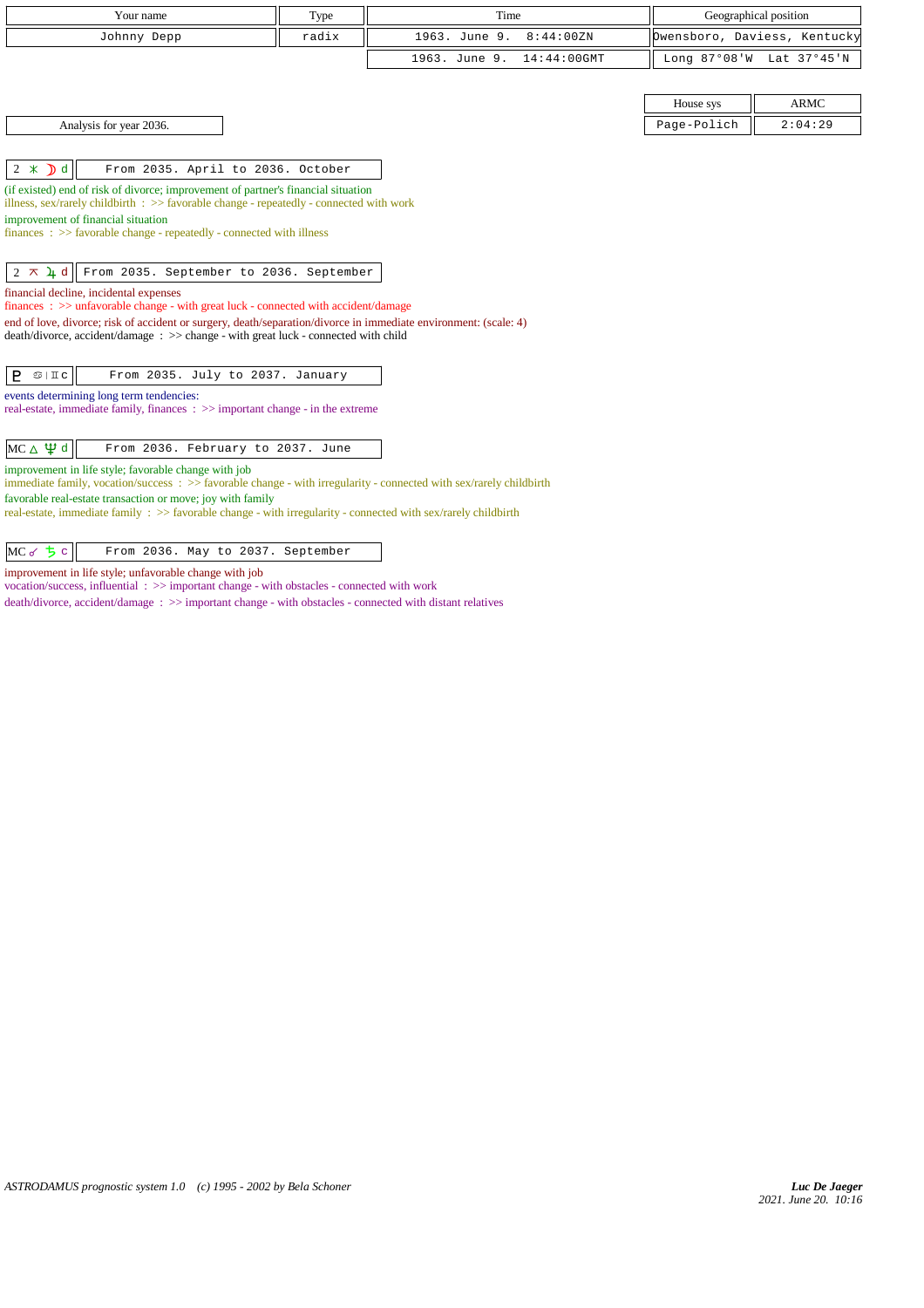| Your name                                                                                                                                                                                                          | Type  | Time                            |             | Geographical position        |
|--------------------------------------------------------------------------------------------------------------------------------------------------------------------------------------------------------------------|-------|---------------------------------|-------------|------------------------------|
| Johnny Depp                                                                                                                                                                                                        | radix | 1963. June 9.<br>8:44:00ZN      |             | Owensboro, Daviess, Kentucky |
|                                                                                                                                                                                                                    |       | 1963. June 9.<br>$14:44:00$ GMT |             | Long 87°08'W Lat 37°45'N     |
|                                                                                                                                                                                                                    |       |                                 |             |                              |
|                                                                                                                                                                                                                    |       |                                 | House sys   | <b>ARMC</b>                  |
| Analysis for year 2037.                                                                                                                                                                                            |       |                                 | Page-Polich | 2:04:29                      |
|                                                                                                                                                                                                                    |       |                                 |             |                              |
| $MC \rightarrow D d$<br>From 2036. May to 2037. November                                                                                                                                                           |       |                                 |             |                              |
| favorable real-estate transaction or move; joy with family                                                                                                                                                         |       |                                 |             |                              |
| immediate family, real-estate $\therefore$ $\gg$ important change - repeatedly - connected with illness<br>vocation/success, immediate family $\Rightarrow$ important change - repeatedly - connected with illness |       |                                 |             |                              |
|                                                                                                                                                                                                                    |       |                                 |             |                              |
| $12 \times 5d$<br>From 2036. August to 2037. December                                                                                                                                                              |       |                                 |             |                              |
| beginning of secret love (or attempt); problems; health problems, (possible hospitalization)                                                                                                                       |       |                                 |             |                              |
| death/divorce, distant relatives : >> change - with obstacles - connected with work                                                                                                                                |       |                                 |             |                              |
| health problems, (possible hospitalization); unfavorable change with job<br>work, illness: >> change - with obstacles - connected with death/divorce                                                               |       |                                 |             |                              |
|                                                                                                                                                                                                                    |       |                                 |             |                              |
| $MC \Box 4 d$<br>From 2036. November to 2037. November                                                                                                                                                             |       |                                 |             |                              |
| (public) assault affecting life style; end of job; illness of parents                                                                                                                                              |       |                                 |             |                              |
| authority, influential : >> unfavorable change - with great luck - connected with accident/damage                                                                                                                  |       |                                 |             |                              |
| unfavorable real-estate transaction or move; losses; problem with family<br>$accident/damage$ , surgery : $\gg$ unfavorable change - with great luck - connected with child                                        |       |                                 |             |                              |
|                                                                                                                                                                                                                    |       |                                 |             |                              |
| Asc $\Delta$ 5 d<br>From 2036. October to 2038. February                                                                                                                                                           |       |                                 |             |                              |
| favorable change related to self                                                                                                                                                                                   |       |                                 |             |                              |
| work, illness, partner/spouse, external environment : >> favorable change - with obstacles - connected with obligation<br>favorable change with marriage or partnership                                            |       |                                 |             |                              |
| partner/spouse, publicity : >> favorable change - with obstacles - connected with work                                                                                                                             |       |                                 |             |                              |
|                                                                                                                                                                                                                    |       |                                 |             |                              |
| $\text{Asc} \Box \text{ } \overset{\text{M}}{\bullet} \text{ } c$<br>From 2037. January to 2038. January                                                                                                           |       |                                 |             |                              |
| health problems;                                                                                                                                                                                                   |       |                                 |             |                              |
| partner/spouse, external environment, important life events : >> unfavorable change - unexpectedly - connected with work<br>risk of divorce, end of love; health problem of partner (scale: 2)                     |       |                                 |             |                              |
| partner/spouse, publicity : >> unfavorable change - unexpectedly - connected with work                                                                                                                             |       |                                 |             |                              |
|                                                                                                                                                                                                                    |       |                                 |             |                              |
| $12 \Delta \theta$ c<br>From 2037. March to 2038. March                                                                                                                                                            |       |                                 |             |                              |
| beginning of secret love (or attempt); resolution of problems                                                                                                                                                      |       |                                 |             |                              |

secret, distant relatives :  $\gg$  favorable change - unexpectedly - connected with work

favorable change with job or illness

work, illness : >> favorable change - unexpectedly - connected with partner/spouse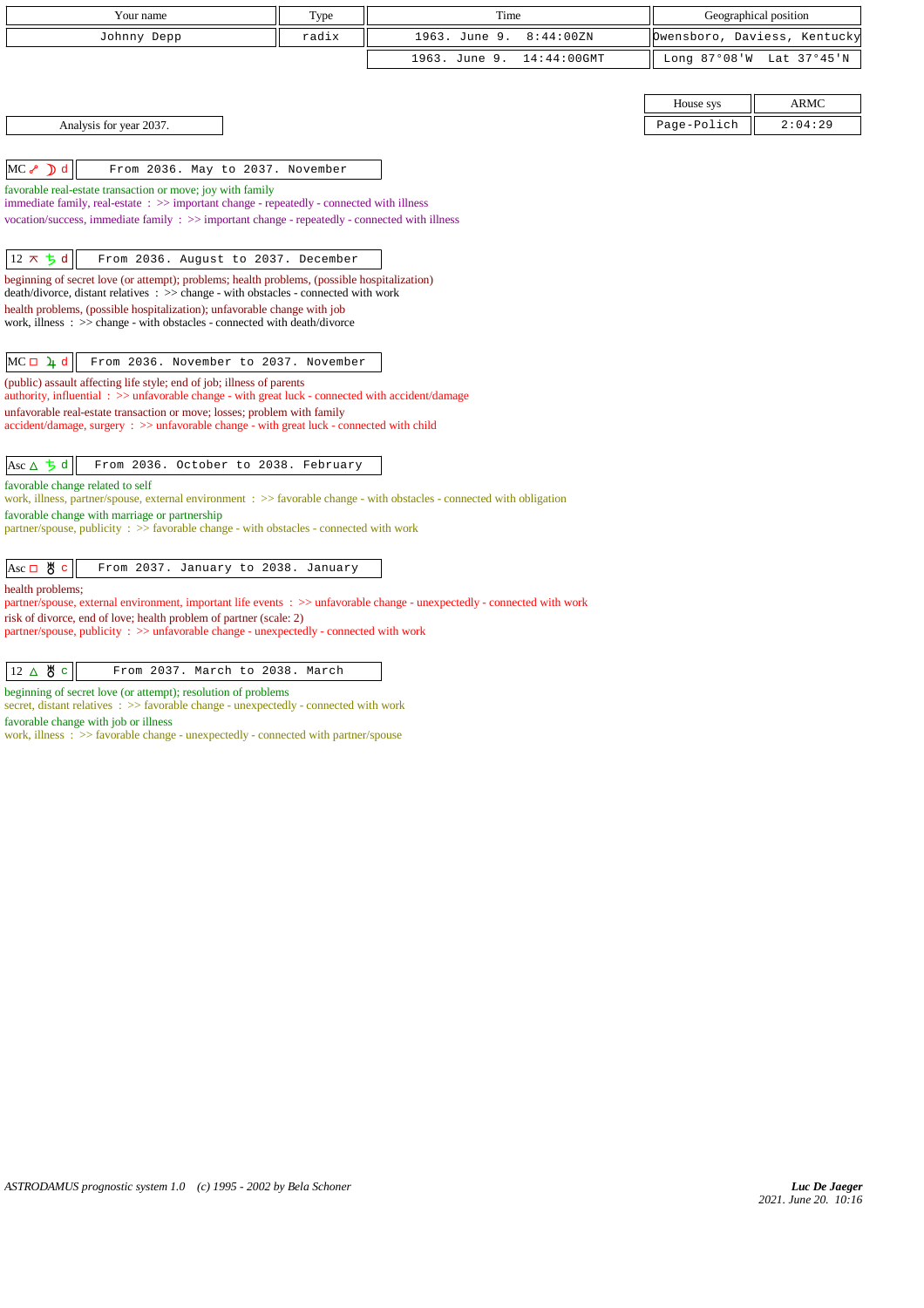| Your name                                         | Type  | Time                      |             | Geographical position        |
|---------------------------------------------------|-------|---------------------------|-------------|------------------------------|
| Johnny Depp                                       | radix | 1963. June 9. 8:44:00ZN   |             | Dwensboro, Daviess, Kentucky |
|                                                   |       | 1963. June 9. 14:44:00GMT |             | Long 87°08'W Lat 37°45'N     |
|                                                   |       |                           |             |                              |
|                                                   |       |                           | House sys   | ARMC                         |
| Analysis for year 2038.                           |       |                           | Page-Polich | 2:04:29                      |
|                                                   |       |                           |             |                              |
| $2\Delta$ 5 c<br>From 2037. June to 2038. October |       |                           |             |                              |

improvement of financial situation

finances : >> favorable change - with obstacles - connected with work

(if existed) end of risk of divorce; improvement of partner's financial situation

illness, sex/rarely childbirth : >> favorable change - with obstacles - connected with work

| d From 2037. September to 2039. September

events determining long term tendencies:

important life events, desire, friend(s)  $\Rightarrow$   $\Rightarrow$  important change - with positive final result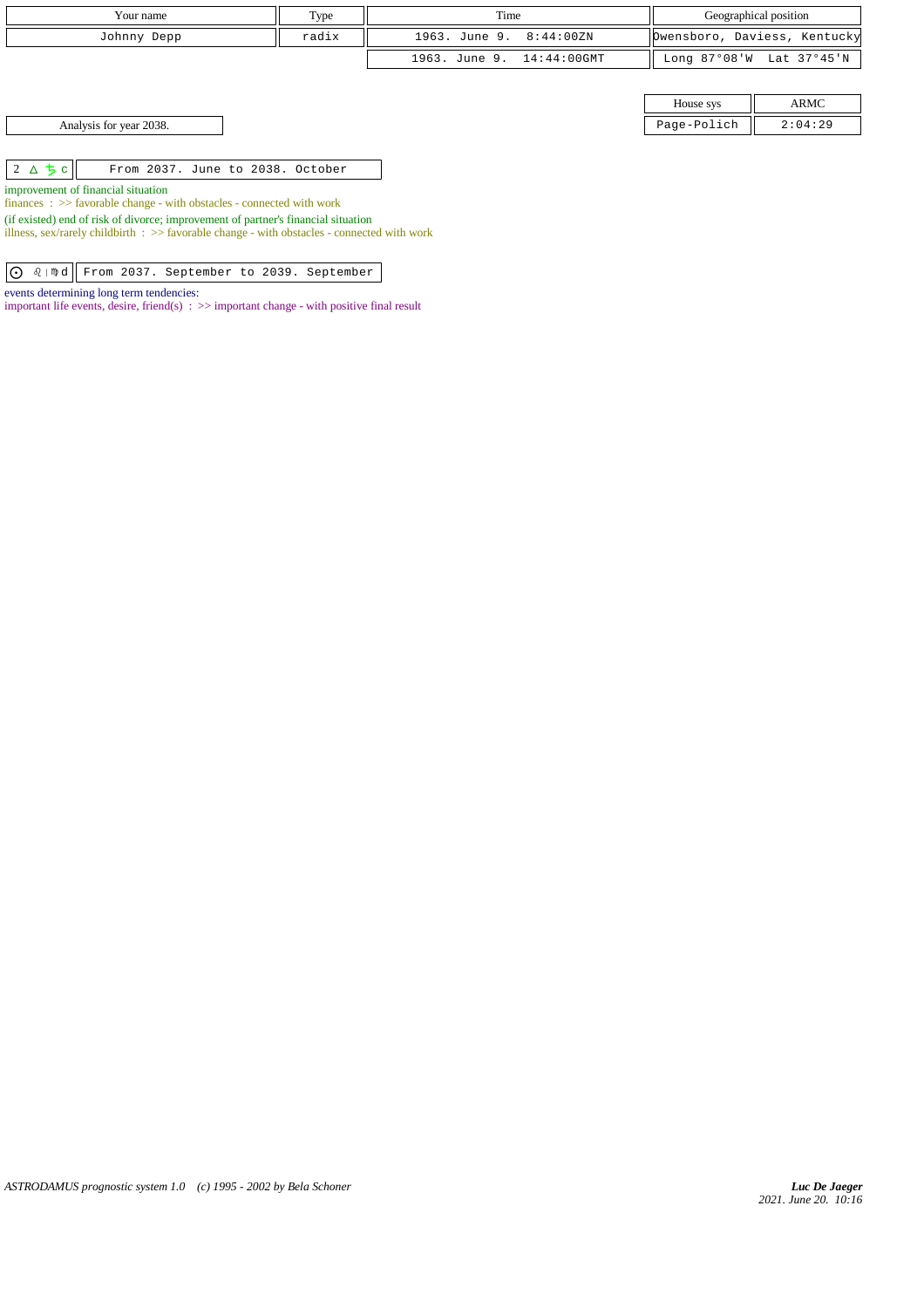| Your name                                                                                                                                                                               | Type                                  | Time                            | Geographical position |                              |
|-----------------------------------------------------------------------------------------------------------------------------------------------------------------------------------------|---------------------------------------|---------------------------------|-----------------------|------------------------------|
| Johnny Depp                                                                                                                                                                             | radix                                 | 1963. June 9.<br>8:44:00ZN      |                       | Owensboro, Daviess, Kentucky |
|                                                                                                                                                                                         |                                       | 1963. June 9.<br>$14:44:00$ GMT | Long 87°08'W          | Lat 37°45'N                  |
|                                                                                                                                                                                         |                                       |                                 |                       |                              |
|                                                                                                                                                                                         |                                       |                                 | House sys             | ARMC                         |
| Analysis for year 2039.                                                                                                                                                                 |                                       |                                 | Page-Polich           | 2:04:29                      |
|                                                                                                                                                                                         |                                       |                                 |                       |                              |
| $3 \times \Psi d$                                                                                                                                                                       | From 2038. June to 2039. October      |                                 |                       |                              |
| problem with law; unfavorable foreign travel; poor school test results                                                                                                                  |                                       |                                 |                       |                              |
| law, foreign countries : >> unfavorable change - with irregularity - connected with death/divorce                                                                                       |                                       |                                 |                       |                              |
| problem with sibling; unfavorable travel; poor school test result; unfavorable communication<br>immediate family, travel : >> change - with irregularity - connected with death/divorce |                                       |                                 |                       |                              |
|                                                                                                                                                                                         |                                       |                                 |                       |                              |
| $11 \times 9$ c                                                                                                                                                                         | From 2038. November to 2039. November |                                 |                       |                              |
| beginning of love; joy with child; pleasantness                                                                                                                                         |                                       |                                 |                       |                              |
| love, child: $\gg$ favorable change - with good luck - connected with immediate family<br>beginning of new friendship; desire(s), pleasantness                                          |                                       |                                 |                       |                              |
| desire, friend(s) : $\gg$ favorable change - with good luck - connected with immediate family                                                                                           |                                       |                                 |                       |                              |
|                                                                                                                                                                                         |                                       |                                 |                       |                              |
| $12 \Delta \n\mathfrak{P} d$                                                                                                                                                            | From 2038. December to 2039. December |                                 |                       |                              |
| resolution of problems                                                                                                                                                                  |                                       |                                 |                       |                              |
| secret, distant relatives $\therefore$ >> favorable change - with tension - connected with finances<br>favorable change with job or illness                                             |                                       |                                 |                       |                              |
| work, illness $\Rightarrow$ Savorable change - with tension - connected with finances                                                                                                   |                                       |                                 |                       |                              |
|                                                                                                                                                                                         |                                       |                                 |                       |                              |
| $\mathbf{D}$ d<br>$3 \times$                                                                                                                                                            | From 2038. September to 2040. March   |                                 |                       |                              |
| problem with law; unfavorable foreign travel; poor school test results<br>distant relatives, foreign countries : >> unfavorable change - repeatedly - connected with illness            |                                       |                                 |                       |                              |
| problem with sibling; unfavorable travel; poor school test result; unfavorable communication                                                                                            |                                       |                                 |                       |                              |
| immediate family, travel $\Rightarrow$ >> change - repeatedly - connected with illness                                                                                                  |                                       |                                 |                       |                              |
|                                                                                                                                                                                         |                                       |                                 |                       |                              |
| Asc $\pi$ $\zeta$ d                                                                                                                                                                     | From 2039. February to 2040. February |                                 |                       |                              |
| health problems;<br>finances, desire, friend(s) $\Rightarrow$ >> unfavorable change - with tension - connected with immediate family                                                    |                                       |                                 |                       |                              |
| risk of divorce, end of love; health problem of partner (scale: 1)                                                                                                                      |                                       |                                 |                       |                              |
| publicity, education $\Rightarrow$ > $\Rightarrow$ change - with tension - connected with finances                                                                                      |                                       |                                 |                       |                              |
|                                                                                                                                                                                         |                                       |                                 |                       |                              |
| $3 \Delta \mu d$                                                                                                                                                                        | From 2039. February to 2040. February |                                 |                       |                              |
| joy with sibling; domestic travel or examination; favorable communication<br>education, travel $\Rightarrow$ Savorable change - with great luck - connected with law                    |                                       |                                 |                       |                              |
| foreign travel; favorable law procedure                                                                                                                                                 |                                       |                                 |                       |                              |
| law, foreign countries : >> favorable change - with great luck - connected with child                                                                                                   |                                       |                                 |                       |                              |
|                                                                                                                                                                                         |                                       |                                 |                       |                              |
| $3 \times Qc$                                                                                                                                                                           | From 2039. January to 2040. July      |                                 |                       |                              |

problem with law; unfavorable foreign travel; poor school test results

authority, law : >> important change - with positive final result - connected with immediate family problem with sibling; unfavorable travel; poor school test result; unfavorable communication immediate family, administration : >> change - with positive final result - connected with self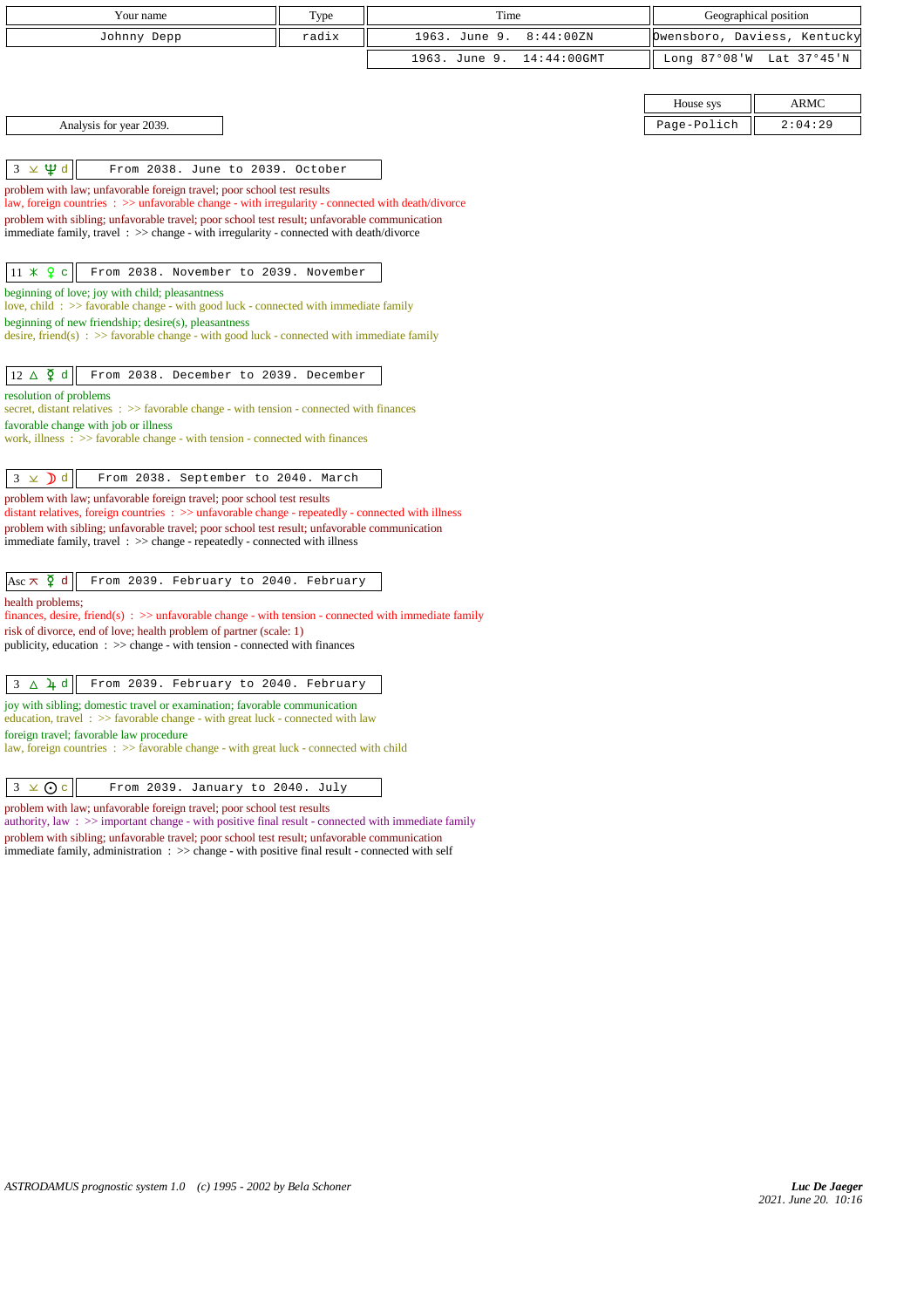| Your name                                                                                                                                                       | Type  | Time                         |             | Geographical position        |
|-----------------------------------------------------------------------------------------------------------------------------------------------------------------|-------|------------------------------|-------------|------------------------------|
| Johnny Depp                                                                                                                                                     | radix | 1963. June 9.<br>8:44:00ZN   |             | Owensboro, Daviess, Kentucky |
|                                                                                                                                                                 |       | 1963. June 9.<br>14:44:00GMT |             | Long 87°08'W Lat 37°45'N     |
|                                                                                                                                                                 |       |                              |             |                              |
|                                                                                                                                                                 |       |                              | House sys   | <b>ARMC</b>                  |
| Analysis for year 2040.                                                                                                                                         |       |                              | Page-Polich | 2:04:29                      |
|                                                                                                                                                                 |       |                              |             |                              |
| Ψ<br>$mp + 2c$<br>From 2039. June to 2040. December                                                                                                             |       |                              |             |                              |
| events determining long term tendencies:<br>accident/damage, surgery, death/divorce, real-estate, immediate family : $\gg$ important change - with irregularity |       |                              |             |                              |
|                                                                                                                                                                 |       |                              |             |                              |
| $11 \times \xi$ c<br>From 2039. October to 2040. October                                                                                                        |       |                              |             |                              |
| beginning of love; joy with child; pleasantness<br>child, love $\Rightarrow$ Savorable change - with tension - connected with finances                          |       |                              |             |                              |
| beginning of new friendship; desire(s), pleasantness                                                                                                            |       |                              |             |                              |
| desire, friend(s) : $\gg$ favorable change - with tension - connected with finances                                                                             |       |                              |             |                              |
| $12 \Delta$ $9d$<br>From 2039. October to 2040. October                                                                                                         |       |                              |             |                              |
| resolution of problems                                                                                                                                          |       |                              |             |                              |
| secret, distant relatives $\Rightarrow$ favorable change - with good luck - connected with finances<br>favorable change with job or illness                     |       |                              |             |                              |
| work, illness $\Rightarrow$ Savorable change - with good luck - connected with immediate family                                                                 |       |                              |             |                              |
|                                                                                                                                                                 |       |                              |             |                              |
| $2 \times Qd$<br>From 2039. September to 2041. March                                                                                                            |       |                              |             |                              |
| financial decline, incidental expenses<br>finances : >> important change - with positive final result - connected with immediate family                         |       |                              |             |                              |
| end of love, divorce;                                                                                                                                           |       |                              |             |                              |
| illness, sex/rarely childbirth : >> change - with positive final result - connected with immediate family                                                       |       |                              |             |                              |
| Asc $\pi$ $\varphi$ d<br>From 2040. January to 2041. January                                                                                                    |       |                              |             |                              |
| health problems;<br>immediate family, education, vocation/success: >> change - with good luck - connected with finances                                         |       |                              |             |                              |
| risk of divorce, end of love; health problem of partner (scale: 0)                                                                                              |       |                              |             |                              |
| education, love $\Rightarrow$ > change - with good luck - connected with immediate family                                                                       |       |                              |             |                              |
| D<br>$M \rvert \triangleq C$<br>From 2039. August to 2041. August                                                                                               |       |                              |             |                              |
| events determining long term tendencies:                                                                                                                        |       |                              |             |                              |
| isolation, secret, work, illness : >> important change - repeatedly                                                                                             |       |                              |             |                              |
|                                                                                                                                                                 |       |                              |             |                              |

| $\frac{1}{4}$ = $\sqrt{6}$ |  | From 2040. January to 2041. July |  |  |
|----------------------------|--|----------------------------------|--|--|

events determining long term tendencies:

love, child, accident/damage, surgery, death/divorce : >> important change - with great luck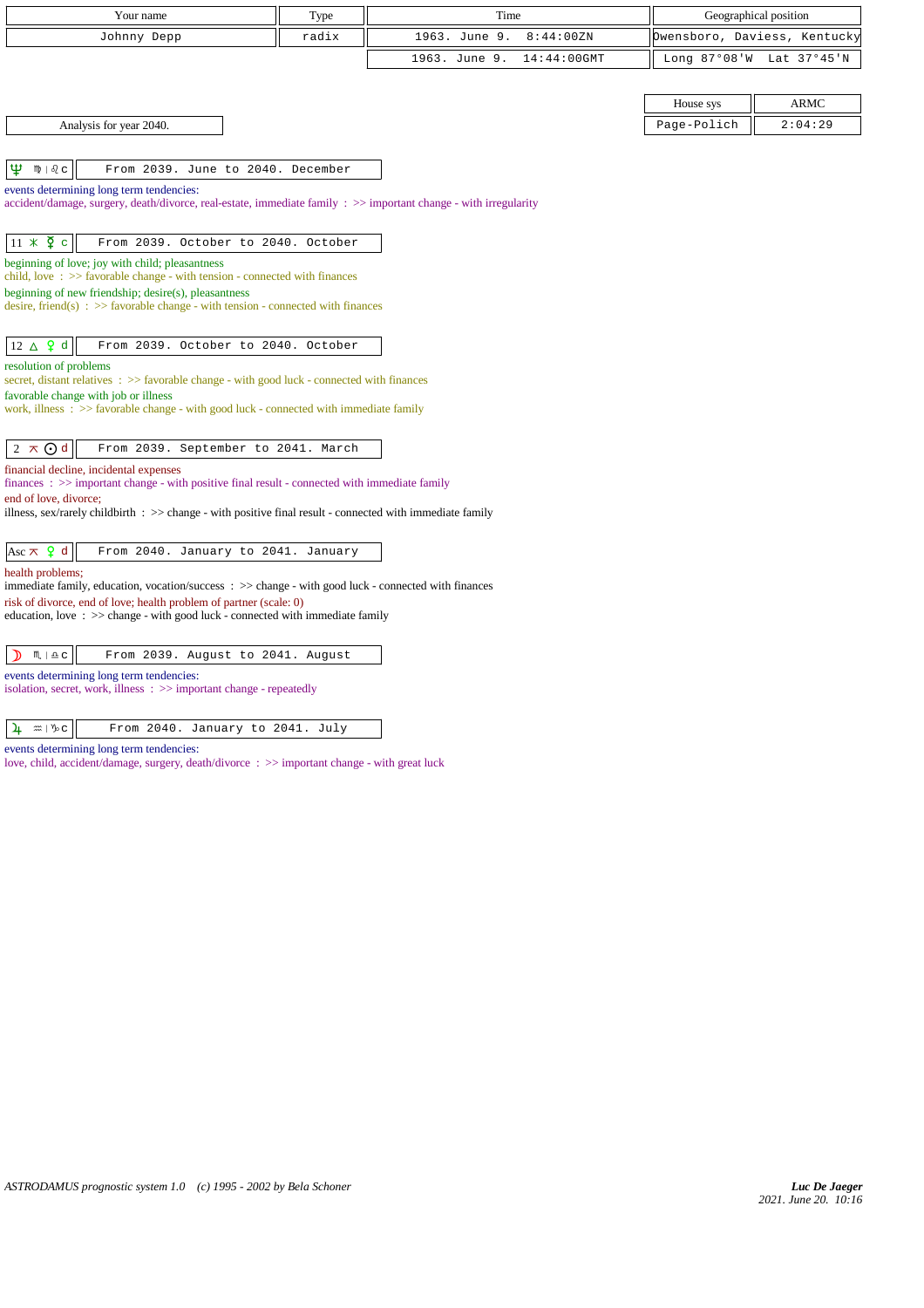| Type<br>Your name                                  |       | Time                      | Geographical position |                              |
|----------------------------------------------------|-------|---------------------------|-----------------------|------------------------------|
| Johnny Depp                                        | radix | 1963. June 9. 8:44:00ZN   |                       | Dwensboro, Daviess, Kentucky |
|                                                    |       | 1963. June 9. 14:44:00GMT |                       | Long 87°08'W Lat 37°45'N     |
|                                                    |       |                           |                       |                              |
|                                                    |       |                           | House sys             | ARMC                         |
| Analysis for year 2041.                            |       |                           | Page-Polich           | 2:04:29                      |
|                                                    |       |                           |                       |                              |
| 11 $\sim$ 5 d<br>From 2040. July to 2041. November |       |                           |                       |                              |

beginning of love; joy with child; pleasantness

love, sex/rarely childbirth : >> important change - with obstacles - connected with work

friend(s), desire : >> important change - with obstacles - connected with work

 $MC \times Qd$  From 2040. October to 2042. April

unfavorable real-estate transaction or move; losses; problem with family

immediate family, real-estate : >> important change - with positive final result - connected with self

(public) assault affecting life style; end of job; illness of parents

immediate family, vocation/success : >> change - with positive final result - connected with self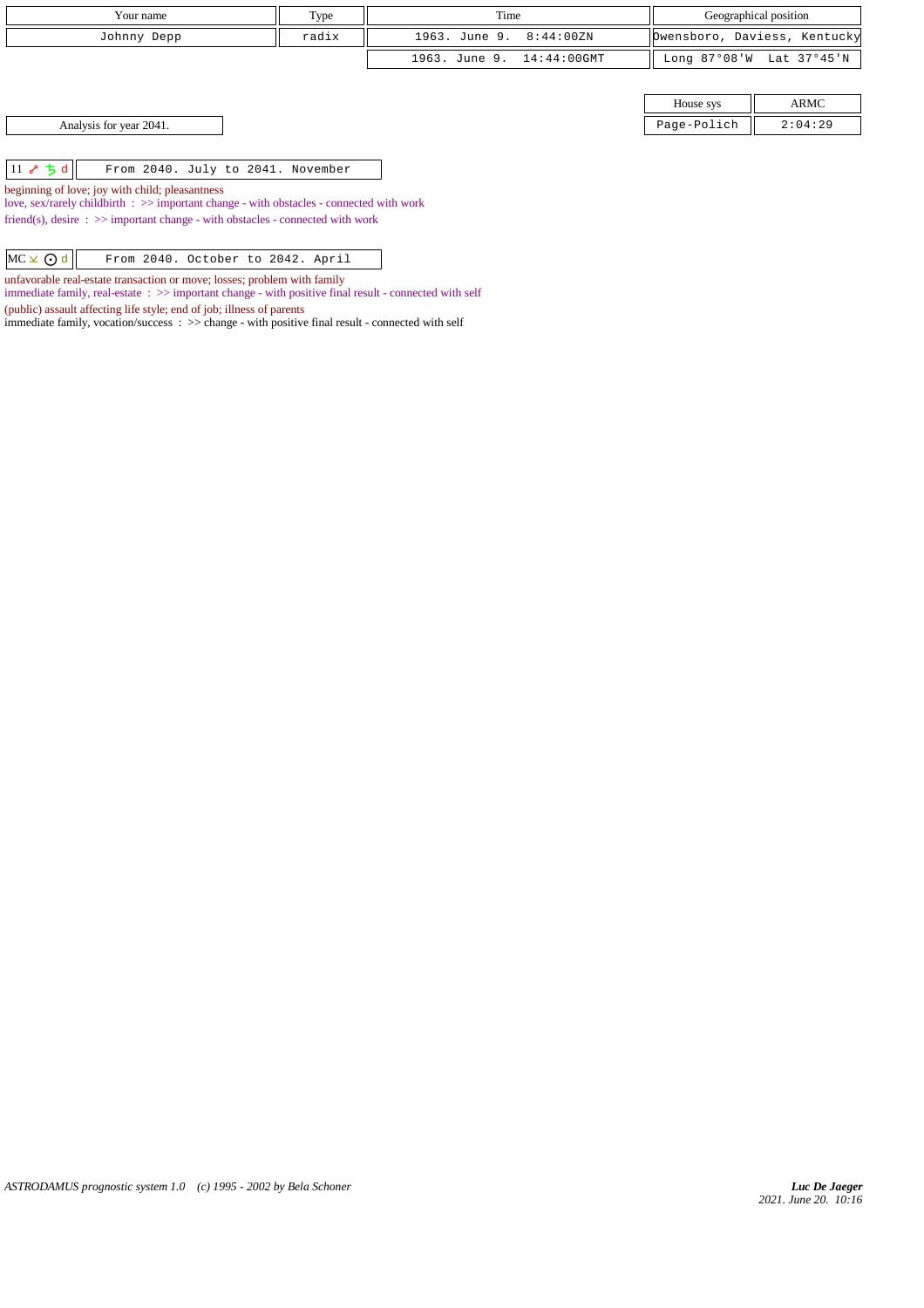|                    | Your name<br>Type                                                                                                                                                                                                                                                                                                   |       | Time                            | Geographical position |                              |
|--------------------|---------------------------------------------------------------------------------------------------------------------------------------------------------------------------------------------------------------------------------------------------------------------------------------------------------------------|-------|---------------------------------|-----------------------|------------------------------|
|                    | Johnny Depp                                                                                                                                                                                                                                                                                                         | radix | 1963. June 9.<br>8:44:00ZN      |                       | Owensboro, Daviess, Kentucky |
|                    |                                                                                                                                                                                                                                                                                                                     |       | 1963. June 9.<br>$14:44:00$ GMT |                       | Long 87°08'W Lat 37°45'N     |
|                    |                                                                                                                                                                                                                                                                                                                     |       |                                 |                       |                              |
|                    |                                                                                                                                                                                                                                                                                                                     |       |                                 | House sys             | ARMC                         |
|                    | Analysis for year 2042.                                                                                                                                                                                                                                                                                             |       |                                 | Page-Polich           | 2:04:29                      |
|                    |                                                                                                                                                                                                                                                                                                                     |       |                                 |                       |                              |
| $MC \triangle O$ c | From 2041. May to 2042. November                                                                                                                                                                                                                                                                                    |       |                                 |                       |                              |
|                    | improvement in life style; favorable change with job<br>immediate family, vocation/success $\Rightarrow$ favorable change - with positive final result - connected with self                                                                                                                                        |       |                                 |                       |                              |
|                    | favorable real-estate transaction or move; joy with family<br>immediate family, real-estate: >> favorable change - with positive final result - connected with self                                                                                                                                                 |       |                                 |                       |                              |
|                    |                                                                                                                                                                                                                                                                                                                     |       |                                 |                       |                              |
| $11 \times 5c$     | From 2041. December to 2043. April                                                                                                                                                                                                                                                                                  |       |                                 |                       |                              |
|                    | gynecology problem; end of love; problem with child; unpleasantness<br>love, sex/rarely childbirth : >> change - with obstacles - connected with work<br>separation from friends; desires are fulfilled with great difficulties<br>friend(s), desire $\Rightarrow$ >> change - with obstacles - connected with work |       |                                 |                       |                              |

 $\boxed{\frac{1}{4}$  II sd  $}$  From 2042. February to 2043. August

love, child, accident/damage, surgery, death/divorce : >> important change - with great luck

events determining long term tendencies: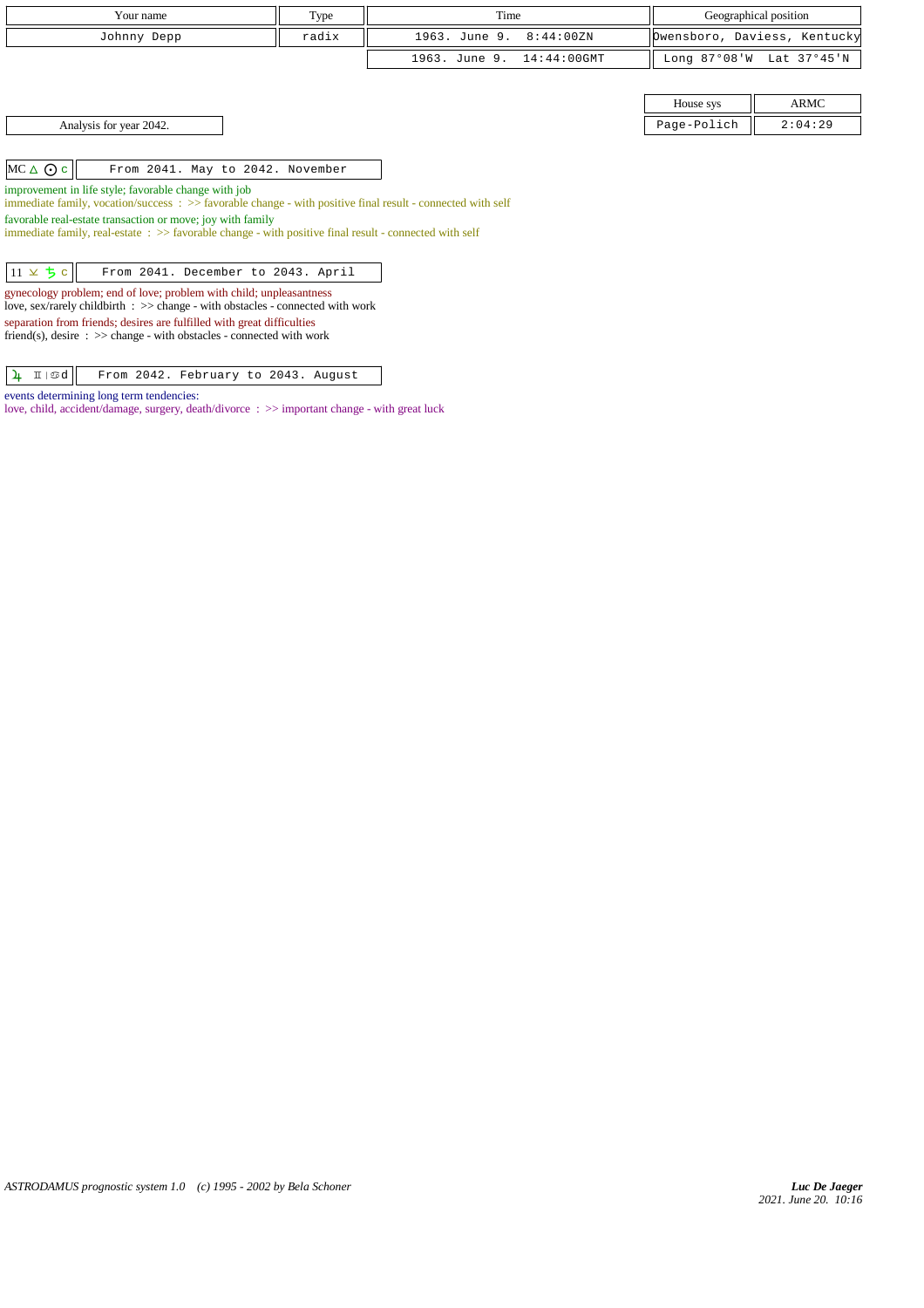| Your name                                                                                                                                                                                                      | Type  | Time                            | Geographical position |                              |
|----------------------------------------------------------------------------------------------------------------------------------------------------------------------------------------------------------------|-------|---------------------------------|-----------------------|------------------------------|
| Johnny Depp                                                                                                                                                                                                    | radix | 1963. June 9.<br>8:44:00ZN      |                       | Owensboro, Daviess, Kentucky |
|                                                                                                                                                                                                                |       | 1963. June 9.<br>$14:44:00$ GMT |                       | Long 87°08'W Lat 37°45'N     |
|                                                                                                                                                                                                                |       |                                 |                       |                              |
|                                                                                                                                                                                                                |       |                                 | House sys             | <b>ARMC</b>                  |
| Analysis for year 2043.                                                                                                                                                                                        |       |                                 | Page-Polich           | 2:04:29                      |
|                                                                                                                                                                                                                |       |                                 |                       |                              |
| $H \mid \mathcal{V}d$<br>From 2042. January to 2044. January                                                                                                                                                   |       |                                 |                       |                              |
| events determining long term tendencies:<br>isolation, secret, work, illness: >> important change - repeatedly                                                                                                 |       |                                 |                       |                              |
|                                                                                                                                                                                                                |       |                                 |                       |                              |
| Asc $\sigma$ $\frac{9}{5}$ c<br>From 2042. September to 2043. September                                                                                                                                        |       |                                 |                       |                              |
| favorable change related to self                                                                                                                                                                               |       |                                 |                       |                              |
| immediate family, education, vocation/success: $\gg$ important change - with good luck - connected with finances<br>education, love: $\gg$ important change - with good luck - connected with immediate family |       |                                 |                       |                              |
|                                                                                                                                                                                                                |       |                                 |                       |                              |
| 2 $\sigma$ $\odot$ c<br>From 2042. July to 2044. January                                                                                                                                                       |       |                                 |                       |                              |
| improvement of financial situation<br>finances $\Rightarrow$ important change - with positive final result - connected with immediate family                                                                   |       |                                 |                       |                              |
| illness, sex/rarely childbirth $\Rightarrow$ important change - with positive final result - connected with immediate family                                                                                   |       |                                 |                       |                              |
|                                                                                                                                                                                                                |       |                                 |                       |                              |
| $12 \times 9$ c<br>From 2042. November to 2043. November                                                                                                                                                       |       |                                 |                       |                              |
| health problems, (no hospitalization); unfavorable change with job<br>work, illness $\Rightarrow$ >> change - with good luck - connected with immediate family                                                 |       |                                 |                       |                              |
| problems; health problems, (no hospitalization)                                                                                                                                                                |       |                                 |                       |                              |
| secret, distant relatives : >> change - with good luck - connected with finances                                                                                                                               |       |                                 |                       |                              |
|                                                                                                                                                                                                                |       |                                 |                       |                              |
| $11 \square \Phi$ d<br>From 2042. December to 2043. December<br>separation from friends; desires are fulfilled with great difficulties                                                                         |       |                                 |                       |                              |
| desire, friend(s) : $\gg$ unfavorable change - with tension - connected with finances                                                                                                                          |       |                                 |                       |                              |
| gynecology problem; end of love; problem with child; unpleasantness<br>child, love $\Rightarrow$ >> unfavorable change - with tension - connected with finances                                                |       |                                 |                       |                              |
|                                                                                                                                                                                                                |       |                                 |                       |                              |
| Ψ<br>$\n  y$ and<br>From 2042. September to 2044. March                                                                                                                                                        |       |                                 |                       |                              |
| events determining long term tendencies:                                                                                                                                                                       |       |                                 |                       |                              |

accident/damage, surgery, death/divorce, real-estate, immediate family : >> important change - with irregularity

 $3 \times 0 d$  From 2043. February to 2044. August

foreign travel; favorable law procedure

authority, law : >> important change - with positive final result - connected with immediate family

immediate family, administration : >> important change - with positive final result - connected with self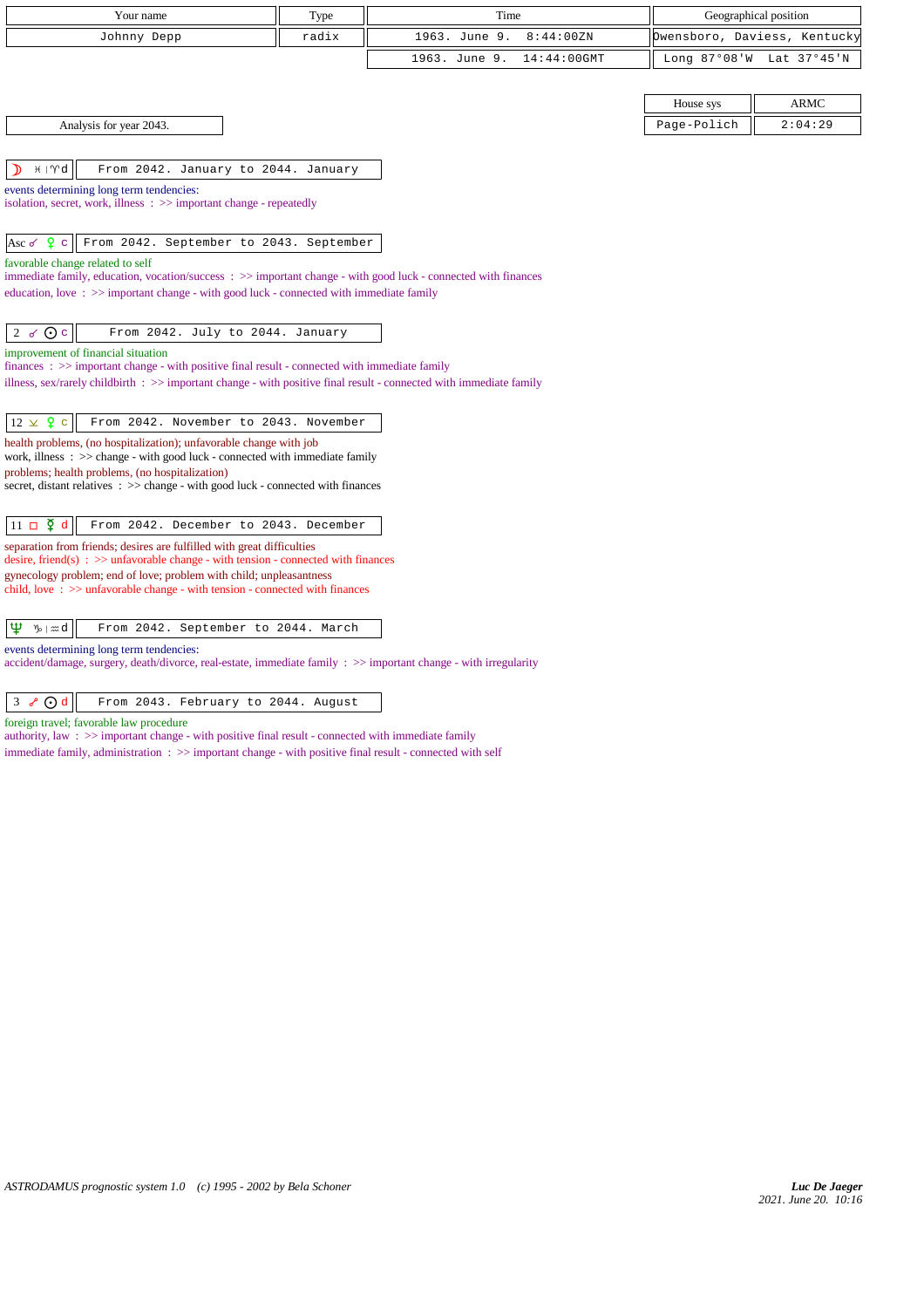| Your name                                                                                                                                                                                                                                                                                                                                                                                                                                                                                                                                   | Type  | Time                            | Geographical position        |             |
|---------------------------------------------------------------------------------------------------------------------------------------------------------------------------------------------------------------------------------------------------------------------------------------------------------------------------------------------------------------------------------------------------------------------------------------------------------------------------------------------------------------------------------------------|-------|---------------------------------|------------------------------|-------------|
| Johnny Depp                                                                                                                                                                                                                                                                                                                                                                                                                                                                                                                                 | radix | 1963. June 9.<br>8:44:00ZN      | Owensboro, Daviess, Kentucky |             |
|                                                                                                                                                                                                                                                                                                                                                                                                                                                                                                                                             |       | 1963. June 9.<br>$14:44:00$ GMT | Long 87°08'W                 | Lat 37°45'N |
|                                                                                                                                                                                                                                                                                                                                                                                                                                                                                                                                             |       |                                 | House sys                    | <b>ARMC</b> |
| Analysis for year 2044.                                                                                                                                                                                                                                                                                                                                                                                                                                                                                                                     |       |                                 | Page-Polich                  | 2:04:29     |
| $3 \square \sqrt{4} c$<br>From 2043. July to 2044. July<br>problem with sibling; unfavorable travel; poor school test result; unfavorable communication<br>education, travel: >> unfavorable change - with great luck - connected with accident/damage<br>problem with law; unfavorable foreign travel; poor school test results<br>law, foreign countries : >> unfavorable change - with great luck - connected with accident/damage<br>Asc $\check{\varphi}$ $\circ$<br>From 2043. July to 2044. July<br>favorable change related to self |       |                                 |                              |             |
| finances, desire, friend(s) : $\gg$ important change - with tension - connected with immediate family<br>publicity, education $\Rightarrow$ > important change - with tension - connected with finances                                                                                                                                                                                                                                                                                                                                     |       |                                 |                              |             |
| $3 \times D c$<br>From 2043. June to 2044. December<br>foreign travel; favorable law procedure<br>distant relatives, foreign countries $\Rightarrow$ important change - repeatedly - connected with illness<br>immediate family, travel: >> important change - repeatedly - connected with illness                                                                                                                                                                                                                                          |       |                                 |                              |             |
| $12 \times \Sigma$<br>From 2043. September to 2044. September<br>$\mathbf{C}$<br>health problems, (no hospitalization); unfavorable change with job<br>work, illness $\Rightarrow$ >> unfavorable change - with tension - connected with finances<br>problems; health problems, (no hospitalization)<br>secret, distant relatives : >> change - with tension - connected with finances                                                                                                                                                      |       |                                 |                              |             |
| $11 \Box 9 d$<br>From 2043. October to 2044. October<br>separation from friends; desires are fulfilled with great difficulties<br>desire, friend(s) : $\gg$ important change - with good luck - connected with immediate family<br>gynecology problem; end of love; problem with child; unpleasantness<br>love, child: >> important change - with good luck - connected with immediate family                                                                                                                                               |       |                                 |                              |             |

 $\boxed{3 \Delta \Psi c}$  From 2044. January to 2045. May

joy with sibling; domestic travel or examination; favorable communication

immediate family, travel :  $>$  favorable change - with irregularity - connected with sex/rarely childbirth foreign travel; favorable law procedure

law, foreign countries : >> favorable change - with irregularity - connected with sex/rarely childbirth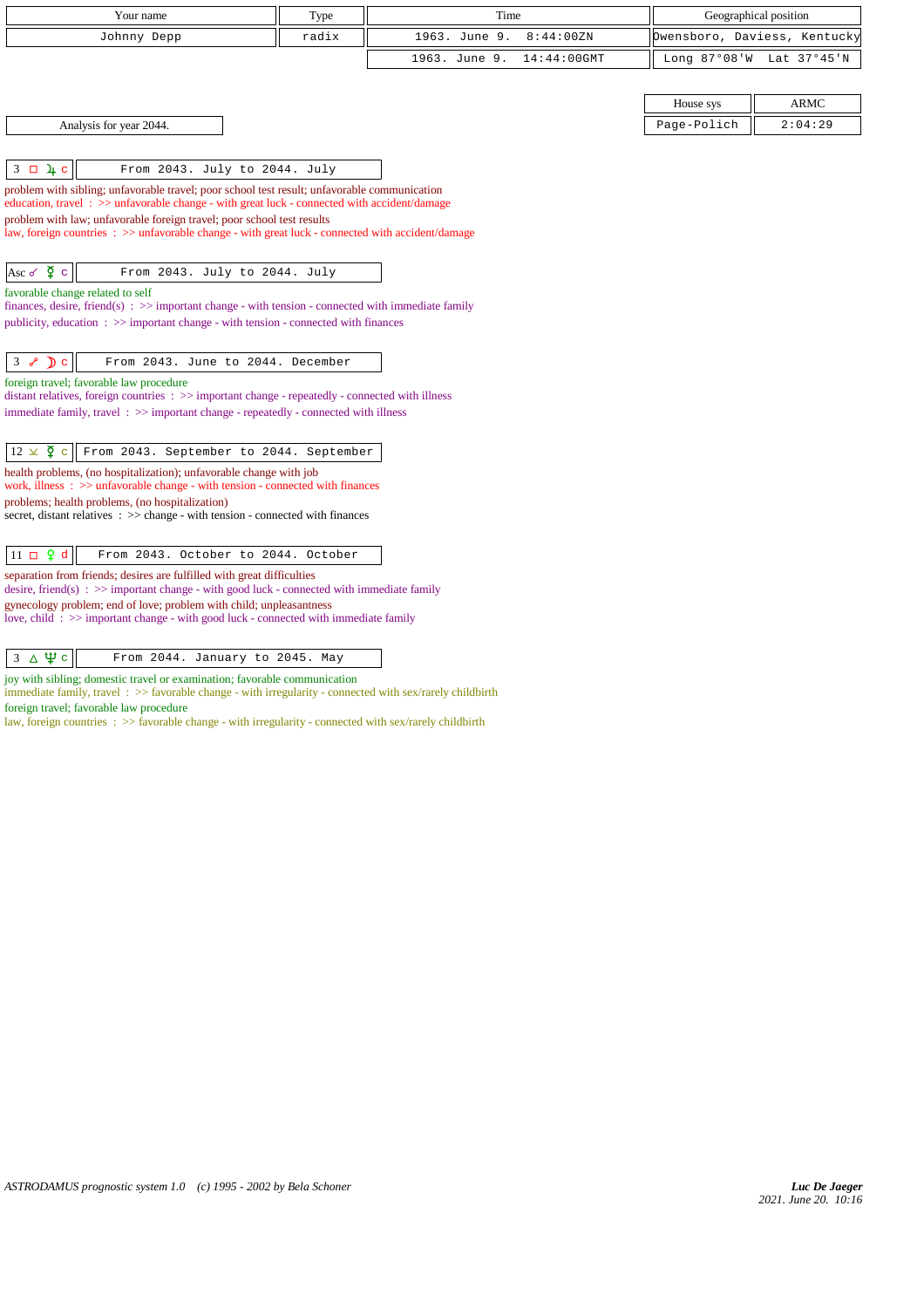| Your name                                                                                                                                                                                                                                                                                                                                                                                                                                                                                                                                                                                                 | Type  | Time                         | Geographical position |                              |  |  |
|-----------------------------------------------------------------------------------------------------------------------------------------------------------------------------------------------------------------------------------------------------------------------------------------------------------------------------------------------------------------------------------------------------------------------------------------------------------------------------------------------------------------------------------------------------------------------------------------------------------|-------|------------------------------|-----------------------|------------------------------|--|--|
| Johnny Depp                                                                                                                                                                                                                                                                                                                                                                                                                                                                                                                                                                                               | radix | 1963. June 9.<br>8:44:00ZN   |                       | Dwensboro, Daviess, Kentucky |  |  |
|                                                                                                                                                                                                                                                                                                                                                                                                                                                                                                                                                                                                           |       | 1963. June 9.<br>14:44:00GMT | Long $87°08'W$        | Lat 37°45'N                  |  |  |
|                                                                                                                                                                                                                                                                                                                                                                                                                                                                                                                                                                                                           |       |                              |                       |                              |  |  |
|                                                                                                                                                                                                                                                                                                                                                                                                                                                                                                                                                                                                           |       |                              | House sys             | ARMC                         |  |  |
| Analysis for year 2045.                                                                                                                                                                                                                                                                                                                                                                                                                                                                                                                                                                                   |       |                              | Page-Polich           | 2:04:29                      |  |  |
| $\odot$<br>$\gamma$   $\#$ c<br>From 2044. January to 2046. January<br>events determining long term tendencies:<br>important life events, desire, friend(s) $\Rightarrow$ important change - with positive final result<br>$2 \square 5d$<br>From 2045. January to 2046. May<br>financial decline, incidental expenses<br>$finances : \gg important change - with obstacles - connected with work$<br>end of love, divorce; risk of accident or surgery in immediate environment: (scale: 3)<br>illness, death/divorce $\Rightarrow$ important change - with obstacles - connected with distant relatives |       |                              |                       |                              |  |  |

 $\begin{array}{|c|c|c|c|c|}\n\hline\n 12 \times \mathcal{B} & d & \text{From 2045. June to 2046. June} \end{array}$ health problems, (no hospitalization); unfavorable change with job

work, illness : >> unfavorable change - unexpectedly - connected with partner/spouse beginning of secret love (or attempt); problems; health problems, (no hospitalization) secret, distant relatives :  $\gg$  change - unexpectedly - connected with work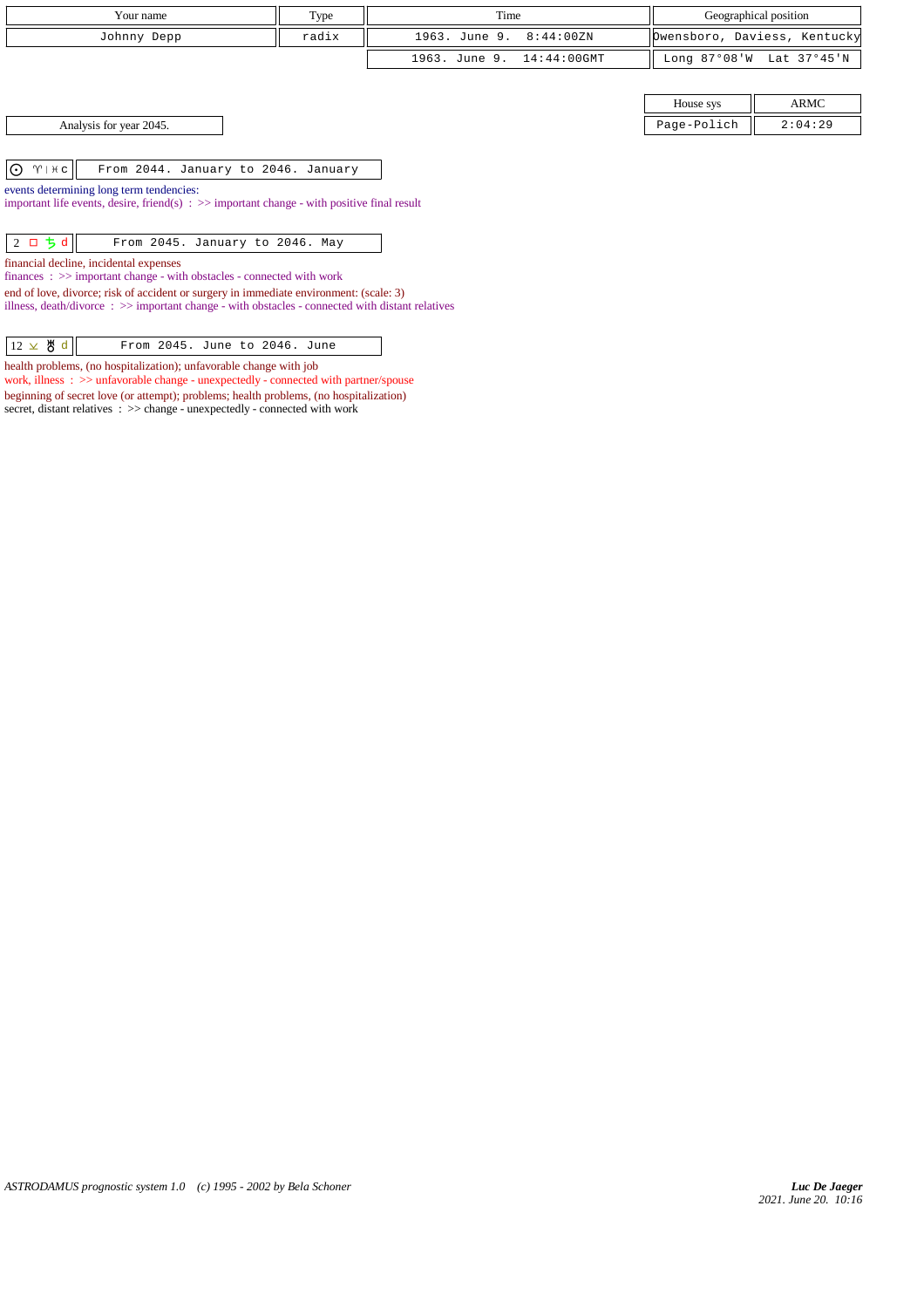| Your name                                                                                                                                                                            | Type  | Time                         | Geographical position |                              |
|--------------------------------------------------------------------------------------------------------------------------------------------------------------------------------------|-------|------------------------------|-----------------------|------------------------------|
| Johnny Depp                                                                                                                                                                          | radix | 1963. June 9.<br>8:44:00ZN   |                       | Owensboro, Daviess, Kentucky |
|                                                                                                                                                                                      |       | 14:44:00GMT<br>1963. June 9. | Long 87°08'W          | Lat 37°45'N                  |
|                                                                                                                                                                                      |       |                              |                       |                              |
|                                                                                                                                                                                      |       |                              | House sys             | <b>ARMC</b>                  |
| Analysis for year 2046.                                                                                                                                                              |       |                              | Page-Polich           | 2:04:29                      |
|                                                                                                                                                                                      |       |                              |                       |                              |
| , ਲ੍ਹ<br>From 2045. September to 2046. September<br>Asc $*$                                                                                                                          |       |                              |                       |                              |
| favorable change with marriage or partnership<br>partner/spouse, publicity: >> favorable change - unexpectedly - connected with work                                                 |       |                              |                       |                              |
| favorable change related to self                                                                                                                                                     |       |                              |                       |                              |
| partner/spouse, external environment, important life events : >> favorable change - unexpectedly - connected with work                                                               |       |                              |                       |                              |
|                                                                                                                                                                                      |       |                              |                       |                              |
| Ascロちc<br>From 2045. October to 2047. February<br>health problems; risk of accident or surgery in immediate environment: (scale: 3)                                                  |       |                              |                       |                              |
| work, illness, partner/spouse, external environment: >> important change - with obstacles - connected with death/divorce                                                             |       |                              |                       |                              |
| risk of divorce, end of love; health problem of partner (scale: 3)<br>partner/spouse, publicity: >> important change - with obstacles - connected with work                          |       |                              |                       |                              |
|                                                                                                                                                                                      |       |                              |                       |                              |
| $MC * 4 c$<br>From 2045. November to 2046. November                                                                                                                                  |       |                              |                       |                              |
| favorable real-estate transaction or move; joy with family                                                                                                                           |       |                              |                       |                              |
| real-estate, immediate family : >> favorable change - with great luck - connected with law                                                                                           |       |                              |                       |                              |
| improvement in life style; favorable change with job<br>authority, influential: >> favorable change - with great luck - connected with law                                           |       |                              |                       |                              |
|                                                                                                                                                                                      |       |                              |                       |                              |
| $12 * 5c$<br>From 2045. December to 2047. April                                                                                                                                      |       |                              |                       |                              |
| favorable change with job or illness<br>work, illness $\Rightarrow$ 5 avorable change - with obstacles - connected with obligation                                                   |       |                              |                       |                              |
| beginning of secret love (or attempt); resolution of problems                                                                                                                        |       |                              |                       |                              |
| distant relatives, isolation $\Rightarrow$ S favorable change - with obstacles - connected with work                                                                                 |       |                              |                       |                              |
| $MC \times D$ c<br>From 2045. October to 2047. April                                                                                                                                 |       |                              |                       |                              |
| unfavorable real-estate transaction or move; losses; problem with family                                                                                                             |       |                              |                       |                              |
| immediate family, real-estate $\Rightarrow$ >> unfavorable change - repeatedly - connected with illness                                                                              |       |                              |                       |                              |
| (public) assault affecting life style; end of job; illness of parents<br>vocation/success, immediate family $\Rightarrow$ $\Rightarrow$ change - repeatedly - connected with illness |       |                              |                       |                              |
|                                                                                                                                                                                      |       |                              |                       |                              |
| $MC \times 5d$<br>From 2046. March to 2047. July                                                                                                                                     |       |                              |                       |                              |
| (public) assault affecting life style; end of job; illness of parents<br>vocation/success, influential : >> change - with obstacles - connected with work                            |       |                              |                       |                              |
| unfavorable real-estate transaction or move; losses; problem with family                                                                                                             |       |                              |                       |                              |
| death/divorce, accident/damage : >> change - with obstacles - connected with distant relatives                                                                                       |       |                              |                       |                              |
| MC $\sqcup$ Фс<br>From 2046. May to 2047. September                                                                                                                                  |       |                              |                       |                              |
| (public) assault affecting life style; end of job; illness of parents                                                                                                                |       |                              |                       |                              |

immediate family, vocation/success : >> unfavorable change - with irregularity - connected with death/divorce unfavorable real-estate transaction or move; losses; problem with family death/divorce, accident/damage : >> unfavorable change - with irregularity - connected with immediate family

*ASTRODAMUS prognostic system 1.0 (c) 1995 - 2002 by Bela Schoner*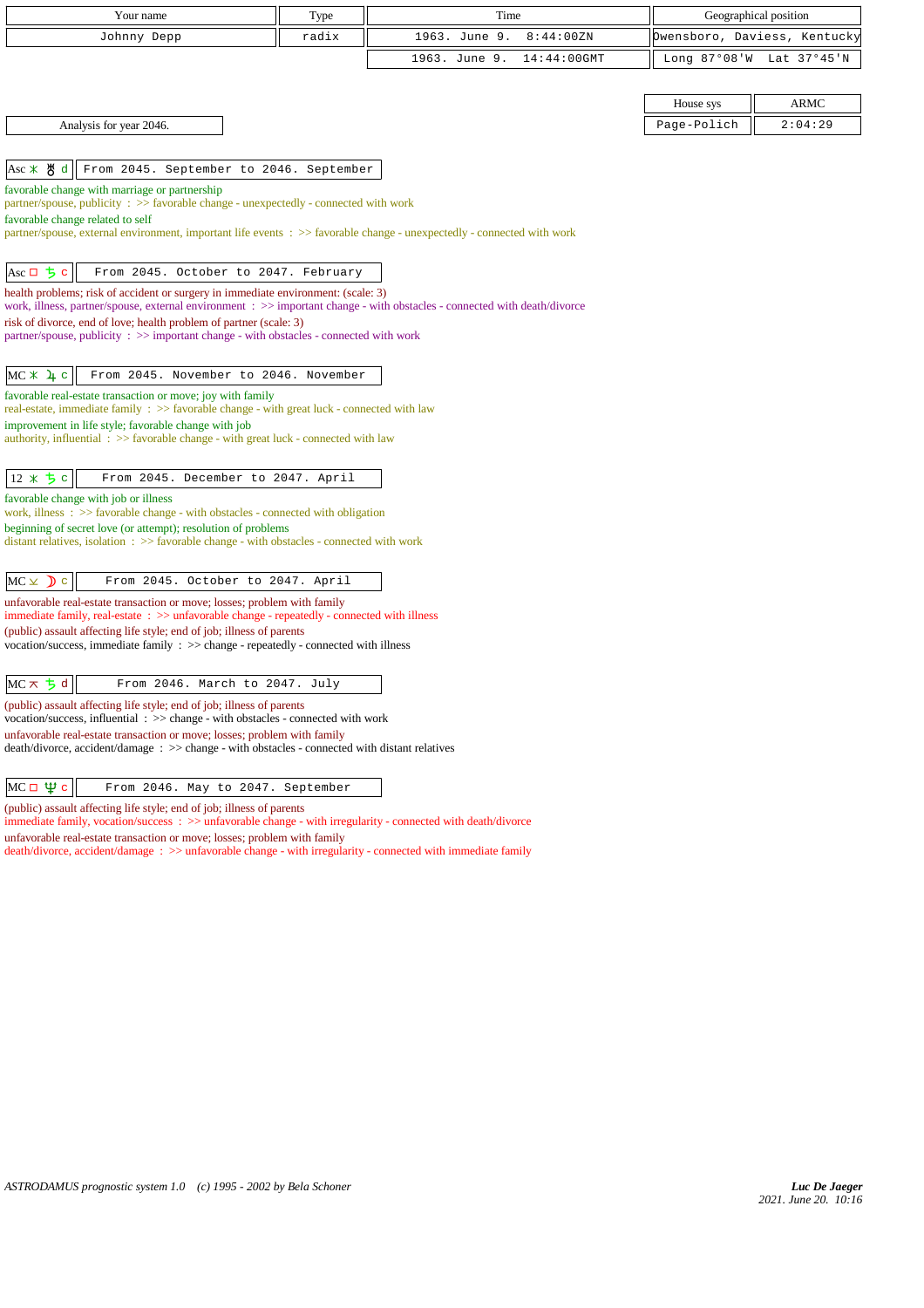| Your name                                                                                                                                                                                     | Type  | Time                            | Geographical position |                              |
|-----------------------------------------------------------------------------------------------------------------------------------------------------------------------------------------------|-------|---------------------------------|-----------------------|------------------------------|
| Johnny Depp                                                                                                                                                                                   | radix | 1963. June 9.<br>8:44:00ZN      |                       | Owensboro, Daviess, Kentucky |
|                                                                                                                                                                                               |       | 1963. June 9.<br>$14:44:00$ GMT | Long $87°08'W$        | Lat 37°45'N                  |
|                                                                                                                                                                                               |       |                                 |                       |                              |
|                                                                                                                                                                                               |       |                                 | House sys             | <b>ARMC</b>                  |
| Analysis for year 2047.                                                                                                                                                                       |       |                                 | Page-Polich           | 2:04:29                      |
|                                                                                                                                                                                               |       |                                 |                       |                              |
| P<br>$M \mid x d$<br>From 2046. August to 2048. February                                                                                                                                      |       |                                 |                       |                              |
| events determining long term tendencies:                                                                                                                                                      |       |                                 |                       |                              |
| real-estate, immediate family, finances : >> important change - in the extreme                                                                                                                |       |                                 |                       |                              |
| $2 *$<br>4c<br>From 2046. December to 2047. December                                                                                                                                          |       |                                 |                       |                              |
| (if existed) end of risk of divorce; improvement of partner's financial situation                                                                                                             |       |                                 |                       |                              |
| sex/rarely childbirth, illness: >> favorable change - with great luck - connected with law                                                                                                    |       |                                 |                       |                              |
| improvement of financial situation<br>$finances : \gg$ favorable change - with great luck - connected with law                                                                                |       |                                 |                       |                              |
|                                                                                                                                                                                               |       |                                 |                       |                              |
| $2 \pi$<br>From 2046. November to 2048. May<br>$\mathbf{D}$ c                                                                                                                                 |       |                                 |                       |                              |
| financial decline, incidental expenses                                                                                                                                                        |       |                                 |                       |                              |
| $finances : \gg$ unfavorable change - repeatedly - connected with illness<br>end of love, divorce; risk of accident or surgery, death/separation/divorce in immediate environment: (scale: 7) |       |                                 |                       |                              |
| illness, surgery : >> change - repeatedly - connected with distant relatives                                                                                                                  |       |                                 |                       |                              |
|                                                                                                                                                                                               |       |                                 |                       |                              |
| $12 \times d^d$<br>From 2047. March to 2048. March                                                                                                                                            |       |                                 |                       |                              |
| health problems, (possible hospitalization); unfavorable change with job<br>work, illness $\Rightarrow$ unfavorable change - with dynamics - connected with surgery                           |       |                                 |                       |                              |
| problems; health problems, (possible hospitalization)                                                                                                                                         |       |                                 |                       |                              |
| surgery, accident/damage $\therefore$ $\gg$ change - with dynamics - connected with authority                                                                                                 |       |                                 |                       |                              |
| $11 \square$ O c<br>From 2046. December to 2048. June                                                                                                                                         |       |                                 |                       |                              |
| separation from friends; desires are fulfilled with great difficulties                                                                                                                        |       |                                 |                       |                              |
| desire, friend(s) : $\gg$ important change - with positive final result - connected with immediate family                                                                                     |       |                                 |                       |                              |
| gynecology problem; end of love; problem with child; unpleasantness<br>love, luck $\Rightarrow$ important change - with positive final result - connected with immediate family               |       |                                 |                       |                              |
|                                                                                                                                                                                               |       |                                 |                       |                              |
| Asc $\mathbb{X}$ o <sup>r</sup> d<br>From 2047. May to 2048. May                                                                                                                              |       |                                 |                       |                              |
| favorable change with marriage or partnership                                                                                                                                                 |       |                                 |                       |                              |
| love, law : $\gg$ favorable change - with dynamics - connected with work<br>favorable change related to self                                                                                  |       |                                 |                       |                              |
| real-estate, immediate family, foreign countries, law : >> favorable change - with dynamics - connected with work                                                                             |       |                                 |                       |                              |
|                                                                                                                                                                                               |       |                                 |                       |                              |

## $\begin{array}{|c|c|c|c|c|}\n\hline\n2 & \mathcal{S} & \mathfrak{\Phi} & \mathfrak{\Phi} & \hline\n\end{array}$  From 2047. June to 2048. June

(if existed) end of risk of divorce; improvement of partner's financial situation sex/rarely childbirth, illness :  $\gg$  important change - with tension - connected with finances finances : >> important change - with tension - connected with immediate family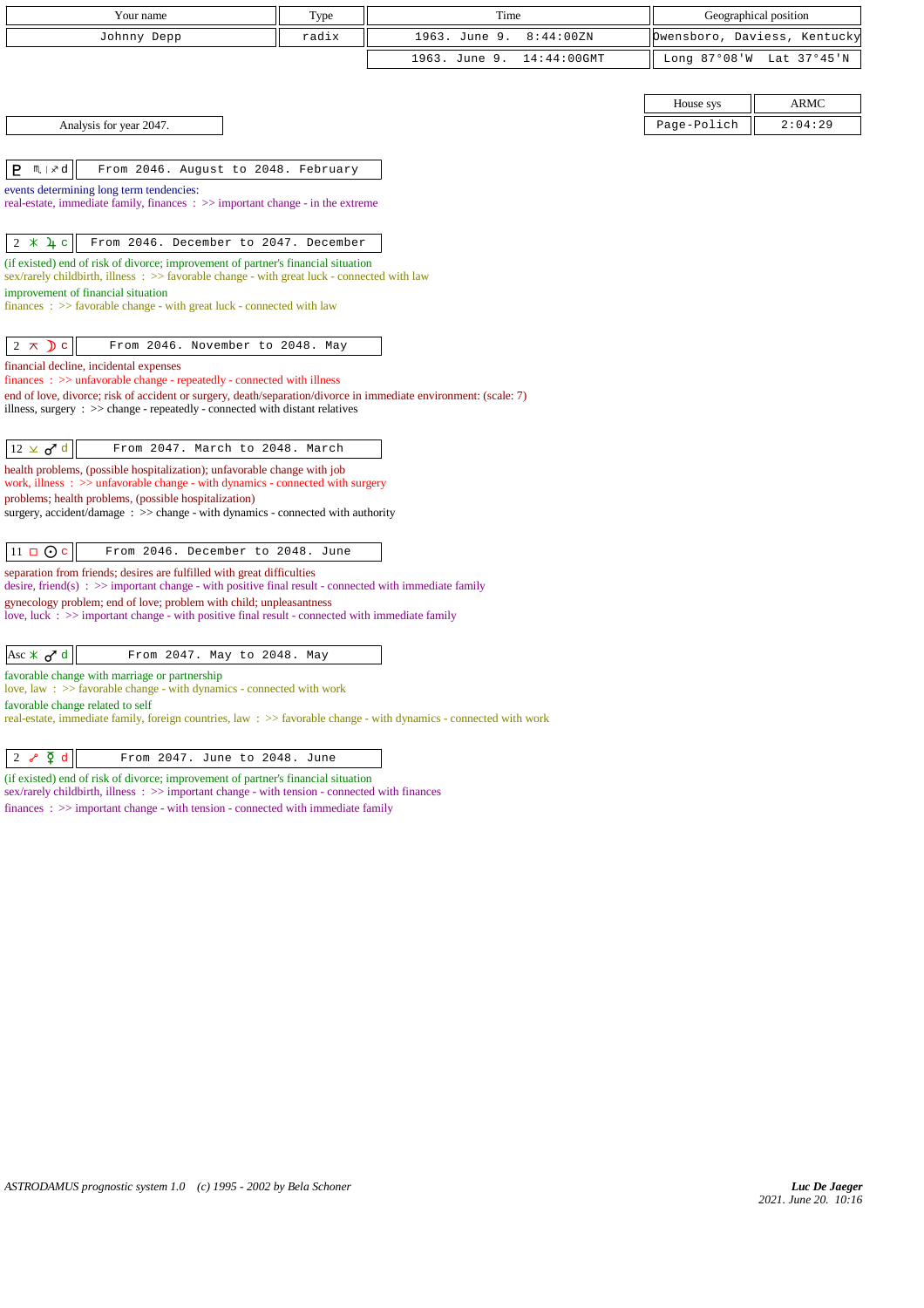| Your name                                                                                                                                                                                                                                                                                                                                                                                                         | Type  | Time                         |              | Geographical position        |  |  |
|-------------------------------------------------------------------------------------------------------------------------------------------------------------------------------------------------------------------------------------------------------------------------------------------------------------------------------------------------------------------------------------------------------------------|-------|------------------------------|--------------|------------------------------|--|--|
| Johnny Depp                                                                                                                                                                                                                                                                                                                                                                                                       | radix | 1963. June 9.<br>8:44:00ZN   |              | Dwensboro, Daviess, Kentucky |  |  |
|                                                                                                                                                                                                                                                                                                                                                                                                                   |       | 1963. June 9.<br>14:44:00GMT | Long 87°08'W | Lat 37°45'N                  |  |  |
|                                                                                                                                                                                                                                                                                                                                                                                                                   |       |                              | House sys    | ARMC                         |  |  |
| Analysis for year 2048.                                                                                                                                                                                                                                                                                                                                                                                           |       |                              | Page-Polich  | 2:04:29                      |  |  |
| $2 \times \Psi$ c<br>From 2047. June to 2048. October<br>financial decline, incidental expenses<br>$finances: >> unfavorable change - with irregularity - connected with death/divorce$<br>end of love, divorce; risk of accident or surgery, death/separation/divorce in immediate environment: (scale: 7)<br>$death/divorce, accident/damage : >> change - with irregularity - connected with immediate family$ |       |                              |              |                              |  |  |
| $3 * P c$<br>From 2047. November to 2049. March<br>foreign travel; favorable law procedure<br>law, foreign countries $\Rightarrow$ Savorable change - in the extreme - connected with illness<br>joy with sibling; domestic travel or examination; favorable communication<br>immediate family, communication $\Rightarrow$ 5 favorable change - in the extreme - connected with illness                          |       |                              |              |                              |  |  |

 $\begin{array}{|c|c|c|c|c|}\n\hline\n2 & \curvearrowleft & 2 & d & \hline\n\end{array}$  From 2048. April to 2049. April

(if existed) end of risk of divorce; improvement of partner's financial situation sex/rarely childbirth, illness : >> important change - with good luck - connected with immediate family finances : >> important change - with good luck - connected with immediate family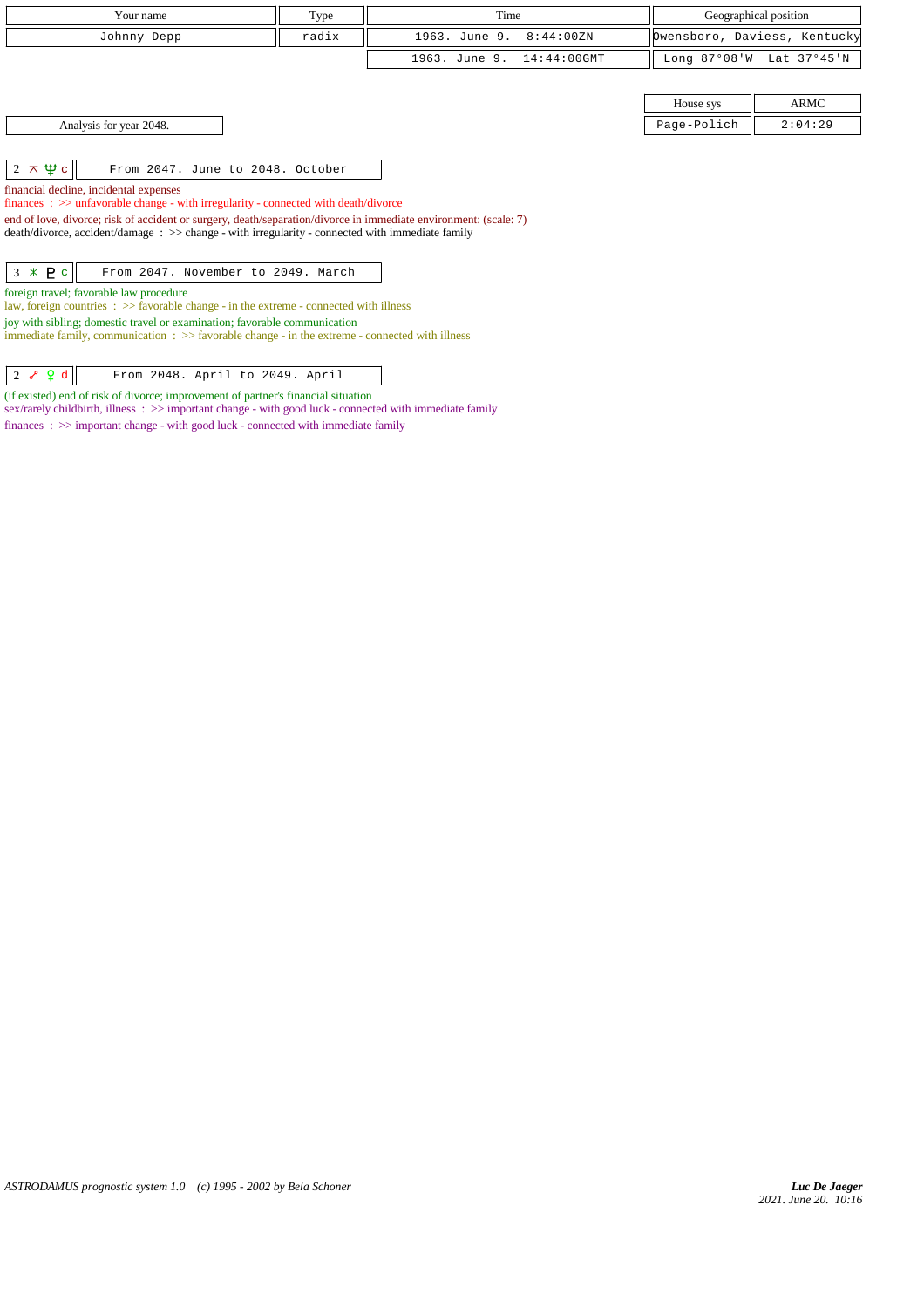| Your name                                                                                                                                                    | Type  | Time                            | Geographical position |                              |  |  |
|--------------------------------------------------------------------------------------------------------------------------------------------------------------|-------|---------------------------------|-----------------------|------------------------------|--|--|
| Johnny Depp                                                                                                                                                  | radix | 1963. June 9.<br>8:44:00ZN      |                       | Owensboro, Daviess, Kentucky |  |  |
|                                                                                                                                                              |       | 1963. June 9.<br>$14:44:00$ GMT |                       | Long 87°08'W Lat 37°45'N     |  |  |
|                                                                                                                                                              |       |                                 |                       |                              |  |  |
|                                                                                                                                                              |       |                                 | House sys             | <b>ARMC</b>                  |  |  |
| Analysis for year 2049.                                                                                                                                      |       |                                 | Page-Polich           | 2:04:29                      |  |  |
|                                                                                                                                                              |       |                                 |                       |                              |  |  |
| $MC \times \xi$ d<br>From 2048. July to 2049. July                                                                                                           |       |                                 |                       |                              |  |  |
| favorable real-estate transaction or move; joy with family<br>immediate family, real-estate: >> favorable change - with tension - connected with finances    |       |                                 |                       |                              |  |  |
| improvement in life style; favorable change with job                                                                                                         |       |                                 |                       |                              |  |  |
| immediate family, vocation/success: $\gg$ favorable change - with tension - connected with finances                                                          |       |                                 |                       |                              |  |  |
|                                                                                                                                                              |       |                                 |                       |                              |  |  |
| $3 * 5d$<br>From 2048. June to 2049. October                                                                                                                 |       |                                 |                       |                              |  |  |
| foreign travel; favorable law procedure<br>distant relatives, law: >> favorable change - with obstacles - connected with work                                |       |                                 |                       |                              |  |  |
| joy with sibling; domestic travel or examination; favorable communication                                                                                    |       |                                 |                       |                              |  |  |
| education, immediate family : >> favorable change - with obstacles - connected with work                                                                     |       |                                 |                       |                              |  |  |
|                                                                                                                                                              |       |                                 |                       |                              |  |  |
| $MC \times 9d$<br>From 2049. May to 2050. May                                                                                                                |       |                                 |                       |                              |  |  |
| favorable real-estate transaction or move; joy with family<br>immediate family, real-estate : >> favorable change - with good luck - connected with finances |       |                                 |                       |                              |  |  |
| improvement in life style; favorable change with job                                                                                                         |       |                                 |                       |                              |  |  |
| immediate family, vocation/success: >> favorable change - with good luck - connected with finances                                                           |       |                                 |                       |                              |  |  |
|                                                                                                                                                              |       |                                 |                       |                              |  |  |
| $11$ of $\frac{11}{9}$ d<br>From 2049. June to 2050. June                                                                                                    |       |                                 |                       |                              |  |  |

beginning of new friendship; desire(s), pleasantness

friend(s), desire :  $\gg$  important change - unexpectedly - connected with work love, sex/rarely childbirth : >> important change - unexpectedly - connected with work